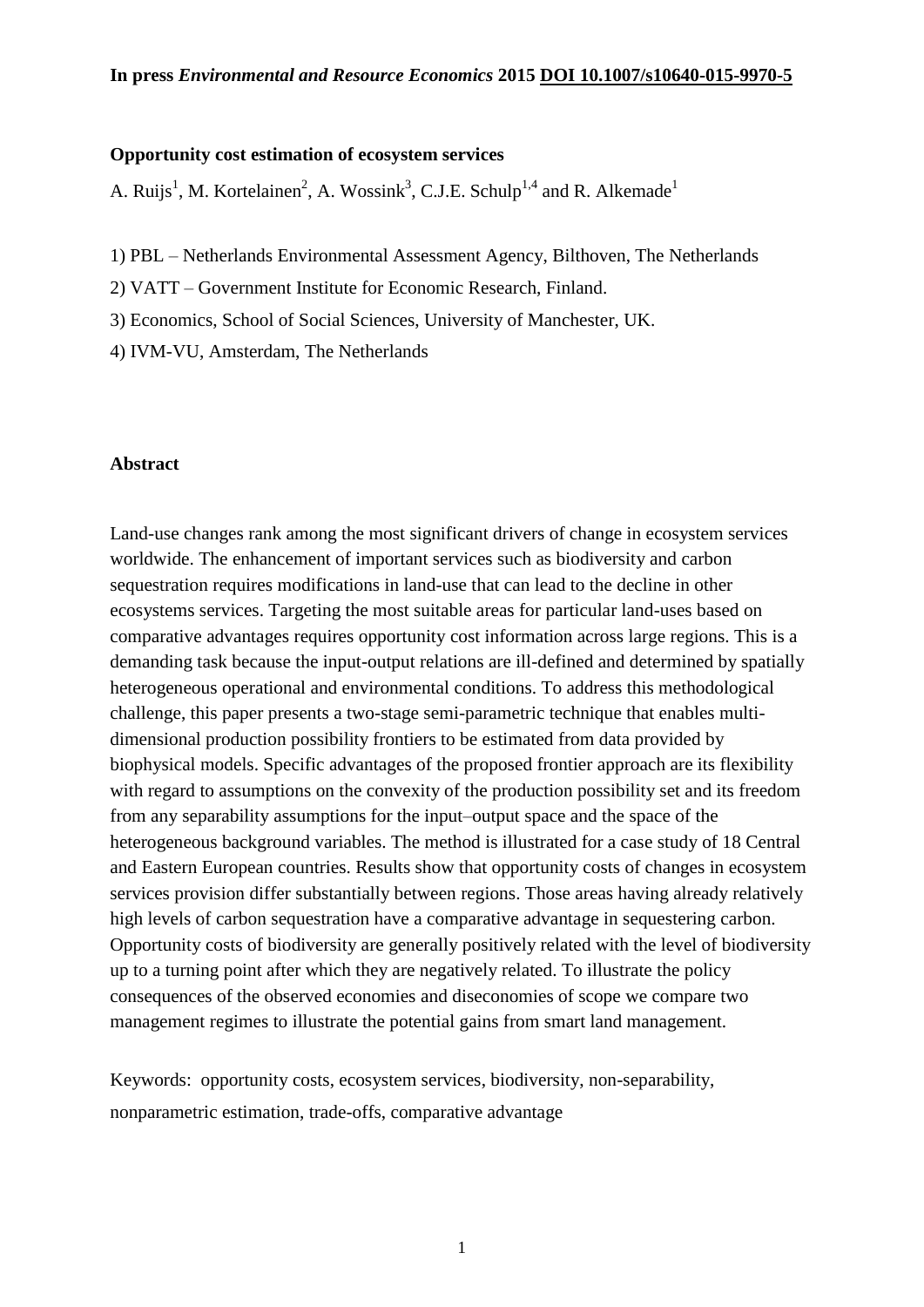# **1. Introduction**

Land-use changes rank among the most significant drivers of change in ecosystem services worldwide. Enhancing important services such as biodiversity and carbon sequestration requires modifications in land-use that can lead to decline in other ecosystems services. Hence for policy and management decisions the value of these services is often most meaningfully understood in term of the trade-offs with other valuable uses of the land (Turner et al., 2003; Bateman et al., 2014). Decision makers are sensitive to costs of actions, particularly where this involves non-marketed ecosystem services. Costs vary spatially but in a different way from benefits. Benefits of many ecosystem services (such as carbon sequestration) accrue at regional and global scale whereas the opportunity cost (such as foregone agricultural expansion) is borne by the local population. An improved understanding of the geographical pattern of opportunity costs is essential for making new land-use policy interventions effective and equitable (Balmford et al., 2011). Moreover, estimates of opportunity costs can provide an evidence base for more informed policy decision-making and increased efficiency in the use of public resources. Given the concerns about food security, biodiversity and carbon sequestration there is an increasing demand for such economic information at higher spatial scales.

The previous literature includes numerous regional scale and national level analyses as well as several global analyses of ecosystem services. These studies can be divided into two categories: mapping exercises and production function studies (see Nelson et al. (2009)). The first category takes stock of and maps the availability of specific ecosystem services for entire regions or higher spatial scales (e.g., Foley et al., 2011; Johnson et al., 2014). In addition to mapping the spatial pattern as such, the spatial congruence between specific services is sometimes also assessed (e.g., Raudsepp-Hearne et al., 2010; Holland et al., 2011; Maes et al., 2012). As there is a paucity of primary data on most ecosystem services, proxies (spatial value transfer) are often used. Several authors have combined these mapping exercises with value proxies to assess the global value of ecosystem services (Hussain et al., 2011; Costanza et al., 2014). From a policy design perspective a shortcoming of these mapping studies is that these are often not linked to changes in land use. Measuring the total value of ecosystem services can help to raise awareness but does little to help a decision maker trying to assess the consequences of alternative actions (Keeler et al., 2012).

The second category of literature starts from economic models to predict spatially explicit land-use change. These models are combined with detailed ecological functions which represent how specific ecosystem services depend on local biophysical variables and landuse. Econometric land use models are employed by e.g. Polasky et al. (2008), Keeler et al. (2012), Bateman et al., (2013, 2014), and Lawler et al. (2014). Others use GIS, Bayesian and heuristic routines to combine the ecological and economic concepts (e.g., Bateman (2009), Bateman et al. (2011), Polasky et al. (2011), Jellinek et al. (2014), Stehfest et al. (2014)). These production function studies capture the heterogeneity of the physical and economic decision environment at a disaggregate level. The simulation results can then be combined with information on market prices and also with results from non-market valuation studies.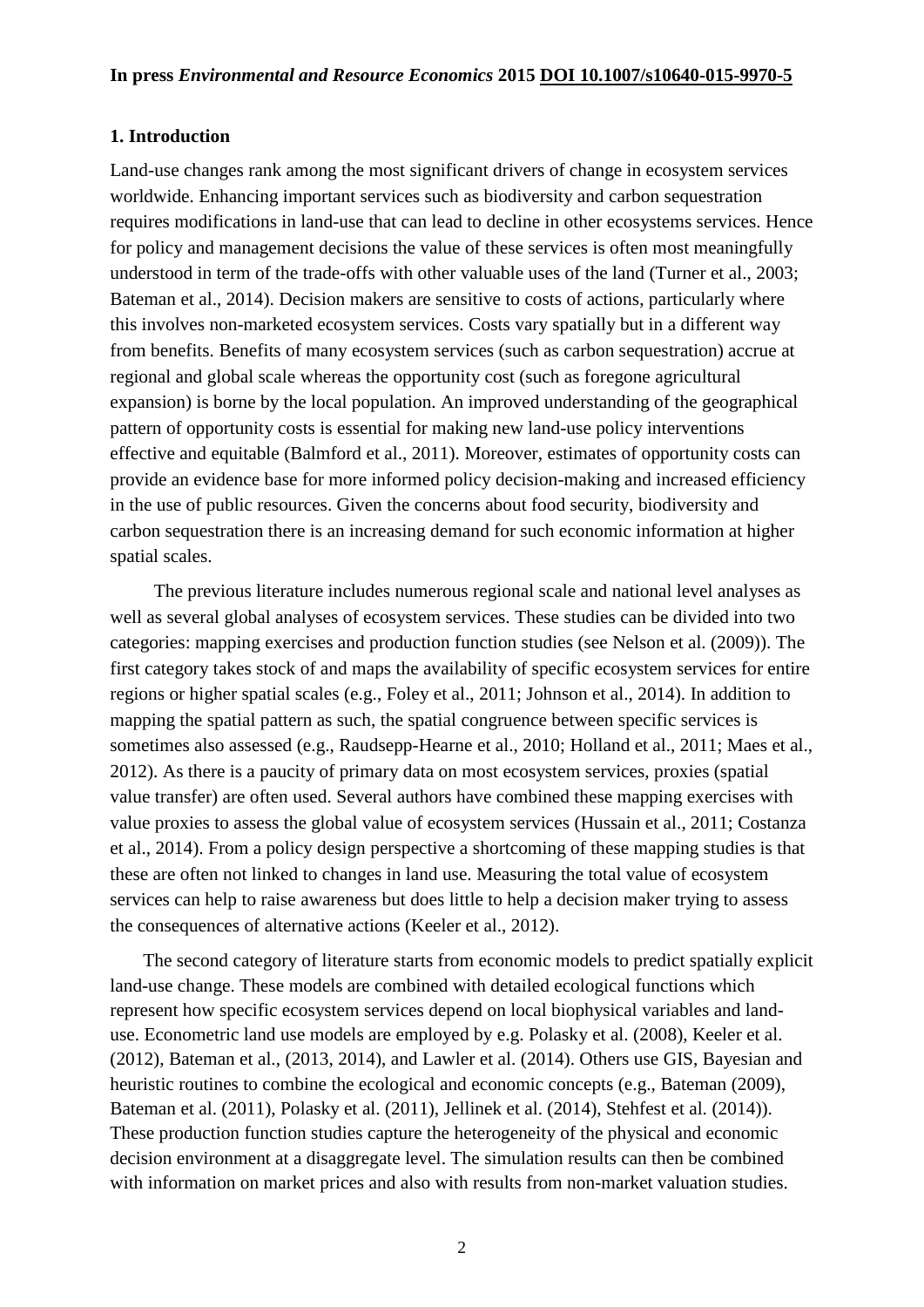Importantly, in these production function studies the biophysical models enable the effect of alternative land-use and land management regimes on the provision of ecosystem services and goods to be estimated. This approach however has both methodological and also practical limitations for the evaluation of opportunity costs of ecosystem services.

The methodological difficulty with many of the approaches above is that they proceed in two parts: projection of land-use change based on an econometric model and then an assessment of the implications of land-use change on selected ecosystem services using biophysical models. Treating ecosystem services separable facilitates scenario analysis but the assumption of outcome separability may eliminate statistically significant interactions in the multiple-output context. In fact, the production relationships between ecosystem services may be complementary, competitive or substitutive and can depend on local conditions. When various ecosystem services are derived from the same ecosystem, changes in their levels are physically connected through the basic biophysical function of the ecosystem. This in turn will have an impact on opportunity costs.

A second, practical issue concerns data limitations in particular with application at higher spatial scales, which are relevant for many policy decisions. Ideally we would have spatially referenced observed panel data on land-use to assess the ecosystem services associated with it. Panel data is preferred to include fixed effects. In practice, panel data on actual land-use changes is available only for within countries studies and then only for selected examples such as the USA and the UK (Bateman et al., 2014; Lawler et al. 2014)<sup>1</sup>. For many other countries or larger areas, including our case study countries, these are not available. In contrast, cross-sectional data on land-use is more widely available. In addition biophysical simulation models, which can be used to generate data on how land-use plus other local conditions affect the generation of ecosystem services (viz., agricultural production, carbon sequestration and biodiversity), are widely available.

To make best use of the limited land-use data available and especially to deal with the non-separability of ecosystem services, this paper presents a methodology new to the analysis of ecosystem services and land use change. We use the cross-sectional output data generated by the biophysical models by grid cell to estimate a transformation function accounting for the production relationships between multiple ecosystem services<sup>2</sup>. In econometric studies, the problem of multiple output production functions is typically approached using parametric distance functions. We instead employ a two-step approach where the first step is fully nonparametric.

 $\overline{a}$ 

<sup>&</sup>lt;sup>1</sup> The UK National Ecosystem Assessment draws on panel data covering 40 years from the Agricultural Census which collects land-use shares, livestock numbers and other farm level data at a  $2\times2$  km grid (400 ha). Over 5000,000 spatially referenced data points serve as the basis for the structural agricultural land use model in the study for the UK (Fezzi et al., 2011; Bateman et al., 2014). Similarly, in their analysis for the contiguous United States, Lawler et al. (2014) parametrize a land-use model using observed land-use changes at 844,000 sample points of the USDA National Resource Inventory over 1992-1997. These two examples show the detailed panel data of actual land-use changes that are required for the production function approach.

<sup>&</sup>lt;sup>2</sup> The approach presented is not limited to the use of data provided by biophysical simulation. If primary data on ecosystem services and environmental conditions are available on a sufficiently detailed spatial scale, these can be used instead.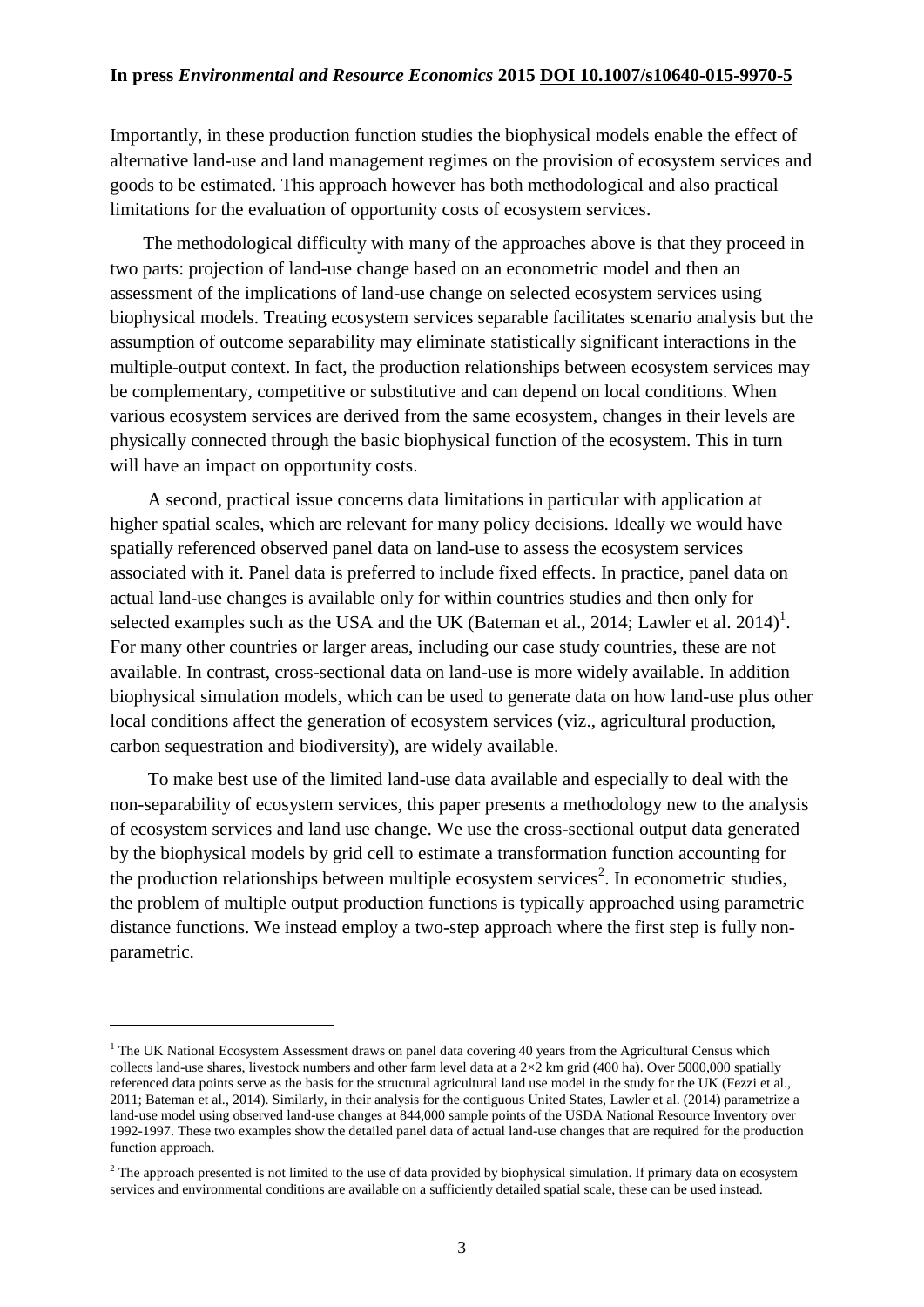The method we use builds on the conditional two-stage semi-parametric frontier approach (Florens and Simar, 2005), which offers several advantages given our research objective. A first major advantage is flexibility with regard to assumptions on the convexity of the production possibility set. Convexity restrictions are often introduced in economic studies based on the production function literature. Assuming convexity relations where they do not exist may result in incorrect conclusions on the potentials of multifunctional land-use or specialization and in flawed policy recommendation (Chavas, 2009; Brown et al., 2011; Tschirhart, 2012). The method presented in this paper does not require convexity assumptions and so we are able to allow for, and test for, non-convexities. A second advantage of the method is with the way in which (continuous and discrete) exogenous variables are accommodated. The conditional nonparametric two-stage frontier method is free of separability assumptions for the input–output space and the space of the heterogeneous background variables. This is important in our application because local conditions are clearly non-separable from how the land can be used and the outputs that result from it. The conditional non-parametric frontier approach as employed in this paper has been used in a variety of public policy setting where input-outputs relations are difficult to define and depend on local conditions (see e.g. De Witte and Geys, 2011; Vidoli, 2011; Verschelde and Rogge, 2012; De Witte and Kortelainen, 2013; Halkos and Tzeremes, 2013; Cordero et al. 2015). We are not aware of the use of this frontier method in the context of ecosystem services or biodiversity.

Other authors have investigated non-separability and trade-offs of outputs using multipleoutput frontier methods. Recent work in this area estimates directional distance functions; see e.g. Agee et al. (2012, 2014). Direct comparison between this paper and the approach used by Agee et al. is difficult, because the latter employ panel data and use a different estimation procedure. In both the Agee papers identification and estimation of shadow prices is based on fixed effects, although also instrumental variables are utilized to address potential endogeneity problems. We do not have panel data or additional instrumental variables. Moreover, it would likely be infeasible to utilize instrumental variables in our two-stage estimation method, even if we would have some additional variables that could be considered as valid instrumental variables. On the other hand, an important difference is that the approach in the two papers by Agee et al. is fully parametric in the specification of the structural model, while our approach does not require restrictive functional form assumptions.

The proposed approach enables the estimation of the marginal rates of transformation over a range of levels of ecosystem services and goods accounting for spatial heterogeneity. This trade-off derives its economic meaning from the scarcity of the underlying resources and the jointness in the generation of ecosystem goods and services. Thus the trade-off reflects the underlying relationship between priced and non-priced ecosystem services and enables ecosystem service synergies to be covered. The results provide relevant information on spatial differences in trade-offs between ecosystem services and on the areas that have a comparative advantage for supplying particular ecosystem services. This is useful information to guide decision makers in targeting and prioritizing those areas that are most or least suitable for conservation or agricultural development. If for example the regional objective is to improve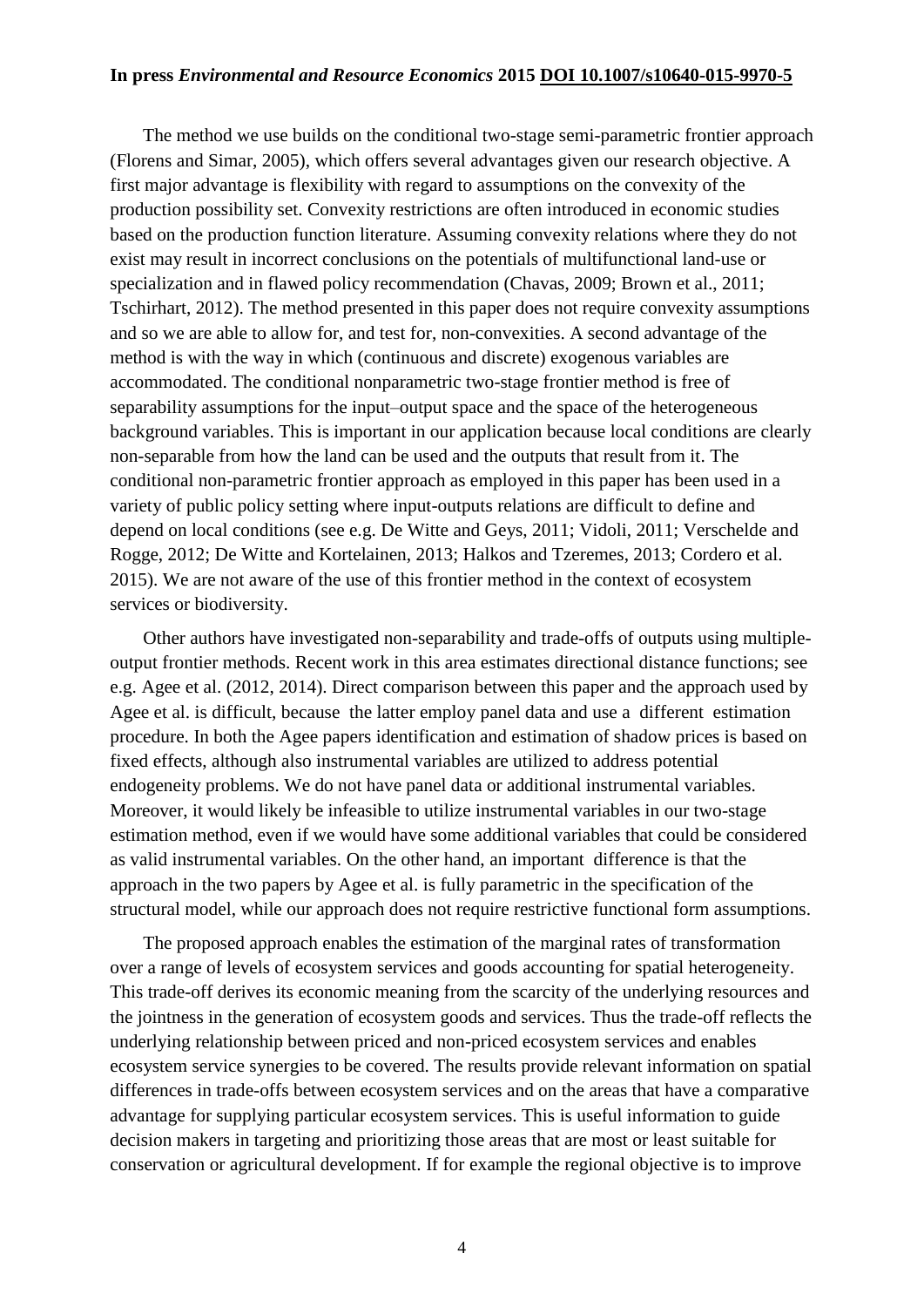biodiversity, the areas with a low opportunity costs for biodiversity have a comparative advantage for conservation. Properly targeting the most suitable areas for particular land-uses will result in considerable savings for society.

We illustrate our approach for a case study of 18 Central and Eastern European countries to analyse the trade-offs between agricultural revenues, cultural services, carbon sequestration and biodiversity.<sup>3</sup> The empirical results show that the production possibility frontier is nonconcave and that there are large differences in trade-offs between regions. Each country has regions that have a comparative advantage for a particular ecosystem service. The relationship between agricultural revenues and the other output variables exhibits diseconomies of scope. Reallocation of land use, where regions more or less specialize in the outputs for which they have a comparative advantage, can lead to a win-win situation in terms of the aggregate output. The spatial distribution of these results is displayed using GIS maps.

The remainder of this paper is organized as follows. Sections 2 and 3 present the approach and the estimation methodology in more detail, respectively. Section 4 discusses the data. The results of the analysis are presented in Section 5. Finally, Section 6 discusses the method and results and concludes.

#### **2. Approach**

Production theory states that providing multiple interacting services can be 'costly' in the sense that more of one service means a loss in terms of the other ones. This trade-off depends on the interactions and synergies within the production structures. How much of the various outputs can be generated as a function of land-use depends to a large extent on biophysical characteristics affecting growth potential. To represent the bundle of ecosystem services levels supplied in a certain location, let conventional marketed outputs be denoted by vector *y<sup>m</sup>* and non-marketed outputs by vector *yn*. Let factors exogenous to the decision makers, such as geographical location and soil type, be covered by the vector of conditional variables *z*. The transformation function  $F(y_m, y_n/x, z) = 0$  then describes how in a specific area outputs  $y_m$ and  $y_n$  are jointly produced using inputs  $x$  (including land) in a given environment described by the vector *z*. Due to differences in *z*, different land-use choices will have different effects for each location within a larger region. The slope of the transformation curve  $F_{y_n^*}/F_{y_n^*}$ 

reflects the foregone output of  $y_m$  due to a marginal increase of  $y_n$  at  $(y_m^*, y_n^*)$ . Assuming the price of the marketed outputs,  $p_m$ , is known, it follows that the implicit producer price of the non-marketed outputs,  $p_n$ , at output levels  $(y_m^*, y_n^*)$  is given by

$$
p_n = p_m F_{y_n} \left( y_m^*, y_n^* \right) / F_{y_m} \left( y_m^*, y_n^* \right).
$$

 $\overline{a}$ 

 $3$  Ruijs et al. (2013) present some preliminary results of the suggested method without focusing on the analytical and modelling details or the economic implications of the results. The current paper describes in much more detail the backgrounds of the method and the questions for which the approach is useful.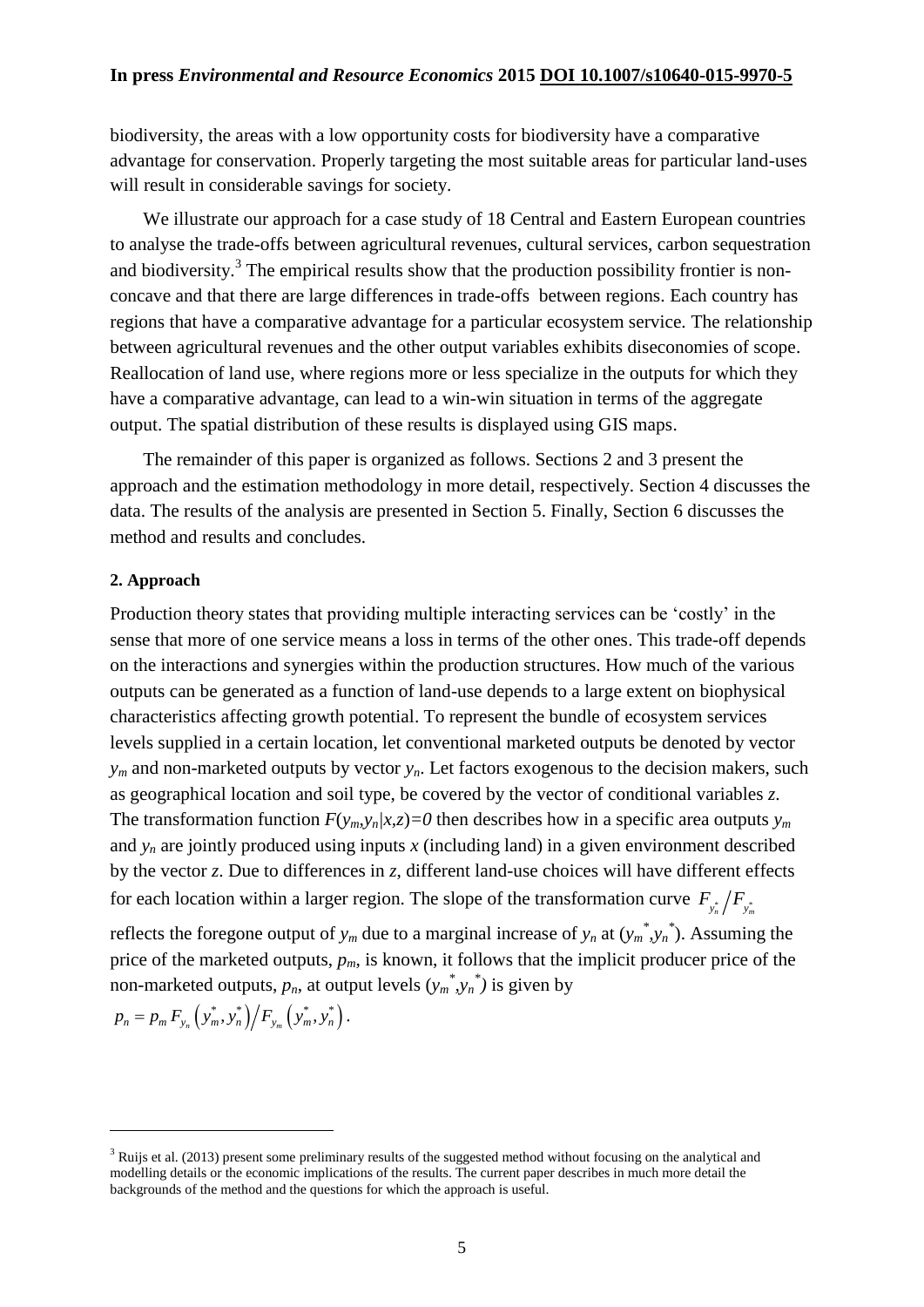This implicit price reflects the trade-off between the marketed and the non-marketed outputs based on a marginal land-use change. With this information it can be evaluated which areas have *comparative advantages* in producing more of any of the outputs.

Implementation of the opportunity cost framework to address our research question requires a number of choices to be made: which ecosystem services to include, which data to use and several considerations to identify the appropriate estimation method. We begin by noting that the opportunity costs assessment is typically restricted to marginal land-use changes in the short run. In addition we focus on the trade-offs between non-marketed ecosystem services and agricultural production only. We consider these specific trade-offs as critical because they connect local actions with global issues. In particular the trade-off between food production, carbon stocks and biodiversity is evident in recent opposing trends (Secretariat of the Convention on Biological Diversity, 2014). In line with this perspective, we consider only the conversion from different types of forest, to different types of grasslands or to crop land. The unit of analysis in our empirical assessment is spatial (grid cells of size 50x50 km). Thus we take current areas of agricultural, grass- and forest land in a grid cell and analyse trade-offs between agricultural production, biodiversity and carbon sequestered within a grid cell if this land-use were to change marginally.

Secondly, after this simplification the empirical implementation is still non trivial. Key element to the analysis is the marginal rate of transformation for each grid cell, but this cannot be directly observed for the non-marketed ecosystem services. Biophysical simulation models can be used to estimate the levels of various non-market ecosystem services and agricultural production at the grid cell level. These simulation models require detailed information on essential inputs including land-use/cover, water and climatic conditions. Variable input requirements for the agricultural output result from the calibration process of the biophysical model for the agronomic conditions of the specific grid cells and a given technology. Thus, biophysical simulation models would enable the evaluation of comparative advantages (see e.g. Costinot and Donaldson, 2012). However, deriving transformation functions accounting for spatial heterogeneity would require running simulation models for each cell for a range of alternative land uses. This is not feasible when the research involves a large region as in our case. Due to this practical limitation we have to estimate the production frontier from a sample of cross-sectional data provided by biophysical simulations model for a large number of grid cells. Grid cells are identical in size but vary in other characteristics *z*. Land has considerable variation in terms of soil, terrain, climate, and other dimensions which are important for determining how much of the various outputs can be generated as a function of land-use. In addition there will be differences in agronomic and socio-cultural backgrounds affecting productivity. Obviously, for our empirical application, the characteristics of the land in a grid-cell influences how much of it can be used as crop, grass or forest land and the ecosystem services that can be generated. Thus, in our approach the production frontier is identified from the cross-sectional variation in the grid-cell data after properly accounting for given exogenous conditions.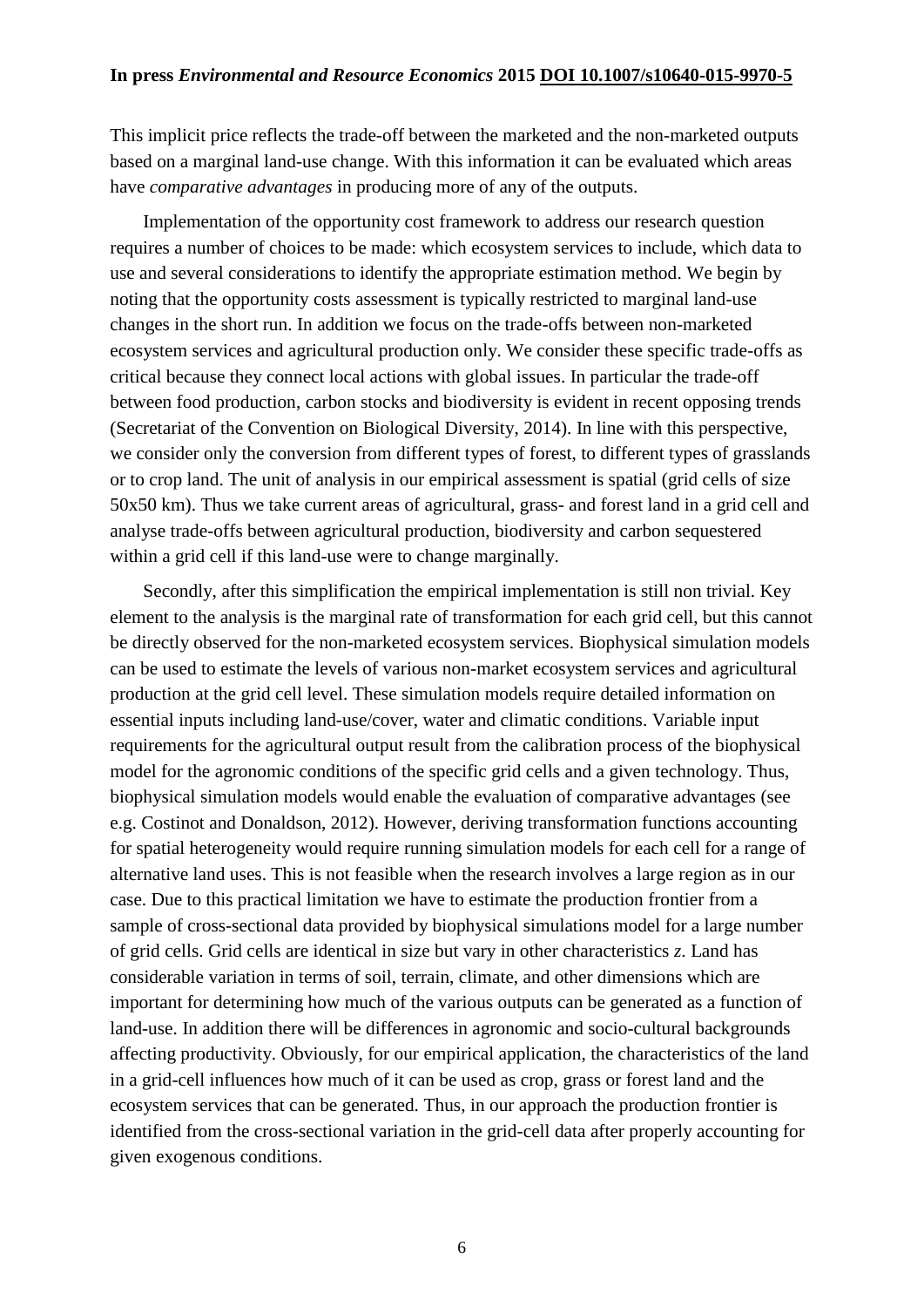Third, as we have no reason to believe that the relationship between the inputs, outputs and exogenous characteristics follows a specific functional form, the first step of our modelling approach is fully non-parametric. Given that we want to control for spatial heterogeneity in the exogenous characteristics of grid-cells, the choice of modelling techniques is further narrowed to conditional non-parametric estimators (Daraio and Simar, 2005, 2007) and more specifically the conditional model to allow for discrete and continuous exogenous variables (De Witte and Kortelainen, 2013). The conditional non-parametric approach can be seen as a matching procedure (e.g. Ho et al., 2007), used to pre-process the dataset such that for each observation (here grid cells) only the most similar observations are selected from the original sample in the estimation of the frontier.<sup>4</sup> In our application, selection of a subsample of matching grid-cells is based on observable background or conditional variables, the *z*-variables. This subsample is then used to assess the input-output performance of a particular grid cell (De Witte and Kortelainen, 2013).<sup>5</sup> This implies that for each grid cell, the resulting production frontier may differ, depending on the exogenous background variables *z*. Basically, our approach involves for each grid cell mixed (i.e., both discrete and continuous) kernel smoothing around the background variables of the grid cell such that observations with similar characteristics have a higher probability of being selected for the analysis. This avoids the separability condition, i.e. that the background variables do not influence the attainable input-output set.<sup>6</sup> Thus, the conditional frontier model used in this paper assumes that the exogenous variables directly influence the shape of the frontier.

Fourth, two options arise for the non-parametric frontier resulting from the first step of the approach. One could impose convexity on the production possibilities (as in Data Envelopment Analysis) or not (as in the Free Disposable Hull method). Not imposing convexity clearly implies a more general approach. Moreover, ecological studies suggest violations of the convexity hypothesis as far as ecosystem services are concerned (see e.g., Tschirhart, 2012). Hence, we concentrate on the FDH model. A known disadvantage of the traditional non-parametric FDH model is that atypical observations can influence the frontier.

 $\overline{a}$ 

<sup>&</sup>lt;sup>4</sup> Matching methods have recently been applied in a number of studies that investigate ecosystem services (see e.g., Alix-Carcia et al. 2012, Arriagada et al. 2012, Ferraro and Hanauer 2011, Joppa and Pfaff 2012, Honey-Roses et al. 2011). However, these studies using matching have mostly investigated the causal effect of some conservation program, while our purpose is to use matching-type method to study trade-offs between different ecosystem services (i.e. not to estimate causal effect of certain program or policy). In this respect it is important to note that our method allows one to estimate trade-offs between various ecosystem services that are continuous (output) variables, while traditional matching estimators only allow one to estimate the effect of certain indicator or dummy variable (e.g. conservation program participation). Thus, the standard matching methods do not allow one to investigate relationships and trade-offs among ecosystem services, which is of our interest in this paper.

<sup>&</sup>lt;sup>5</sup> The estimation method allows for only a limited number of conditional variables (to prevent the subsamples becoming too small). In our application we adopt a few composite variables that to the best of our knowledge contain the most determinative conditional variables. Our approach is descriptive and hence does not allow for causal interpretations. We will avoid interpreting estimates of marginal effects of land use changes causally. If, in future applications, one would have access to panel data, it would be possible to include a grid cell dummy as an additional conditional variable. Unfortunately, these types of data are not available. Moreover, FDH analyses using panel data are still in their infancy.

<sup>6</sup> Other frontier methods that account for conditional variables commonly impose the separability condition. This would be restrictive in the situation at hand, where the characteristics of the land are expected to influence how it is used and the ecosystems services that can be generated.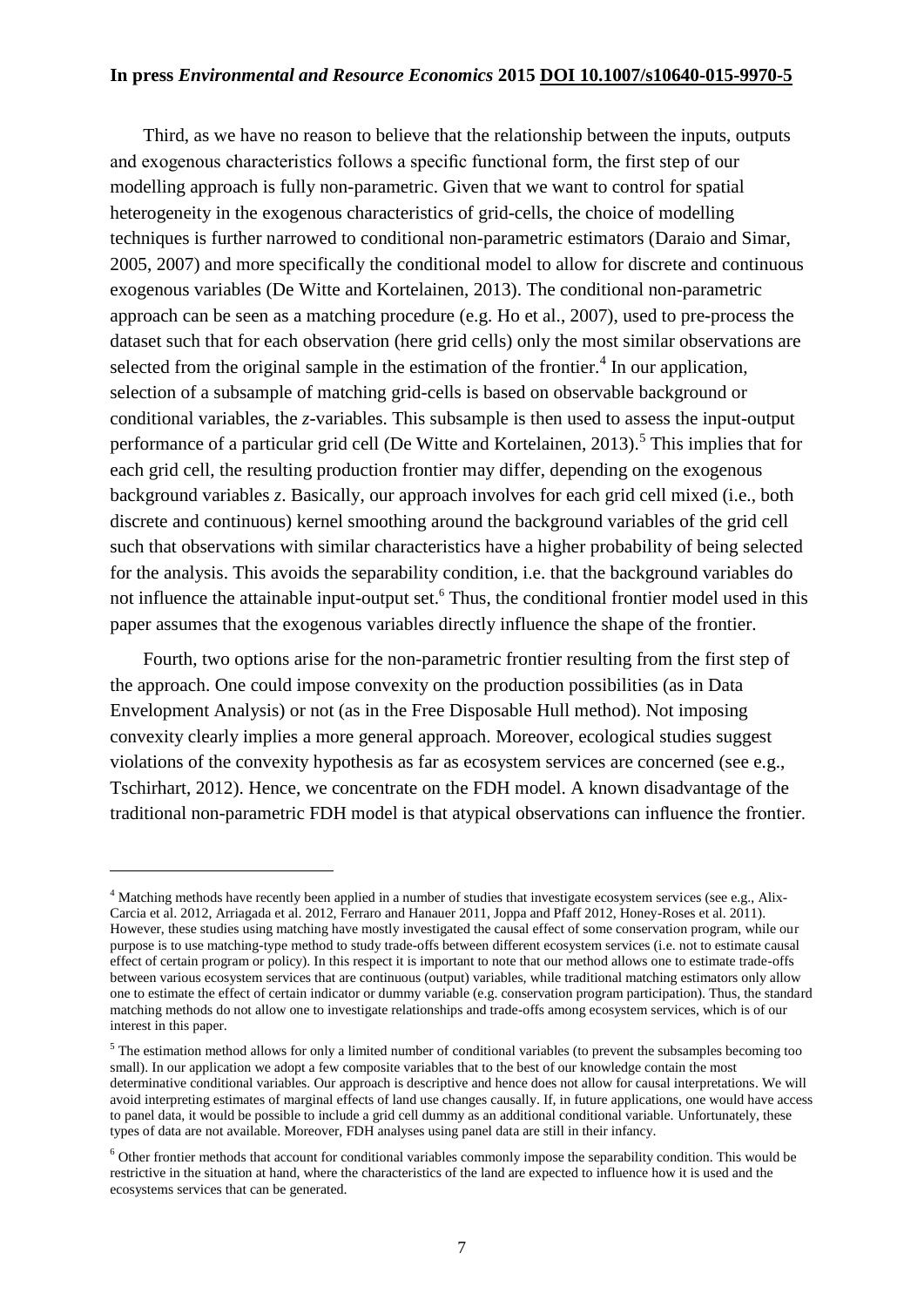To mitigate the influence of outlying observations we estimate a partial frontier that allows some observations (e.g. outliers) to be above the frontier. By repeatedly drawing with replacement we obtain a so-called robust FDH frontier (Cazals et al., 2002; De Witte and Kortelainen, 2009).

Fifth, in the second stage we approximate the nonparametric frontier with a parametric function. The resulting differential function enables unique opportunity costs to be derived. We adopt the translog function for its flexibility and tractability. The estimation in the first stage also shows the efficiency with which grid cells are using the available land and technology. We do not further investigate the inefficient grid cells as these are situations where land-use change can lead to a gain in services at no costs, regardless of the shape of the frontier. We do however use the inefficiency results as these are crucial for the second stage of our procedure.

Finally, for the estimation of the opportunity costs, the framework requires at least one of the potential outputs to have an observed monetary value. In our application, agricultural revenue serves as the sole priced output. This implies that agriculture has to be a viable landuse in (at least a part of) each of the grid cells included in the empirical exercise. It also assumes that land-use associated with other margins of adjustment (housing or commercial activity) can be excluded. Whether these are justifiable assumptions is an empirical question. Our case study application is for Central and Eastern Europe. In these countries rural landscapes are farming landscapes.<sup>7</sup> There is limited opportunity of other employment or other types of land-use. Changes in agricultural policies in Europe have led to intensification in some European landscapes, accompanied by cropland abandonment in others. In Central and Eastern Europe it is land abandonment rather than conversion to commercial or residential use that is a policy concern (Renwick et al., 2013). Hence agricultural revenue foregone is to be seen as an upper bound on the lowest opportunity cost of using available land to deliver ecosystem services. It is an upper bound because the opportunity costs reflect the trade-offs *at* the production possibility frontier. The production possibility frontier gives the lowest possible opportunity cost as the wider economic costs of restrictions on land-use are excluded from the analysis (Batie and Mabbs-Zeno, 1985; Parsons and Wu, 1991). Agricultural revenue does not reflect the wider economic costs of foregone rural development opportunities leading to loss of income from prevented commercial and industrial development and foregone opportunities for job creation.

The approach outlined above is static as it is based on the (simulated) bundles of ecosystem services for each grid cell in the study area at a specific moment in time. It would be interesting to extent this to a dynamic analysis using panel data. Panel data would enable the use of a grid cell dummy as an additional conditional variable. However, dynamic nonparametric methods are still in their infancy. Moreover, it would require obtaining simulated

 $\overline{a}$ 

 $<sup>7</sup>$  In contrast to the US where rural areas are diverse in economic terms/employment and where land-use pressures from</sup> suburbanisation (urban sprawl) can be large, see Irwin et al. (2010).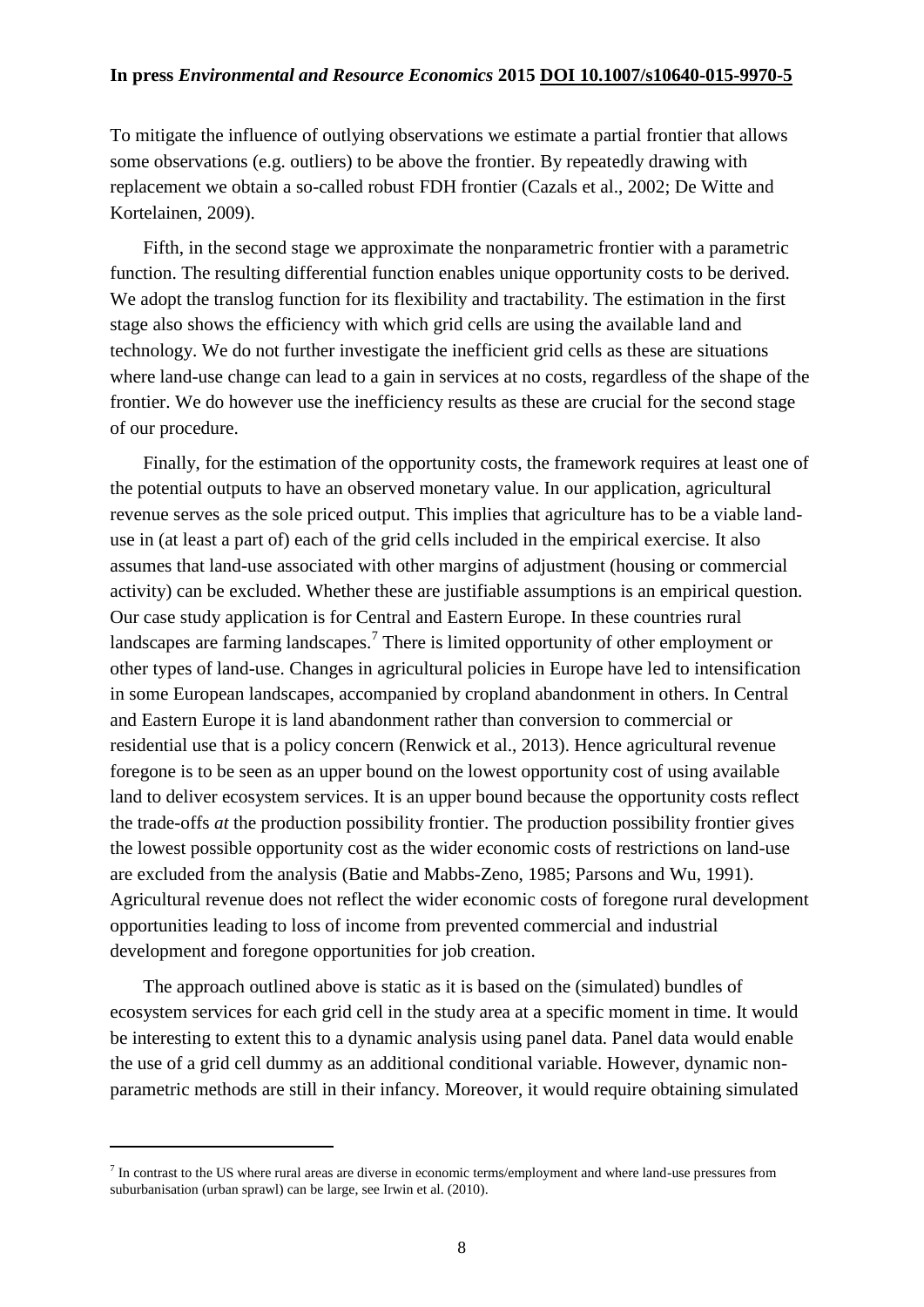data representing the dynamic effects of land-use changes on ecosystem services which is a beyond the scope of this paper.

### **3. Estimation procedure**

We now more formally discuss the suggested estimation procedure. The two-stage procedure is adapted from Florens and Simar (2005). In line with the choices made in section 2 above, for the first stage we employ the robust conditional FDH method proposed by De Witte and Kortelainen (2013). In the second stage, the non-parametric frontier is approximated parametrically such that unique opportunity costs can be derived.

### **3.1 Stage 1: Robust Conditional FDH**

To explain the first stage, we first introduce the conditional FDH estimator. The basic FDH method is discussed, after which we show how the method is adapted to account for conditional variables and for atypical observations.

Introduce a vector of outputs  $y \in \mathbb{R}^R$  (which cover vectors  $y_m$  and  $y_n$  introduced above),

inputs  $x \in \mathbb{S}^s$  which cover the land-use choices, and conditional variables  $z \in \mathbb{S}^r$  which are beyond the control of the decision makers. The production possibility set of feasible output levels is defined as *x*  $\Psi = \{(x, y, z) | x \text{ can produce } y \text{ given characteristics } z\}.$ 

$$
\Psi = \{(x, y, z) | x \text{ can produce } y \text{ given characteristics } z\}.
$$

For a sample of *L* observations of the input, output and conditional variables for the *L* grid cells,  $\{(x_i, y_i, z_i) | l = 1, ..., L\}$ , the Free Disposal Hull (FDH) estimator for the production<br>possibility set  $\Psi$  is (with bandwidth parameter *h*):<br> $\Psi^{FDH}(x, y, z) = \{(x, y, z) \in \Box_{+}^{s+R+T} | y \leq y_i, x \geq x_i, z_i \in [z-h, z+h] \exists l = 1, ..., L\}$  $(y_l, z_l) | l = 1,..., L$ ; the Free Disposar Huri (FDH) estimator for the proof<br>set  $\Psi$  is (with bandwidth parameter h):<br> $(x, y, z) = \{(x, y, z) \in \square_{+}^{S+R+T} | y \leq y_l, x \geq x_l, z_l \in [z-h, z+h] \exists l = 1,..., L\}$ 

possibility set 
$$
\Psi
$$
 is (with bandwidth parameter h):  
\n
$$
\Psi^{FDH}(x, y, z) = \{(x, y, z) \in \Box^{s+R+T} \mid y \leq y_l, x \geq x_l, z_l \in [z-h, z+h] \exists l=1,...,L\}
$$
\n(1)

The FDH frontier of  $\Psi$  is a stairway-shaped curve connecting the Pareto optimal input-output combinations from the sample. In the left-hand panel of Figure 1 line AB represents the FDHfrontier and region OAB the production possibility set of feasible outputs.

Under the assumption of free disposability (see e.g. Färe and Grosskopf, 2000, for an explanation of the assumptions), the distance  $\delta_i$  of the *i*th observation  $(x_i, y_i, z_i)$  to the frontier can be estimated using the Shephard distance function – see also Figure 1.<br>  $\delta(x_i, y_i | z_i) = \inf \{\delta_i | (x_i, y_i / \delta_i, z_i) \in \Psi\}$ 

<span id="page-8-0"></span>
$$
\delta(x_i, y_i \mid z_i) = \inf \{ \delta_i \mid (x_i, y_i \mid \delta_i, z_i) \in \Psi \}
$$
\n(2)

If observation *i* is a Pareto efficient observation,  $\delta_i = 1$ . If it is not at the frontier,  $\delta_i < 1$  and  $(1/\delta_i-1)$ -100% measures the percentage increase of each output of observation *i* necessary to reach the frontier and become Pareto optimal (Daraio and Simar, 2007). As discussed in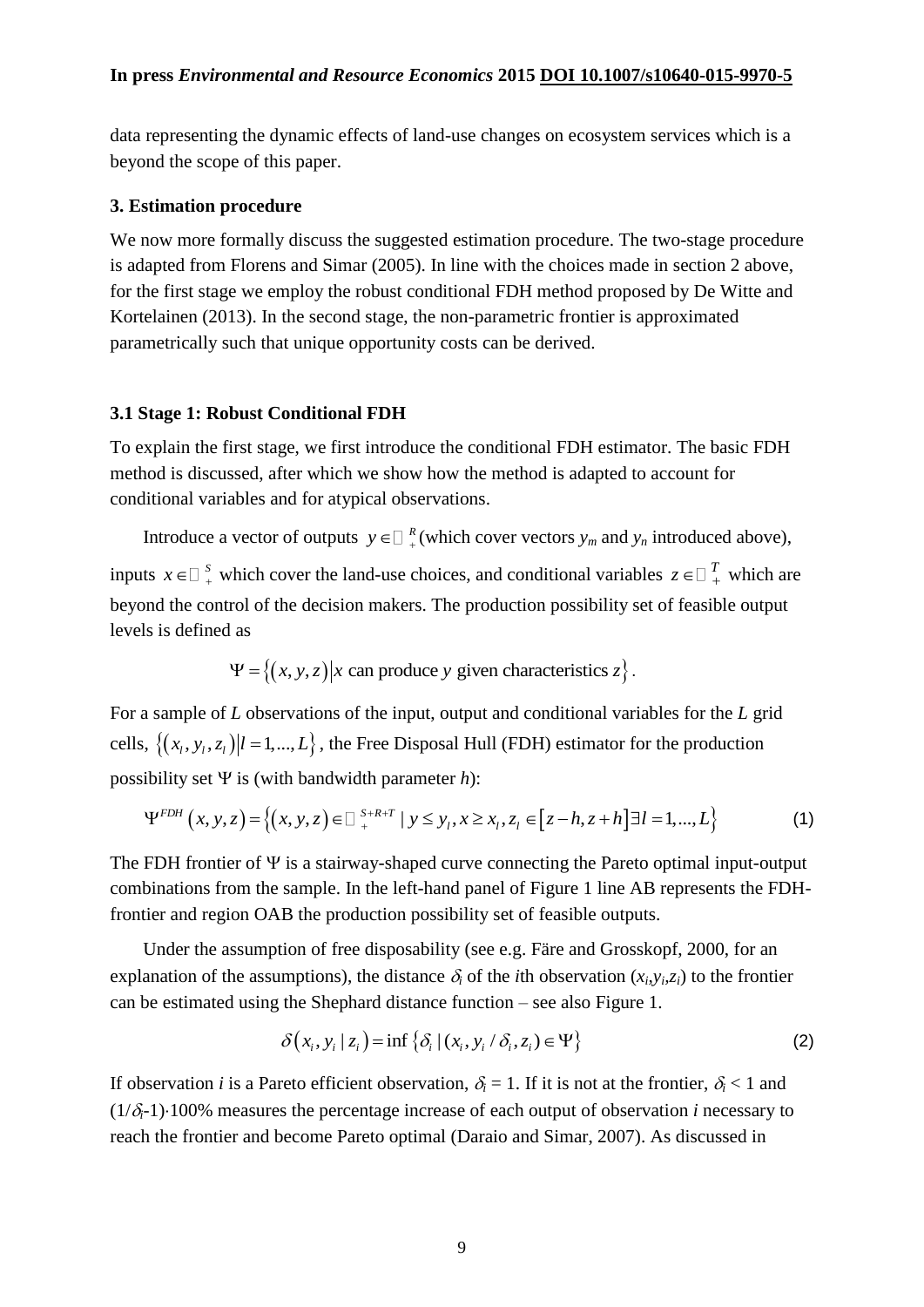Section 2, we do not further interpret these distance levels but note these are necessary for the parametric approximation of the frontier function in stage 2.

We now discuss step-by-step the method used to derive (2). First, consider a situation without conditional variables *z*. Daraio and Simar (2005), De Witte and Kortelainen (2009) and Bădin et al. (2012) show that for that situation the distance measure of (2), can be written<br>in probabilistic format as:<br> $\delta(x_i, y_i) = Inf \{\delta_i | S_Y(y_i/\delta_i | x_i) > 0\} = Inf \{\delta_i | \frac{I(y_i/\delta_i \le y_i, x_i \ge x_i)}{I(x_i > x_i)} > 0, l = 1, ..., L\}$  (3) in probabilistic format as:

<span id="page-9-0"></span>probabilistic format as:  
\n
$$
\delta(x_i, y_i) = \inf_{\delta_i} \left\{ \delta_i \left| S_Y(y_i/\delta_i | x_i) > 0 \right\} \right\} = \inf_{\delta_i} \left\{ \delta_i \left| \frac{I(y_i/\delta_i \le y_i, x_i \ge x_i)}{I(x_i \ge x_i)} > 0, l = 1, ..., L \right\} \right\}
$$
\n(3)

for observation  $(x_i, y_i)$ , with  $S_Y(y|x) = Pr(y \le Y, x \ge X)/Pr(x \ge X)$  the survivor function of Y and *I*( $\cdot$ ) the indicator function. The resulting distance  $\delta_i = \delta(x_i, y_i)$  represents the smallest distance between observation  $(x_i, y_i)$  and the frontier.<sup>8</sup>

If the shape of the frontier for given grid cell  $i$  is conditioned on the cell characteristics  $z_i$ , (3) changes to  $\delta(x_i, y_i|z_i)$ . This implies that for each grid cell *i* a unique frontier is estimated, depending on the values of the conditional variables. The conditional frontier is determined from cells whose characteristics *z* match those of the *i*th grid cell, *z<sup>i</sup>* . The matching procedure uses smoothing techniques based on kernel density functions such that grid cells with matching *z*-values have a higher probability of being chosen (see Daraio and Simar, 2005; De Witte and Kortelainen, 2009; De Witte and Kortelainen, 2013). The constraints in [\(3\)](#page-9-0) change to

<span id="page-9-1"></span>
$$
S_{Y}\left(y_{i}|x_{i},z_{i}\right) = \frac{\sum_{l=1}^{L} I\left(y_{i} \leq y_{l}, x_{i} \geq x_{l}\right) K_{h}\left(\left(z_{i}-z_{l}\right)/h\right)}{\sum_{l=1}^{L} I\left(x_{i} \geq x_{l}\right) K_{h}\left(\left(z_{i}-z_{l}\right)/h\right)}
$$
(4)

with *Kh*(.) a kernel function with bandwidth parameter *h*.

 $\overline{a}$ 

Finally, in order to correct for the known sensitivity of FDH to atypical observations, we further adapt (4). For each grid cell *i*, the distance  $\partial(x_i, y_i|z_i)$  to the frontier is determined repeatedly according to [\(3\)](#page-9-0) and [\(4\)](#page-9-1) for a subsample of *m* grid cells drawn with replacement from the original sample, after which the expectation is taken. The resulting distance measure is less sensitive to extreme observations than [\(3\).](#page-9-0) Cazals et al. (2002) showed that the conditional order-*m* distance measure can be written as (see also Daraio and Simar, 2005)

<sup>&</sup>lt;sup>8</sup> The distance  $\delta_i = \delta(x_i, y_i)$  is such that the point  $(x_i, y_i/\delta_i)$  is within the set of feasible output levels  $\mathcal Y$  and the point  $\left(x_i, \left(\frac{1}{\delta_i} + \varepsilon\right) \cdot y_i\right)$  is outside  $\Psi$  for small  $\varepsilon$ . More formally, for the observation  $(x_i, y_i) \in \Psi$ ,  $\Pr(y_i / \delta_i \le Y, x_i \ge X) > 0$  and  $\Pr\left((\frac{1}{\delta_i}+\varepsilon)\cdot y_i \leq Y, x_i \geq X\right) = 0$  or  $I\left(y_i \mid \delta_i \leq y_i, x_i \geq x_i\right) / I\left(x_i \geq x_i\right) > 0$  and  $I\left(\left(\frac{1}{\delta_i}+\varepsilon\right)\cdot y_i \leq y_i, x_i \geq x_i\right) / I\left(x_i \geq x_i\right) = 0$  $I\left(\left(\frac{1}{\delta_i} + \varepsilon\right) \cdot y_i \leq y_l, x_i \geq x_l\right) / I\left(x_i \geq x_l\right) = 0$ .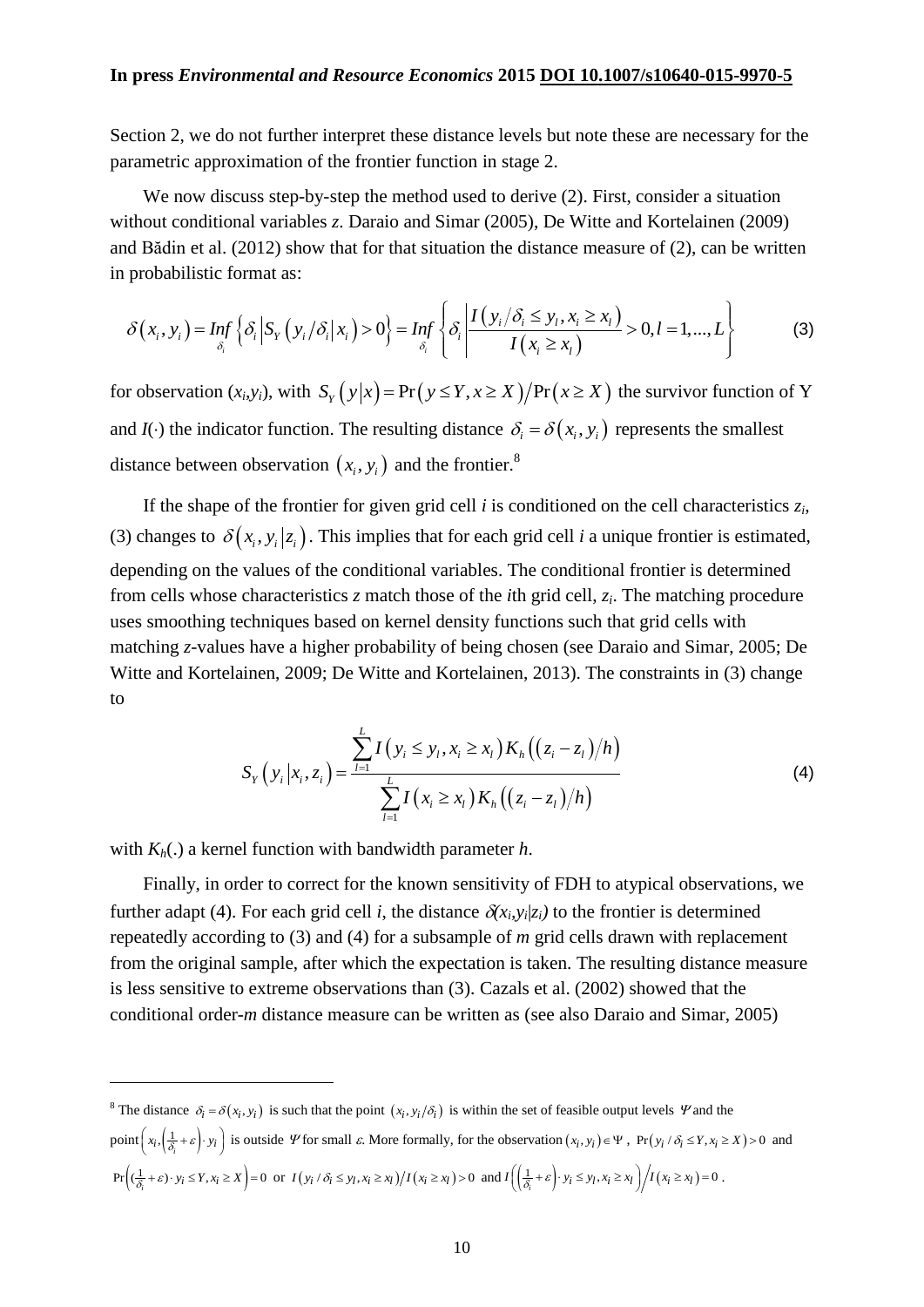<span id="page-10-0"></span>
$$
\delta^{m}(x_{i}, y_{i} | z_{i}) = \left(\int_{0}^{\infty} \left[1 - \left(1 - S_{Y}\left(u y_{i} | x_{i}, z_{i}\right)\right)^{m}\right] du\right)^{-1}
$$
\n(5)

As a rule-of-thumb, *m* should be in the order of magnitude of the full sample size. The resulting distance measure for each grid cell reflects whether output is at the frontier ( $\&$ 1) or by how much this is to be increased to reach the frontier.

## **3.2 Stage 2: Estimation of Opportunity Costs**

In the second stage, following Florens and Simar (2005) and Daraio and Simar (2007), the frontier function is approximated parametrically with a flexible parametric production function using the distance measures estimated in stage  $1$  – see panel 2 in figure 1. Even though the non-parametric frontier does not allow for deriving unique opportunity costs, its parametric approximation does. In what follows, input variables are dropped from the notation. In the empirical analysis only one input variable is included – land – which is identical across all observations.

 $(x_i, y_i | z_i) = \left[ \int_{0}^{1} 1 - (1 - S_Y(u y_i | x_i, z_i)) \right]$ <br>should be in the order of magnitude (sure for each grid cell reflects whether,<br>be increased to reach the frontier.<br>on of Opportunity Costs<br>llowing Florens and Simar (2005) an<br>p Let  $\delta(y_i|z_i)$  again be the Shephard output distance function for which values are estimated non-parametrically for each grid cell *i* using [\(2\)](#page-8-0) and [\(5\).](#page-10-0) Introduce a parametric distance function  $\varphi(y_i, z_i; \theta)$ , which is homogenous of degree one in *y*, and with the unknown parameters given by vector  $\theta$ . The aim is to estimate the values of  $\theta$  which give the best approximation of the non-parametric multivariate output distance function  $\delta$ .). Following Florens and Simar (2005) and Daraio and Simar (2007), this requires solving the following equation:

<span id="page-10-1"></span>
$$
\theta_0 = \arg\min_{\theta} \left[ \sum_{i=1}^{L} \left( \ln \delta(y_i \mid z_i) - \ln \varphi(y_i, z_i; \theta) \right)^2 \right].
$$
 (6)

Assume a translog function

 $\overline{a}$ 

<span id="page-10-2"></span>g function  
\n
$$
\ln \varphi(y_i, z_i; \theta) = \alpha_0 + \beta' \ln y_i + \frac{1}{2} \ln y_i' \ln y_i + \gamma' \ln z_i
$$
\n(7)

in which  $\theta = (\alpha_0, \beta, \Gamma, \gamma)$  are the parameters of function  $\varphi$ , with  $\alpha_0$  a scalar,  $\beta \in \Box^R$ ,  $\gamma \in \Box^T$ and  $\Gamma \in \Box^{RxR}$  with  $\Gamma = \Gamma'$  (see Daraio and Simar, 2007). Note that [\(6\)](#page-10-1) is given in log-terms because of the functional form chosen (see Daraio and Simar, 2007). Due to homogeneity of degree one in  $y_i$ , it has to hold that  $\beta \cdot i_k = 1$  and  $\Gamma \cdot i_k = 0$ , with  $i_k$  the identity vector of size *R*.<sup>9</sup> It follows that for the translog function, [\(6\)](#page-10-1) can be rewritten as (with values  $\delta_i = \delta(y_i | z_i)$ following from (5))

<sup>&</sup>lt;sup>9</sup> Due to the homogeneity assumption it follows that  $\beta_1 = 1 - \beta_{-1} \cdot i_{R-1}$ ,  $\tau_1 = -\tau_{-1} \cdot i_{R-1}$  and  $\tau_{-1} = -\Gamma_{22} \cdot i_{R-1}$ , with  $\beta_1$  the (*R*-1)vector of coefficients not containing  $\beta_1$ ,  $\tau = \begin{pmatrix} \tau_1 & \tau_{-1} \end{pmatrix} \in \mathbb{R}^R$ ,  $\tau_{-1} \in \mathbb{R}^{R-1}$ ,  $\Gamma_{22} \in \mathbb{R}^{(R-1)\times (R-1)}$  and  $\Gamma = \begin{pmatrix} \tau_1 & \tau_{-1} \end{pmatrix}$ 1 22  $\tau_1$   $\tau$ τ Ļ,  $\overline{a}$  $\Gamma = \begin{bmatrix} \tau_1 & \tau_{-1} \\ \tau_{-1} & \Gamma_{22} \end{bmatrix}.$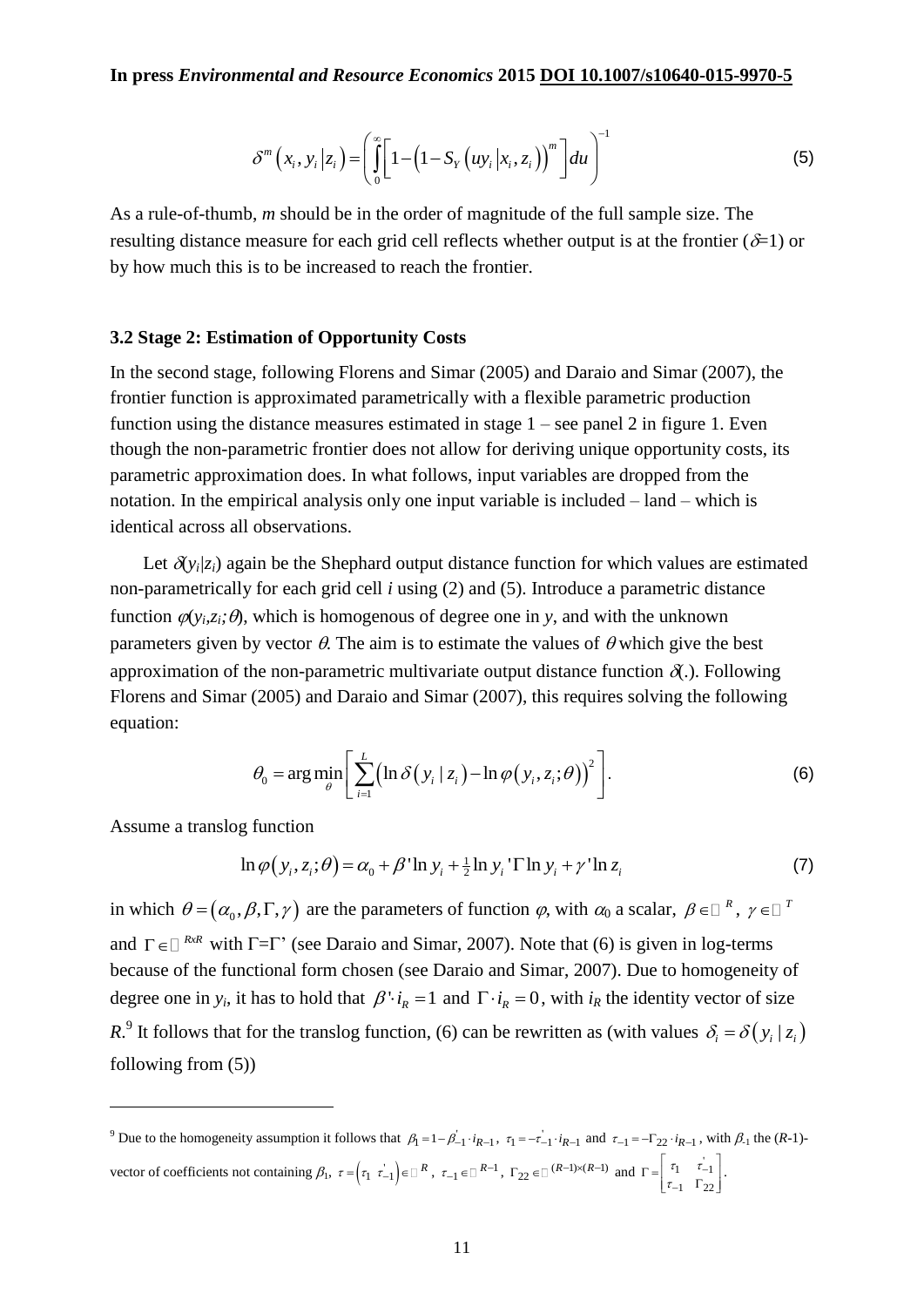In press *Environmental and Resource Economics* 2015 DOI 10.1007/s10640-015-9970-5  
\n
$$
\theta_0 = \arg \min_{\theta} \left[ \sum_{i=1}^{L} \left( \ln \delta_i - \left( \alpha_0 + \beta' \ln y_i + \frac{1}{2} \ln y_i \right) \ln y_i + \gamma' \ln z_i \right) \right)^2 \right]
$$
\n
$$
= \arg \min_{\theta} \left[ \sum_{i=1}^{L} \left( -\ln y_{i1}^* - \left( \alpha_0 + \beta_{-1} \ln \tilde{y}_{i,-1} + \frac{1}{2} \ln \tilde{y}_{i,-1} \right) \ln \tilde{y}_{i,-1} + \gamma' \ln z_i \right) \right]^2 \right]
$$

with  $y_{i1}^* = y_{i1} / \delta_i$  the values of  $y_{i1}$  projected on the frontier and  $\tilde{y}_{i-1} = y_{i-1} / y_{i1} = y_{i-1} / y_{i1}$ .

In words, to estimate the best parametric approximation of the multivariate output distance function, the output values are projected on the frontier using the distance values estimated in the first stage, after which the frontier function<br>  $\ln y_{i1}^* = -(\alpha_0 + \beta_{-1}^{\dagger} \ln \tilde{y}_{i,-1} + \frac{1}{2} \ln \tilde{y}_{i,-1}^{\dagger} \Gamma_{22} \ln \tilde{y}_{i,-1} + \gamma' \ln z_i)$ 

<span id="page-11-0"></span>
$$
\ln y_{i1}^* = -(\alpha_0 + \beta_{-1}^{\dagger} \ln \tilde{y}_{i,-1} + \frac{1}{2} \ln \tilde{y}_{i,-1}^{\dagger} \Gamma_{22} \ln \tilde{y}_{i,-1} + \gamma' \ln z_i)
$$
(8)

is estimated using OLS. Using the conditions on  $\beta$  and  $\Gamma$  as given above, distance function  $\varphi(y_i, z_i; \theta)$  immediately follows. One of the major advantages of this approach is that no restrictive homoscedasticity or distributional assumptions have to be made for the error term. A disadvantage, because of the first-stage estimation, is that in the second stage standard errors have to be obtained using a computationally intensive bootstrapping procedure (see Florens and Simar, 2005).

As a final step, for each grid cell opportunity costs or trade-offs between the output combinations are derived in physical and monetary terms. For simplicity of notation, in *y<sup>i</sup>* the subscript *i* for an element of the set of observations  $i \in \{1,...L\}$  is dropped. Below  $y_r$  reflects the *r*<sup>th</sup> element of vector *y*, with  $r \in \{1,...R\}$ . The slope of the frontier function [\(8\)](#page-11-0) at the output values of a grid cell represents the marginal rate of transformation.<sup>10</sup> This gives the opportunity costs, the output foregone due to an increase in one of the other outputs. This opportunity cost ratio can be derived using the duality relationship between the benefit function and the distance function (Färe and Grosskopf, 2000). For output price  $p \in \mathbb{R}^R$ , the maximum benefits attainable are defined as  $B(p) = \sup_y \{p'y | (y, z) \in \Psi\}$ . As  $y/\delta(y|z)$  is a feasible output vector at the frontier  $\Psi$ , it has to hold that  $B(p) \ge p' y/\delta(y|z)$  and so  $\delta(y|z) = \max_{p} \left[ p'y/B(p) \right]$ . Taking the partial derivative, it follows that for each output *r* = 1,…,*R*

<span id="page-11-1"></span>
$$
\frac{\partial \delta(y \mid z)}{\partial y_r} = \frac{p_r}{B(p)}\tag{9}
$$

This marginal distance function can be derived from (7). If the market price is known for one of the outputs, e.g. for the first output, (9) can be used to derive opportunity costs in monetary terms for the other outputs. For the translog distance function, opportunity costs are

 $\overline{a}$ 

 $10$  Opportunity costs are reported for all cells, also those that are not efficient. In the latter case the opportunity costs reflect the situation where these grid cells are projected onto the frontier.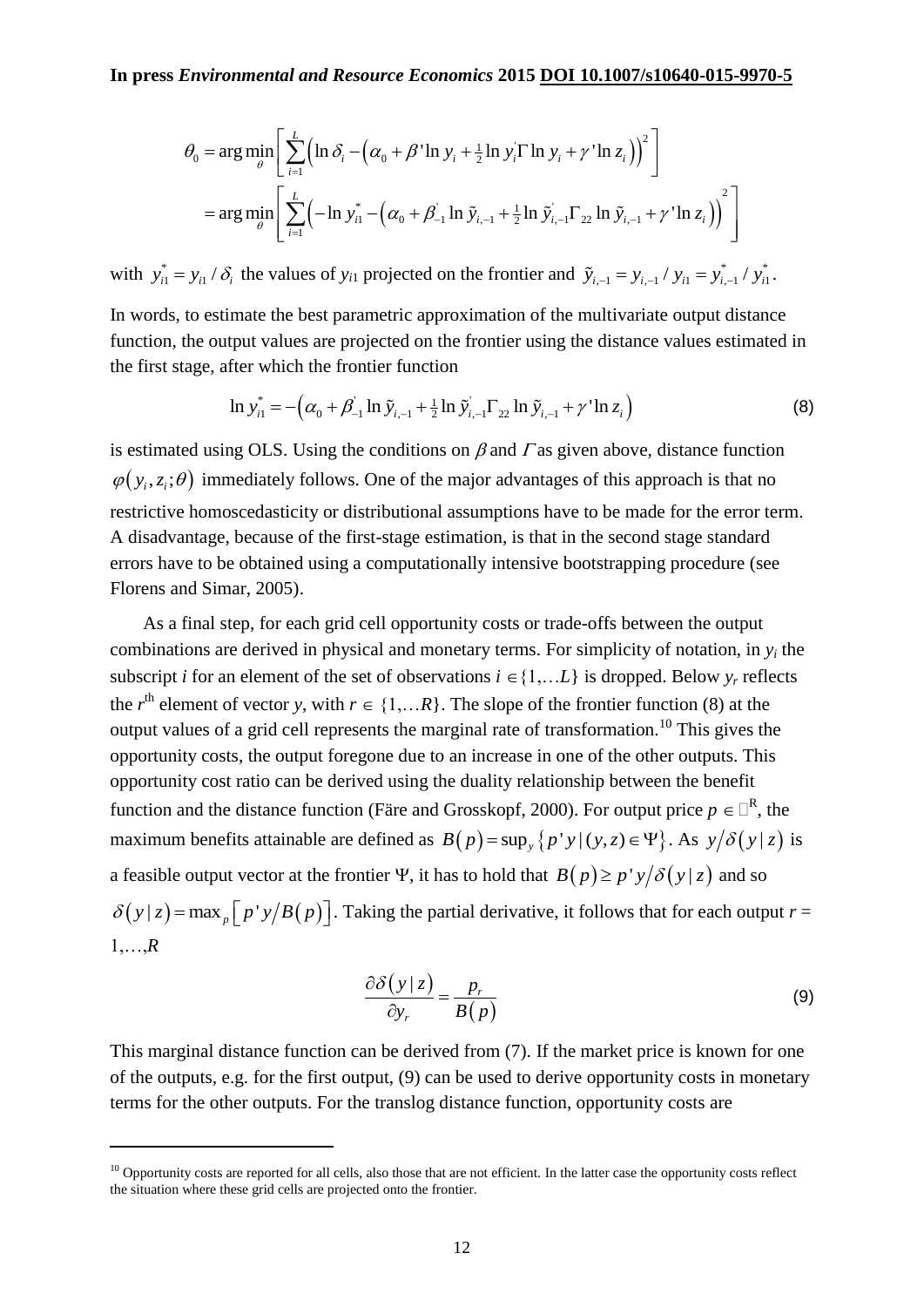<span id="page-12-0"></span>
$$
p_r = p_1 \cdot \frac{\partial \delta(y \mid z) / \partial y_r}{\partial \delta(y \mid z) / \partial y_1} = p_1 \frac{y_1}{y_r} \left( \frac{\beta_r + \Gamma_r \ln y}{\beta_1 + \Gamma_1 \ln y} \right)
$$
(10)

with  $\Gamma_r$  the r<sup>th</sup> row of vector  $\Gamma$ .

For example if  $y_1$  is defined as agricultural production and  $p_1$  its market price, the second stage gives opportunity costs of the non-monetary outputs in terms of foregone agricultural revenues. These opportunity costs show in a positive (not a normative) way the trade-offs between the monetary and non-monetary outputs and can provide useful information to support the decision making process whether society is willing to make this trade-off.

#### **3.3 Estimation of returns to scope**

The opportunity costs estimation above shows in monetary terms the trade-offs between two output variables, one of which is traded in the market. For policy advice however, it is relevant to know also how the other, non-marketed outputs are related to each other – especially for non-marketed ecosystem services it is relevant to know whether joint production yields efficiency gains. The scope properties of the estimated frontier can provide important information in this context.

Economies of scope have obtained relatively little attention in the applied literature – see e.g. Paul and Nehring (2005) for an application in agriculture and Pope and Johnson (2014) and Preyra and Pink (2006) for applications in health care. Application of the theoretical work of Panzar and Willig (1981) gives relevant insights in the strategic question whether efficiency gains can be obtained from specialization or from diversification. The same strategic management question can be raised for land use within each grid cell – should they specialize in agriculture or biodiversity conservation, or should they attempt to realize both within a grid cell? In case of a concave frontier function a certain level of diversification is preferable within each grid cell, whereas for a convex frontier it is more efficient to specialize. In the latter case the losses in one output variable will be more than proportionally compensated for by the gains in the other output variable and specialization across grid cells may lead to a win-win situation where the aggregate of each output variable benefits.

Pope and Johnson (2013) discuss how to derive the scope properties for a multi-output production frontier in separation from scale properties and without relying on price information. They show that positive returns to scope exist between two outputs if the frontier is concave for these outputs. Returns to scope are negative if the frontier for the two outputs is a convex function. More formally, for the frontier  $F(y|z) = 0$  – for a proof see Pope and Johnson (2013),

Positive returns to scope exist between 
$$
y_m
$$
 and  $y_n$  if  $\frac{\partial^2 y_n}{\partial y_m^2} \le 0$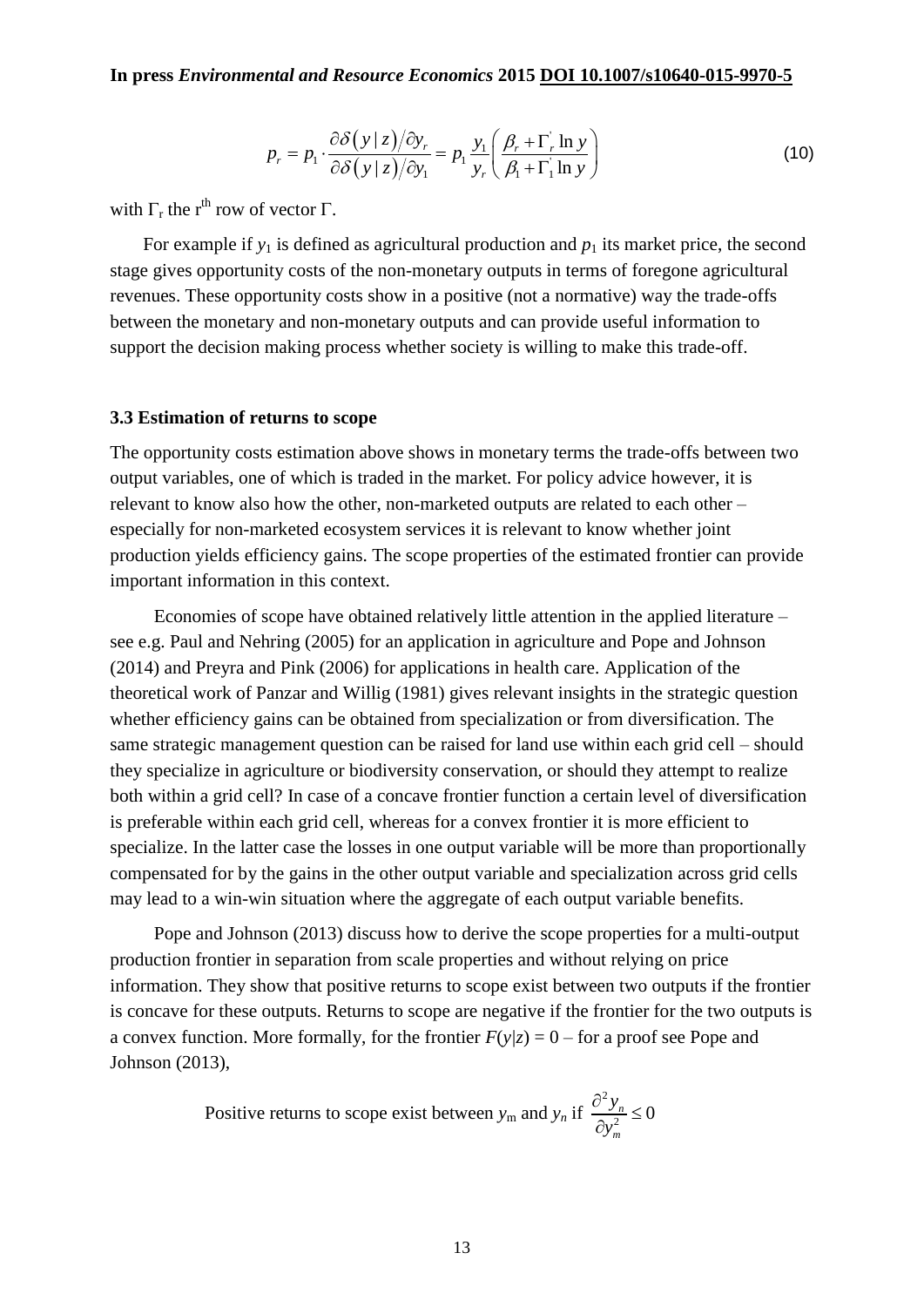Negative returns to scope exist between *y<sup>m</sup>* and *y<sup>n</sup>* if 2  $\frac{y_n}{a^2} \geq 0$ *m y*  $\frac{\partial^2 y_n}{\partial x^n} \ge$  $\widehat{o}$ .

with  $m, n \in \{1,...,R\}$ . For frontier function  $F(y, z) = \alpha_0 + \beta \ln y + \frac{1}{2}$  $cy_m^r$ <br> $F(y, z) = \alpha_0 + \beta' \ln y + \frac{1}{2} \ln y' \ln y + \gamma' \ln z = 0$ we can show that

$$
\frac{\partial^2 y_n}{\partial y_m^2} = -\frac{\partial y_n}{\partial y_m} \cdot \frac{1}{y_m} \cdot \left( 1 + \frac{\tau_{nm}}{A_n} - \frac{\tau_{nm}}{A_m} \right)
$$
(11)

with  $\tau_{nm}$  the *nm*<sup>th</sup> element of matrix  $\Gamma$ ,  $\Gamma_n = [\tau_{n1},...,\tau_{nR}]$ ,  $\partial y_n / \partial y_m = -y_n / y_m \cdot A_m / A_n$  and  $A_n = \beta_n + \Gamma_n$  ln y.

# **4. Data**

We illustrate the approach discussed above for a case study area of eighteen Central and Eastern European countries – see Figure 2. We employ detailed biophysical simulation models to generate ecosystem services output variables at the level of grid cells of approximately 50x50 km. The study area is divided into 1166 grid cells. Some of the data is available at a higher resolution. For presentation purposes, it is aggregated to a grid cell level of 50x50 km.

Data were provided by the integrated assessment model IMAGE (Bouwman et al., 2006; Stehfest et al., 2014), the biodiversity model GLOBIO (Alkemade et al., 2009) and additional ecosystem services models (Schulp et al., 2012). These models have been calibrated using statistics on land-cover, land-use, input use and agricultural production for the period 1970- 2000. Results from these models were recently used for the OECD Environmental Outlook (OECD, 2012), UNEP Global Environmental Outlook (UNEP, 2012) and the Global Biodiversity Outlook (Secretariat of the Convention on Biological Diversity, 2014).

The Integrated Model to Assess the Global Environment (IMAGE) is a modelling framework to simulate the environmental consequences of drivers such as climate change, land-use change, biodiversity loss, modified nutrient cycles, and water scarcity. IMAGE consists of interlinked modules for land-use, crop growth, vegetation, water and climate and the agricultural economy. The agricultural economy module is based on the computable general equilibrium model GTAP extended with a highly disaggregated agricultural sector. It includes a land supply function that accounts for the availability and suitability of land for agricultural use, based on biophysical information from IMAGE. A nested land-use structure accounts for the differences in substitutability of the various types of land use (Van Meijl et al., 2006). Detailed descriptions of IMAGE and of its agricultural economy module are provided by Stehfest et al. (2014) and Woltjer and Kuiper (2014), respectively.

The GLObal BIOdiversity model GLOBIO calculates the impact of environmental drivers on biodiversity. The model is based on cause-effect relationships between biodiversity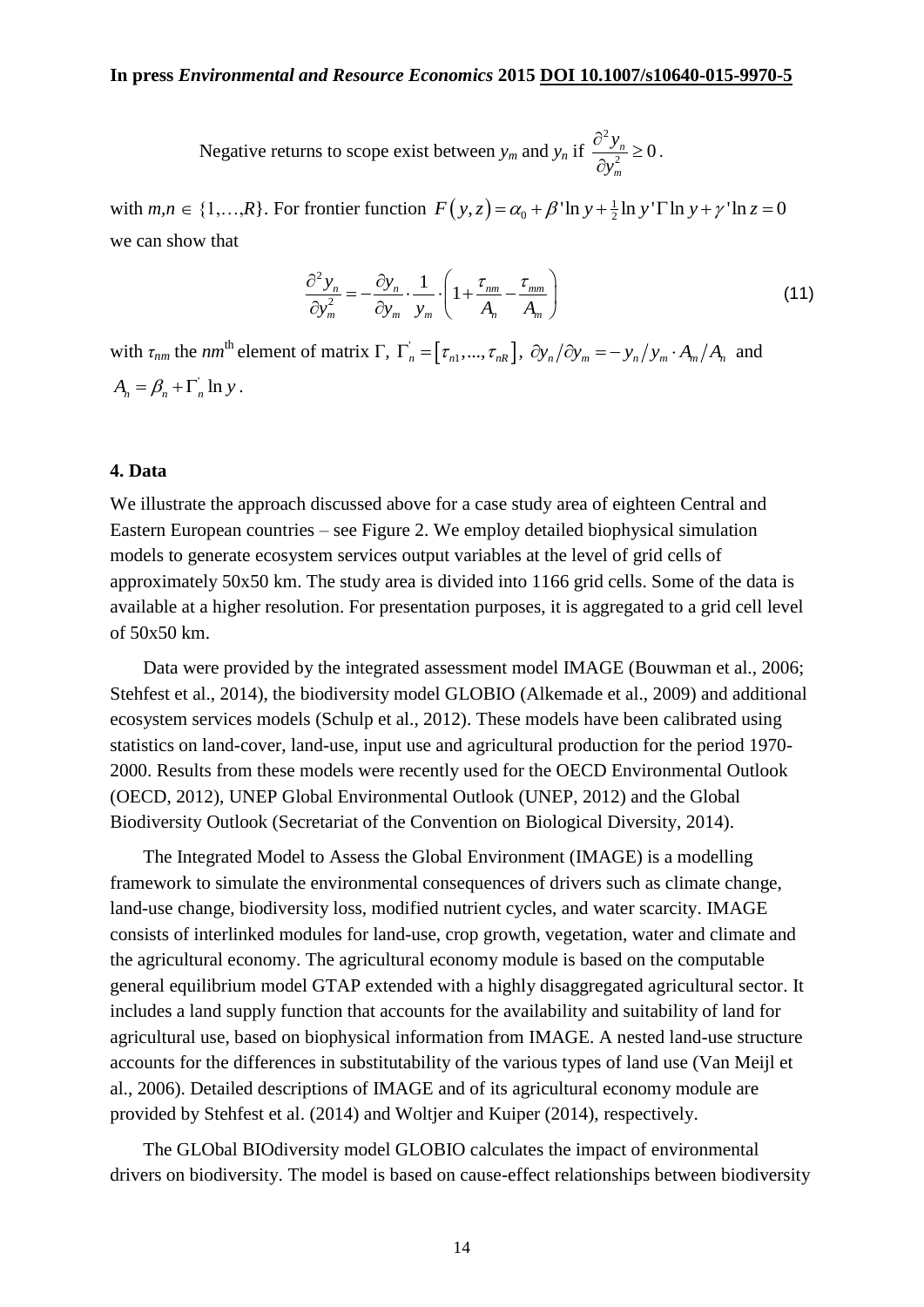in different biomes and a number of environmental drivers (land use change, atmospheric nitrogen deposition, infrastructure, fragmentation and climate change). The model uses spatial information on environmental drivers from the IMAGE model. GLOBIO consists of modules for terrestrial ecosystems, the freshwater environment and marine ecosystems. Impacts on biodiversity are given in terms of the biodiversity indicator Mean Species Abundance (MSA). MSA is a measure of natural intactness and measures the mean abundance of original species relative to their abundance in an undisturbed ecosystem. Details of GLOBIO are provided by Alkemade et al. (2009).

IMAGE and GLOBIO use current land use patterns for each grid cell as input. Shares of different types of land-use (share of each cell covered with agricultural land, grassland, shrub land, forest or cultivated land) are based on the GLC2000 land-use map (EC-JRC, 2003). Table 1 shows the frequency distribution of the land use types over the grid cells. Of the total land area, only 1% is classified as 'artificial surface and associated areas', 57% is used for agriculture and grazing and 42% is nature (different types of forest and shrubland). The table shows that most cells have at least some forest or shrubland and some agricultural land. Only a small number of the cells is almost entirely used as agricultural land or covered with forest.

For the empirical application, we used simulation results of IMAGE and GLOBIO for the year 2000. This yields a vector of outputs for each grid cell. The following output variables are included in the empirical analysis.

- Agricultural revenues (provisioning services; in 2000 international  $\frac{\omega_{\text{max}}}{\omega_{\text{max}}}$ ). For each cell total revenues for the production of cereals, grass, maize, pulses, roots, tubers, and oil crops are calculated based on land-use data from the GLC2000 map, the cropping pattern, cropping intensities and potential yields from IMAGE, and prices from FAOstat. Aggregate production per crop is based on FAO-data, which is allocated over the cells using IMAGE and the GLC2000 land use pattern. Note that calculating net revenues is not feasible due to the difficulty to estimate production costs in a reliable way.
- Cultural services: a composite index consisting of attractiveness for tourism and recreation and for hunting and gathering activities (Schulp et al., 2012). Tourist and recreation attractiveness is an index ranging from 0 (unattractive) to 1 (attractive) and depends on the percentage protected area, percentage urban and arable land, distance to coast and geographic relief. Potential for gathering and hunting is based on statistics from FAO and the European Forestry Institute.
- Biodiversity: As discussed above, we measure biodiversity as *mean species abundance* (MSA) as calculated by GLOBIO ). MSA is contingent upon land-cover, habitat, percentage of the cell covered with certain vegetation, nitrogen deposition, and distance to roads and cities.
- Carbon sequestration: Carbon sequestration is used as a proxy variable for climate regulation. It is measured as net biome productivity in tonnes C per  $km<sup>2</sup>$  which is calculated as net primary production minus soil respiration minus the carbon sequestered in the biomass harvested. For respiration and sequestration factors long-term averages are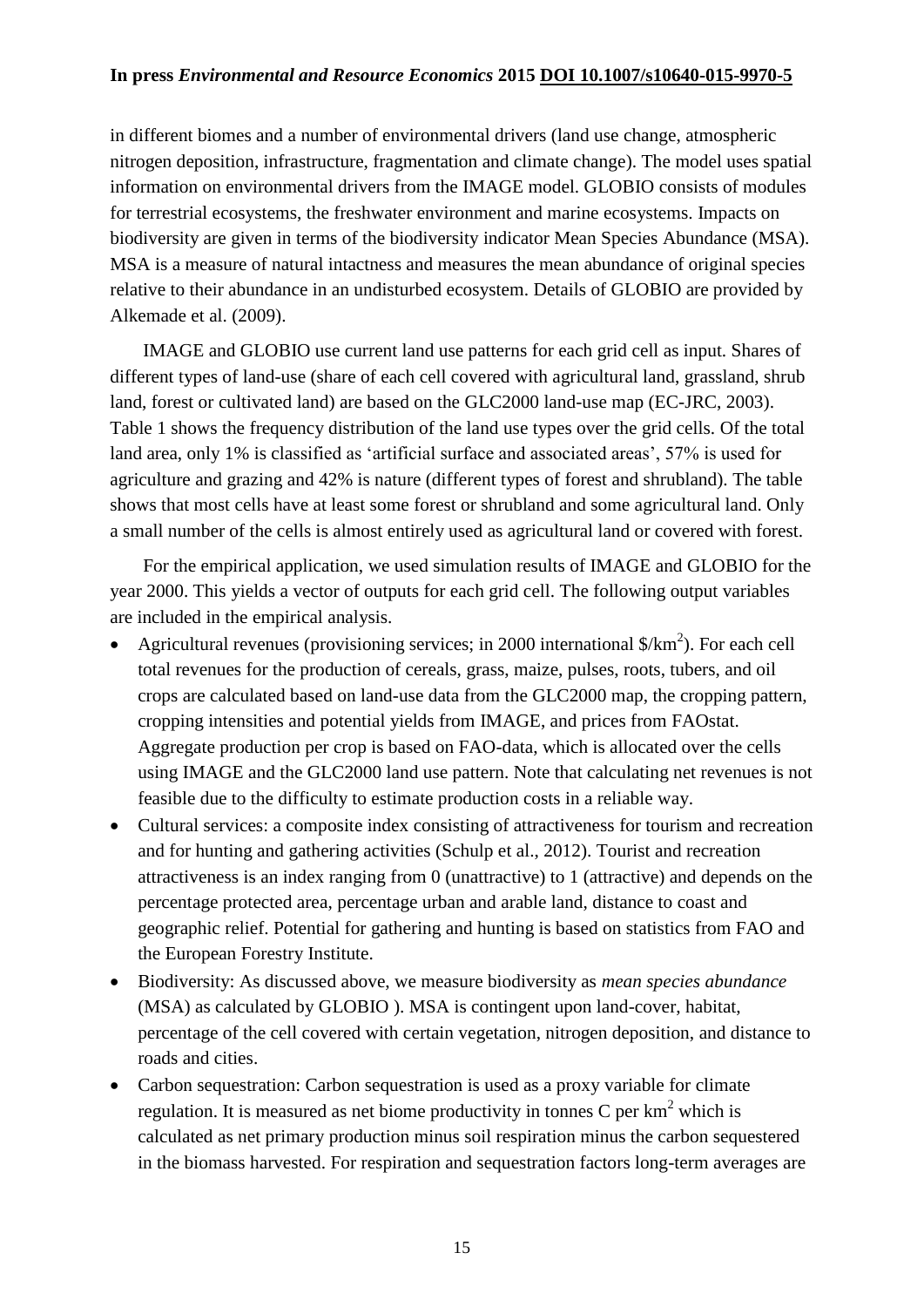taken that are a function of land-use, climate and location conditions. Data generated by IMAGE is based a.o. on the GLC2000 land-use map and the EURURALIS carbon model (see e.g. Schulp et al., 2008).

Land-use is the only input variable. To proxy for the heterogeneity in the operational and natural environment in which land-use across grid cells takes place a number of conditional variables are included (see Section 2). The conditional variables included are composite proxy variables. The following conditional variables are used:

- Potential yield: potential yield of temperate zone cereals in tonnes/km2. This conditional variable is a composite proxy variable depending on climate, soil and slope characteristics. Temperate zone cereals (wheat, rye, corn, barley, oats) are chosen as this is the main crop grown (around 60% of the cropland is covered with temperate zone cereals).
- Share of agricultural and grassland: share of each cell used for production of agricultural crops and for grazing. In the analysis, a distinction is made between arable land, grassland, forests, shrub and herbaceous land, and artificial surface.
- Sub-region typology: categorical variable reflecting differences in historical, political and social development patterns which may affect the technical possibilities available to the regions. Four sub-regions are considered: 1. Member countries of the Commonwealth of Independent States (CIS) Belarus, Estonia, Latvia, Lithuania, Moldova and Ukraine, 2. Central European countries (CE) Czech Republic, Hungary, Poland and Slovakia, 3. The republics that formerly constituted Yugoslavia (YUG) Bosnia, Croatia, Macedonia, Serbia and Slovenia, 4. The south-eastern European countries (SE) Albania, Bulgaria and Romania (see, Fenger, 2007).
- GDP PPP per  $km^2$  for the year 2000 (in international  $\frac{1}{2}$ ): GDP levels per grid cell are based on World Bank data for GDP per country, agricultural shares in GDP and for urban and rural population per cell from the IMAGE modelling system. National GDP is allocated over the grid cells by considering differences in income for the rural and urban population.

The question can be raised to what degree these four proxy variables capture the essential characteristics of a grid cell, and how reasonable it is to estimate a production possibility frontier for a given grid cell using other grid cells chosen for their similarity as captured by the vector of conditioning variables. We intend these four proxy variables to capture the major factors affecting regional potentials. Potential yield depends on ecological, climatological, hydrological, morphological, geographical and agronomic characteristics of each cell. The share of agricultural land conditions the agricultural revenues that can be generated. GDP per  $km^2$  reflects population density, regional welfare and therefore also partly captures other differences due to variation in human capital and other factors influencing productivity. Finally, the sub-regional typology reflects differences in agronomic and sociocultural backgrounds that also affect productivity and human capital.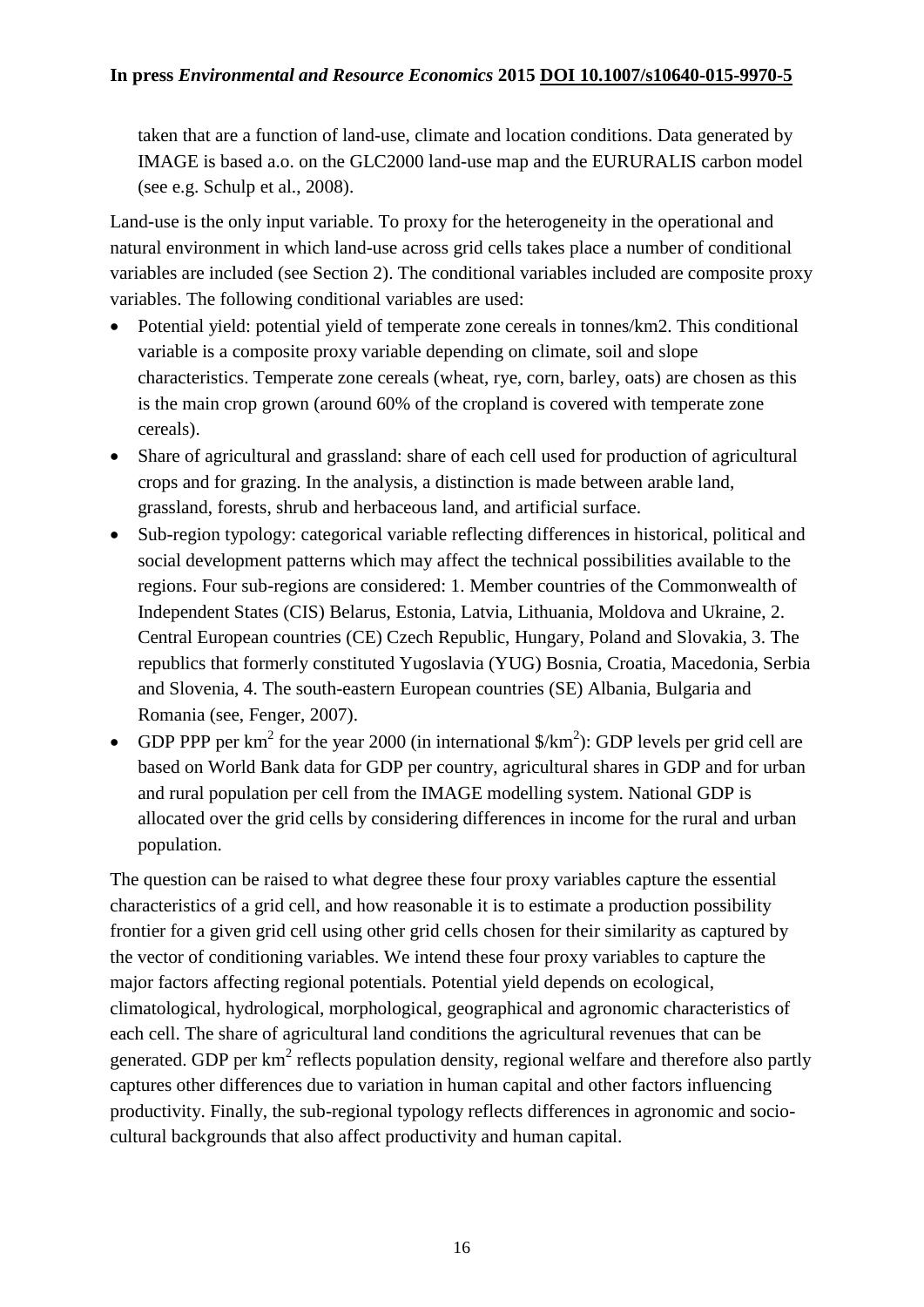The selection of the type and number of conditional variables is an empirical question as there is no test to underpin the choice. In addition, the number of conditional variables that can be included is dependent upon the number of observations. The more conditional variables, the lower the number of matching cells and so the less accurate the estimates of the frontiers' shape will be. We repeated our analysis with several variants of the vector of conditional variables in which we included or excluded individual conditional variables. As the nature and pattern of the results did not change significantly, we conclude that the four proxy variables included in this paper satisfactorily represent the essential characteristics of the grid cells.

Maps of the base data are shown in the Appendix. Tables 2 and 3 give some descriptive statistics. The large standard deviations for some variables reflect differences in population density and differences between average country development levels. Signs of correlation coefficients are as expected and related to land-cover and land-use. Agricultural production is higher in cells with higher percentages of agricultural land. MSA, cultural services and carbon sequestration levels are higher in areas with less cultivated plots and therefore prevailing in cells with lower agricultural production. Levels of cultural services are higher in areas with higher MSA levels as these areas are more attractive for recreation and hunting. These are, generally, also the areas sequestering more carbon. The high correlation between some of the ecosystem services corresponds with similar observations by Raudsepp-Hearne et al. (2010) for Canada.

# **5. Results**

 $\overline{a}$ 

The two-stage approach discussed in Sections 2 and 3 was applied for the data discussed above.<sup>11</sup> We are particularly interested in the following questions: What are the shape characteristics of the frontier function, what are the opportunity costs of marginal changes in the different output variables and to what extent do they depend on regional characteristics, and are there economies or diseconomies of scope? This information can guide decision makers in targeting the regions having a comparative advantage for conservation or for agricultural development.

The estimation results, discussed in detail below, can be summarized in the following three main conclusions:

- The production possibility frontier, showing the Pareto optimal output combinations, is non-concave. This has implications for the interpretation of the opportunity costs.
- Differences in trade-offs are large. Each country has regions that have a comparative advantage for a particular ecosystem service. Opportunity costs for provision services (agriculture) are in general higher in the regions characterised by higher agricultural production values. In contrast, enhancing carbon sequestration levels or biodiversity is less expensive in regions with higher carbon sequestration or biodiversity levels.

 $11$  All the computations were done in R. The code is available from the authors on request.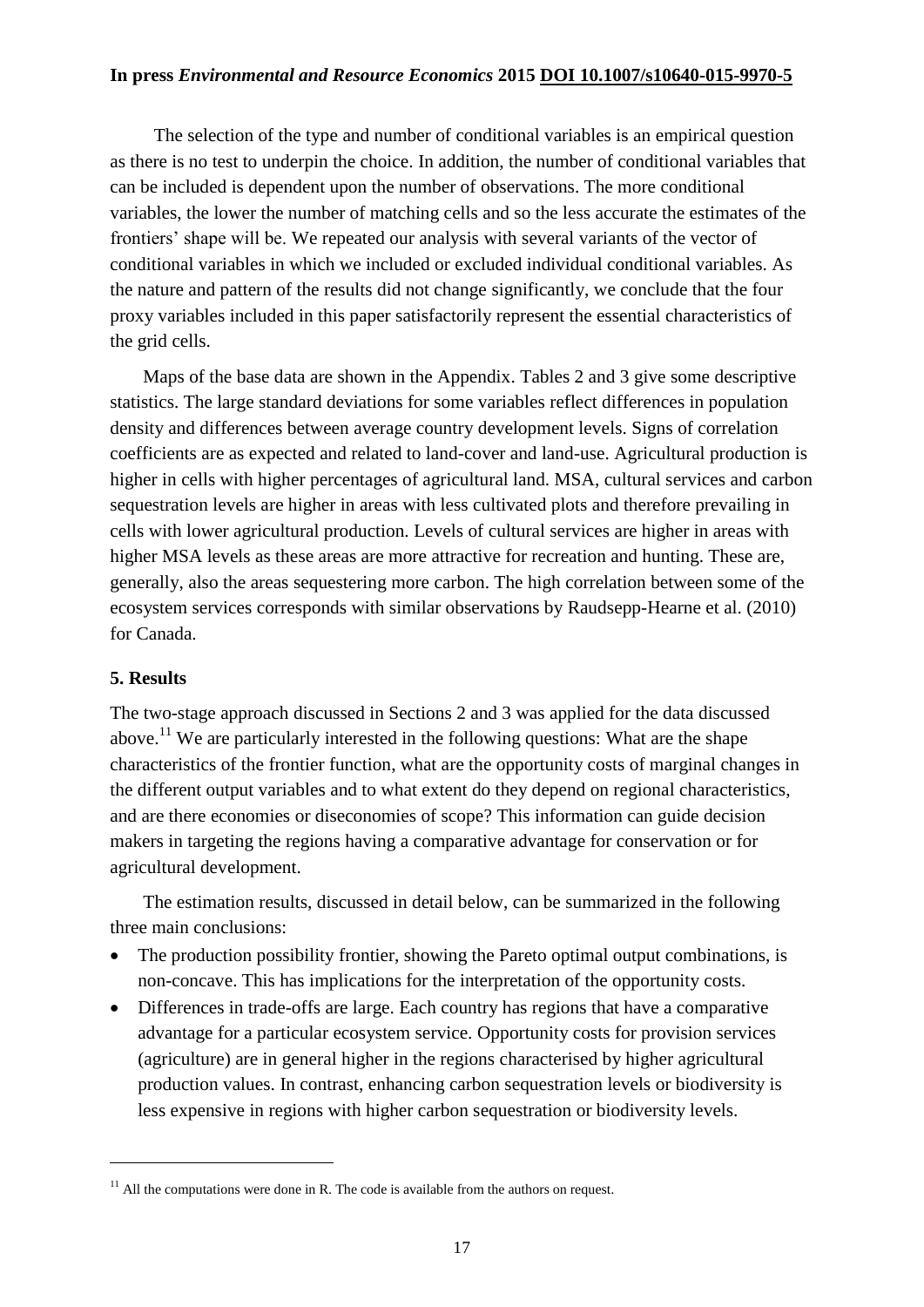The relationship between agricultural revenues and the other output variables (biodiversity, carbon sequestration and cultural services) exhibits diseconomies of scope. As a result, specialization in agricultural production or any of the other ecosystem services considered may lead to efficiency gains. Reallocation of land use across the cells, where cells more or less specialize in the outputs for which they have a comparative advantage, leads to a win-win situation in terms of the aggregate output.

# **5.1 Shape of the production possibility frontier**

We first test for concavity of the production possibility frontier or, similarly, for convexity of the output distance function. Few applied studies test for concavity of the frontier function (O'Donnell and Coelli, 2005). As discussed above, most studies estimating opportunity costs with frontier methods simply impose it by the particular choice of the functional form or by adding concavity constraints (see e.g. Färe et al., 2005; Bostian and Herlihy, 2014). This ensures the production possibility frontier is concave, but as Pope and Johnson (2014) argue, this is merely "for its analytical convenience rather than its economic realism" (p. 241). Curvature violations have consequences for the interpretation of the opportunity costs because the duality assumption between the distance function and benefit function no longer holds. For an observation on a concave frontier, opportunity cost  $p_m$  in [\(9\)](#page-11-1) is a benefit maximizing opportunity cost. For a downward sloping but convex frontier this does not apply. In all cases, however, the opportunity cost ratio [\(10\)](#page-12-0) reflects the trade-off between  $y_m$  and  $y_1$  in the neighbourhood of the observation *y*.

We tested for concavity in two ways: by means of assessing the returns to scope of the frontier function and the Hessian of the distance function. The coefficients of the Shephard output distance function [\(7\)](#page-10-2) and frontier function [\(8\)](#page-11-0) are listed in Table 4. Based on the coefficients in Table 4 and using (11), the returns to scope were determined for each grid cell. The second order derivatives of the frontier function (11) were found to be positive in all grid cells for the pairs of agricultural revenues with any of the other output variables. They are negative for the pairs of cultural services with biodiversity or carbon. Finally, for the output pair of biodiversity and carbon sequestration, they are positive for some but negative for other grid cells. These results imply that the trade-off between agricultural revenues and the other outputs, and for some cells also the trade-off between biodiversity and carbon sequestration, is non-concave in shape.

The non-concavity of the frontier (or non-quasi-convexity of the distance function) is confirmed by the eigenvalues of the Hessian of the distance function. All grid cells have both positive and negative eigenvalues implying that the frontier has a saddle point. This result is robust, as the same result is also obtained for model formulations with more or fewer output and conditional variables and for subsets of data only containing the data rich portions of the sample. As an illustration, Figure 3 visualises the frontier in 3-dimensional plots for the subregion SE, each time fixing one of the output variables and the conditional variables at their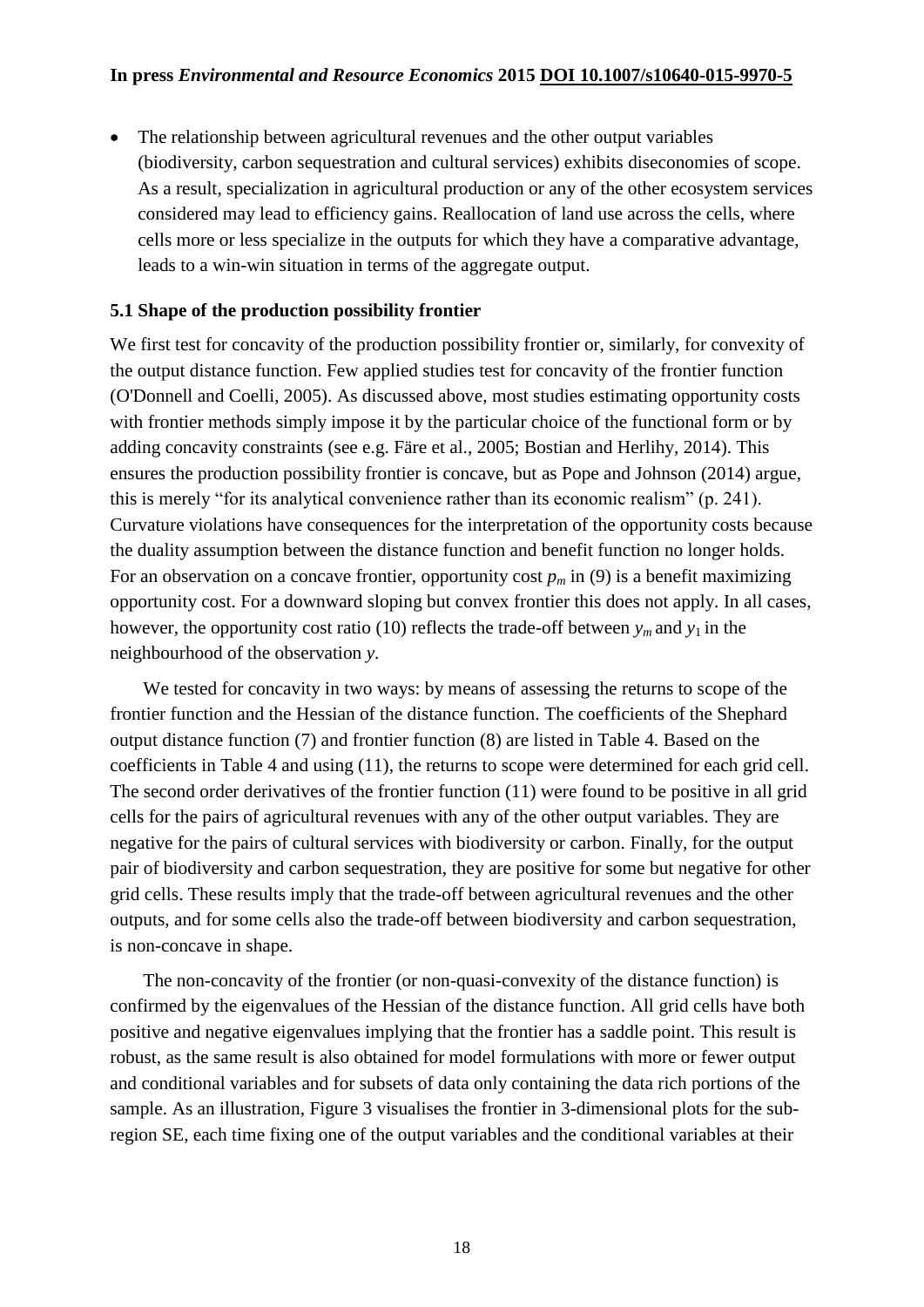mean value. As the plots are extrapolations, they should be interpreted with care, especially at the boundaries and for the areas with few estimates.

Dasgupta and Maler (2003) and Tschirhart (2012) argue that violations of the convexity assumptions are common. In fact, Dasgupta and Mahler (2003) argue that "the word "convexity" is ubiquitous in economics, but absent from ecology". Our results show that nonconvexity arises with the production of multiple ecosystem services given a fixed input (land). Other applied studies have come to the same conclusions when analysing the joint production of multiple ecosystem services (including agriculture, biodiversity, carbon and regulating services), see e.g. Bowes and Krutilla, (1989), Boscolo and Vincent, (2003), Tschirhart (2012), Vincent (2012), and Hart et al. (2014). There is a caveat in our case. The translog function used to approximate the frontier function in the second stage can also have contributed to the result. Other studies have noted that translog functions violate regularity conditions more often than other flexible functional forms (Sauer, 2006). In addition, the use of the FDH-approach in the first stage can have contributed to the concavity violations, especially in the data poor parts of the output space, because of the known sensitivity to outliers. Despite this caveat, following Brown et al. (2011) it is worth noting that the results suggest that it is crucial to test for the standard concavity assumption before making policy recommendations for individual ecosystem services. The price system can be an efficient allocation mechanism if transformation possibilities constitute a convex set. However, in nonconvex environments, taxes or subsidies are untenable and command and control regulation is likely the only admissible policy.

#### **5.2 Opportunity costs and returns to scope**

 $\overline{a}$ 

The second set of results concentrates on opportunity costs. Using equation [\(10\)](#page-12-0) and the coefficients in Table 4, opportunity costs or marginal rates of transformation were estimated for each grid cell - see Table 5 and 6 and Figure 4.<sup>12</sup> These reflect the agricultural revenue foregone due to a marginal increase in one of the other output variables.

As shown in [Figure](#page-30-0) 4, opportunity costs differ substantially both across the four sub– regions distinguished in the application (CIS, CE, YUG and SE) as well as within countries. A further analysis of the opportunity costs for carbon sequestration reveals interesting patterns. The opportunity costs are in general higher in grid cells characterized by high levels of agricultural revenues (according to GLC2000 land-use map and the simulation results). These are the important agricultural production areas with above average agricultural potentials and shares of agricultural land especially in Ukraine, Romania, Bulgaria, Serbia and Poland. Due to the higher yield potentials, foregone agricultural revenues are higher in these main agricultural production areas (note that potential yields are assumed homogenous

<sup>12</sup> The results are stable. A Monte Carlo simulation was carried out in which the model was solved 100 times, with agricultural revenues in each cell drawn from a normal distribution with mean equal to the original value and standard deviation equal to 10% of this mean value. Results show that the distribution of the resulting distance measures (4) has a standard deviation equal to only 1.6% of the mean distance value. The distribution of the resulting opportunity costs has, for each variable, a standard deviation of 11% of the mean opportunity cost.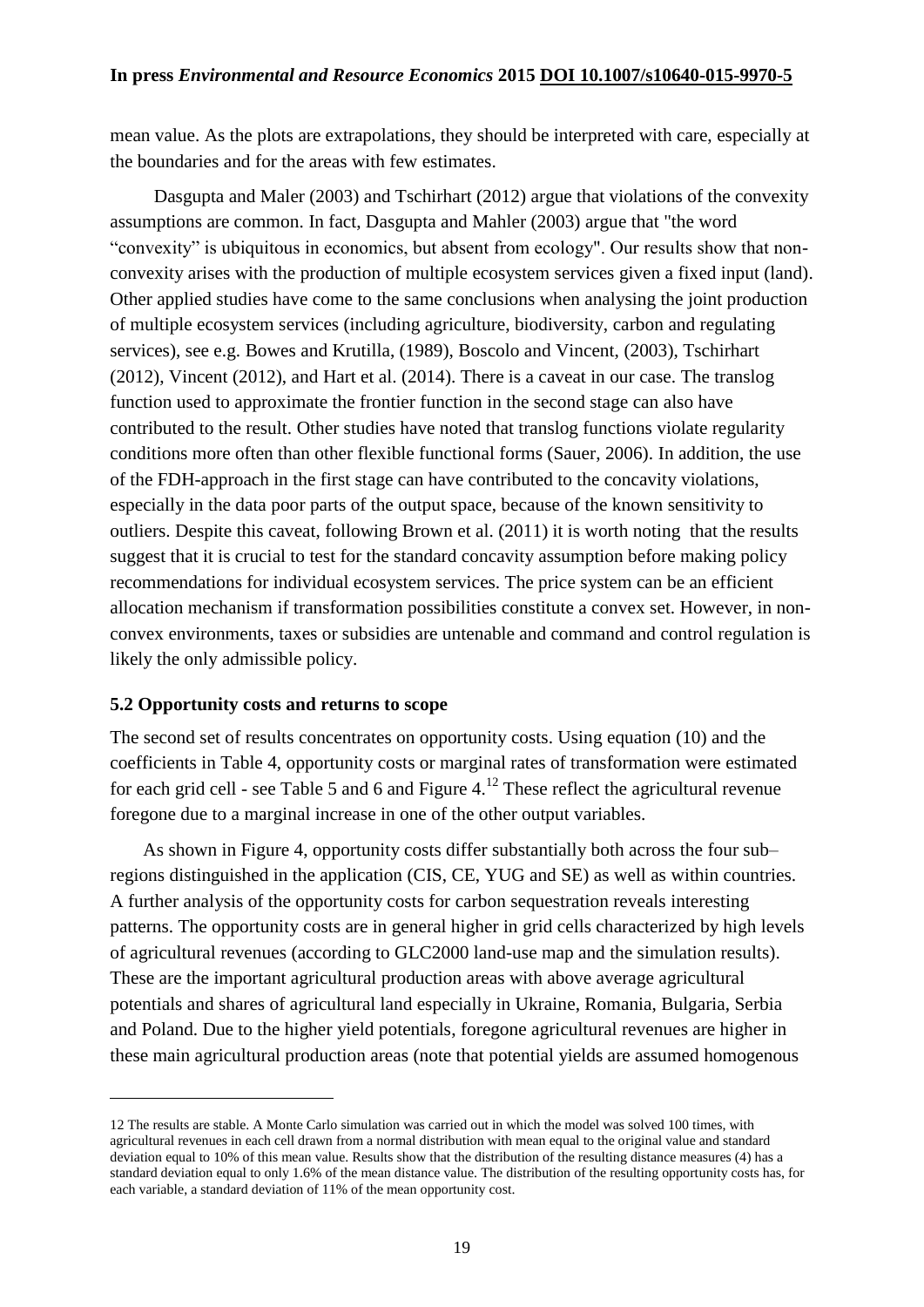throughout a cell in the parts of the cell that are suitable for agriculture). Because these grid cells have low shares of forest land, carbon sequestration levels are relatively low.

The cells with a comparative advantage in sequestering more carbon, i.e. those with low opportunity costs, generally are the grid cells characterized by less agricultural production but higher sequestration levels. These are especially the areas surrounding the Alpes in Slovenia, the Carpathian Mountains ranging from Slovakia to Romania and the Pinsk Marshes on the border of Belarus and Ukraine. The share of agricultural and grassland in these grid cells is generally lower than in the cells that make up the important agricultural production areas. It may well be that in these cells less carbon can be sequestered per unit of land than in the productive lands. Yet, the foregone agricultural revenues to sequester an extra unit of carbon are still lower in these cells because of their lower yield potentials. This implies that it may be cost-effective to have a certain level of specialization per cell, with those cells having a comparative advantage in sequestration focusing on carbon instead of attempting to improve all services simultaneously.

The estimates for carbon sequestration were compared to those from other studies. Antle et al. (2003) estimate marginal opportunity cost of \$20 to \$100 per ton carbon sequestered based on five cropping system in the US. Similarly, MacLeod et al. (2010) estimate a carbon abatement cost curve for agricultural emissions from crops and soils for the UK and find that 11.5% of agricultural emissions can be abated at a marginal cost of £168  $\approx$  \$261 per ton carbon sequestered. In both of these studies, the opportunity cost estimates are given in terms of net farm revenue and not in terms of gross revenue, as in our case. To transform gross to net revenue, the social profit rate should be used to translate the value added of an economic activity to the value of gross output of this activity at world prices. Hughes and Hare (1994) provide an estimate of 7.25% for the average medium run social profitability of agriculture in Eastern Europe using this rate. Our average opportunity cost of \$263 of gross revenue lost due to an extra ton of carbon sequestered implies a loss of net revenues of \$19 per ton of carbon sequestered, which is relatively low compared to the studies mentioned above.

For biodiversity and cultural services, opportunity costs are again higher for the grid cells in the main agricultural areas. Thus similar to carbon sequestration, the cells characterized by high levels of agricultural productivity have a comparative disadvantage in providing more biodiversity and cultural services. The relationship between biodiversity levels and their opportunity costs is, however, more complex than for carbon sequestration – compare Figure 4 with the maps in the appendix. The grid cells with a comparative advantage in providing biodiversity are generally the biodiversity-rich cells. But some cells with biodiversity-poor or intermediate biodiversity levels have low opportunity costs as well. For many biodiversity rich cells, especially those in the mountainous and marsh areas, agricultural potentials are low and therefore the loss of agricultural revenues due to a marginal increase of biodiversity is low. The results further show a more than proportional increase in MSA with an increase in forested land for those grid cells with larger shares of forested land areas. This is likely due to simultaneous reduction in pressures (reduced nitrogen deposition, reduced disturbance from roads or urbanized areas) leading to positive feedback effects. Such positive feedback effects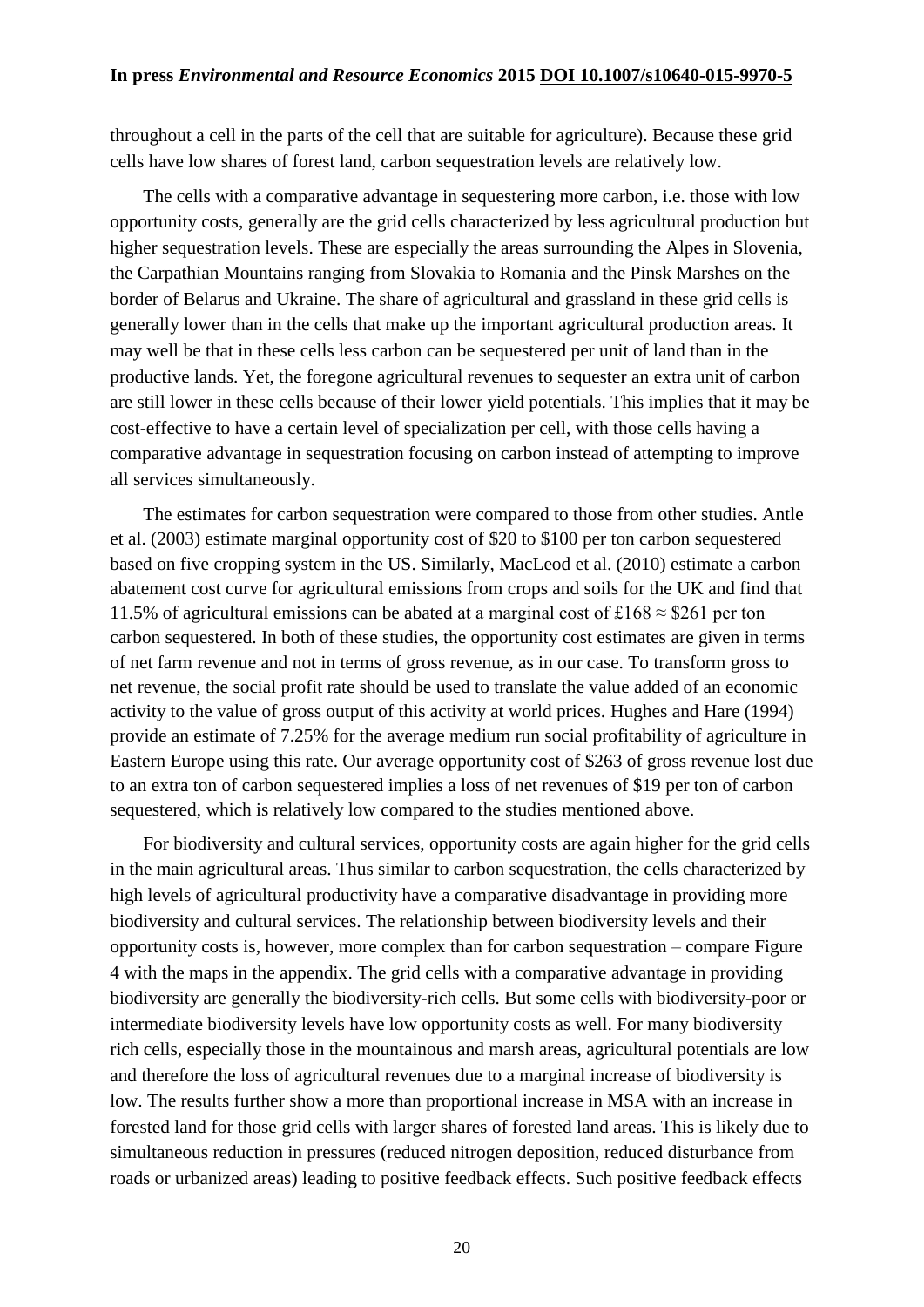are absent if a cell contains mainly agricultural land. Opportunity costs may also be low in cells having low and intermediate biodiversity levels. This especially occurs in the more urbanized cells characterized by both low MSA levels and also low agricultural revenues but higher non-agricultural economic development levels. For these cells opportunity costs in terms of the loss of agricultural revenues may be low. Opportunity costs in terms of economic development will likely be higher in these cells, though. For cultural services, more or less the same pattern is observed as for biodiversity. As there are no related studies using similar biodiversity and cultural service indicators, it is difficult to directly compare our opportunity cost estimates for these two ecosystem services with those from other studies.

Finally, Figure 4 visualises which regions have comparative advantages (low opportunity costs) in the provision of biodiversity, cultural services or carbon sequestration. There is considerable variation in opportunity costs within each country, but each country has regions where increasing any of the outputs considered is more cost-effective. Interesting from a cost-effectiveness perspective are regions with low opportunity costs. Investments in the outputs having low opportunity cost are more cost-effective in these areas than in other areas.

Similar conclusions can be drawn on the basis of the returns to scope characteristics of the frontier. Above, we showed that there are diseconomies of scope between agricultural revenues and the other three ecosystem services considered. Moreover, cultural services exhibit economies of scope characteristics with biodiversity and carbon sequestration. Biodiversity and carbon sequestration exhibit both economies and diseconomies of scope, depending on grid cell characteristics. This implies that efficiency gains can come from specialization, either in agriculture or in a combination of the other ecosystem services considered – see also Vincent (2012). The loss of e.g. biodiversity in a region specializing in agricultural production will be more than compensated by the gain of biodiversity in a region that specializes in biodiversity conservation.

The mixed results for the returns to scope between biodiversity and carbon sequestration are evident by comparing Figure 4, the maps for biodiversity and carbon. Only a limited number of cells has low opportunity costs for carbon sequestration and biodiversity conservation simultaneously. Many cells have high opportunity costs for one of them, making it costly to increase both simultaneously. In the cells with low opportunity costs for both output variables, a win-win situation can be obtained. In that case e.g. an investment in biodiversity also results in higher levels of carbon sequestration (even though at the expense of agricultural revenues as agricultural land has to be taken out of production). Grid cells with a large share of extensive grassland or monoculture forests have low opportunity costs for sequestration. These cells provide already a high level of sequestration and have a comparative advantage in providing more but in most of these cells, opportunity costs for MSA are considerable. Low opportunity cost for both MSA and carbon sequestration can be found only in cells with a large share of non-agricultural land and suitable biodiversity characteristics. Only in those cells external pressures are low and ecosystem processes are complementary instead of competitive for carbon sequestration and biodiversity generation.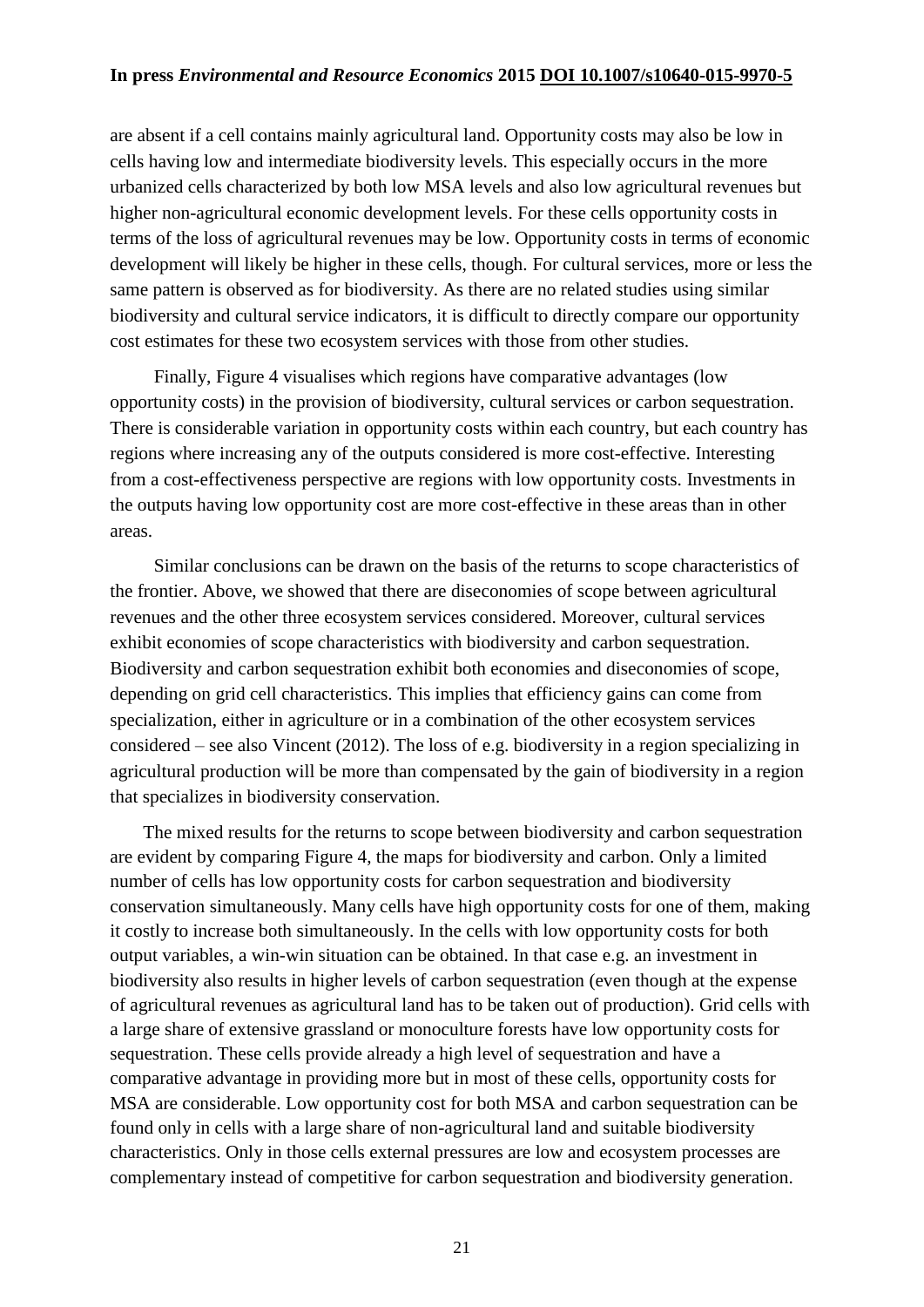# **5.3 Policy implications**

To illustrate the policy consequences of the observed economies and diseconomies of scope we compared two management regimes to illustrate the potential gain of smart land management. In both management regimes a social planner aims to increase biodiversity and carbon sequestration. In the first, equity based management regime, this change is to be realized within each cell. In the second, optimal management regime, the increase in biodiversity and carbon sequestration can be realised across all grid cells.

To implement the second regime the social planner maximizes agricultural production over the entire area, subject to four constraints. First, total biodiversity in each country has to change by a certain percentage. Secondly, total carbon sequestration over all cells together has to increase by a certain percentage. Thirdly, the total level of cultural services in each country remains constant and finally land use cannot change too much within each cell.<sup>13</sup> Table 7 illustrates the effect of the changes imposed in terms of agricultural revenues. Note that the results are for the comparative static situation and that these show neither the path towards nor the full economic costs of the change in land use imposed.

Table 7 shows that a simultaneous increase of carbon and biodiversity by 10% each cell results in a loss of agricultural revenues of 27%. In contrast, an optimal allocation of land use can lead to a situation where, in addition to a 10% increases in carbon and biodiversity, also agricultural revenues increases by 20%. Reallocating land use such that cells specialize in those activities for which they have a comparative advantage can yield a gain in agricultural revenues of 50% without a loss in carbon and biodiversity.

The policy implication of this is that spatial regulation that considers the comparative advantages of each region would lead to efficiency gains. Agriculture would be concentrated in certain areas and a limited number of regions would implement land use policy to promote biodiversity, carbon sequestration and cultural services simultaneously. The biodiversity degradation in areas specializing in agriculture would be more than compensated in other areas. 14

#### **6 Discussion and Conclusion**

 $\overline{a}$ 

The main aim of this paper was to present a method capable of providing monetary estimates of opportunity costs of ecosystem services, to capture the dependence on regional characteristics in this method and apply it to assess the existence of comparative advantages for producing particular ecosystem services across a case study area.

<sup>&</sup>lt;sup>13</sup> For this illustration it was assumed that biodiversity, carbon sequestration and cultural services cannot change with more than 15% and that agricultural revenues cannot change by more than 60%. The optimization model is solved in GAMS. The model can be obtained from the authors upon request.

<sup>&</sup>lt;sup>14</sup> Note that specialization may not be most efficient from a social welfare perspective if the non-use value from biodiversity increases in the low-biodiversity area compared to the high-biodiversity area. In that case, specialization may be optimal from a quantity perspective, but less so from a welfare perspective.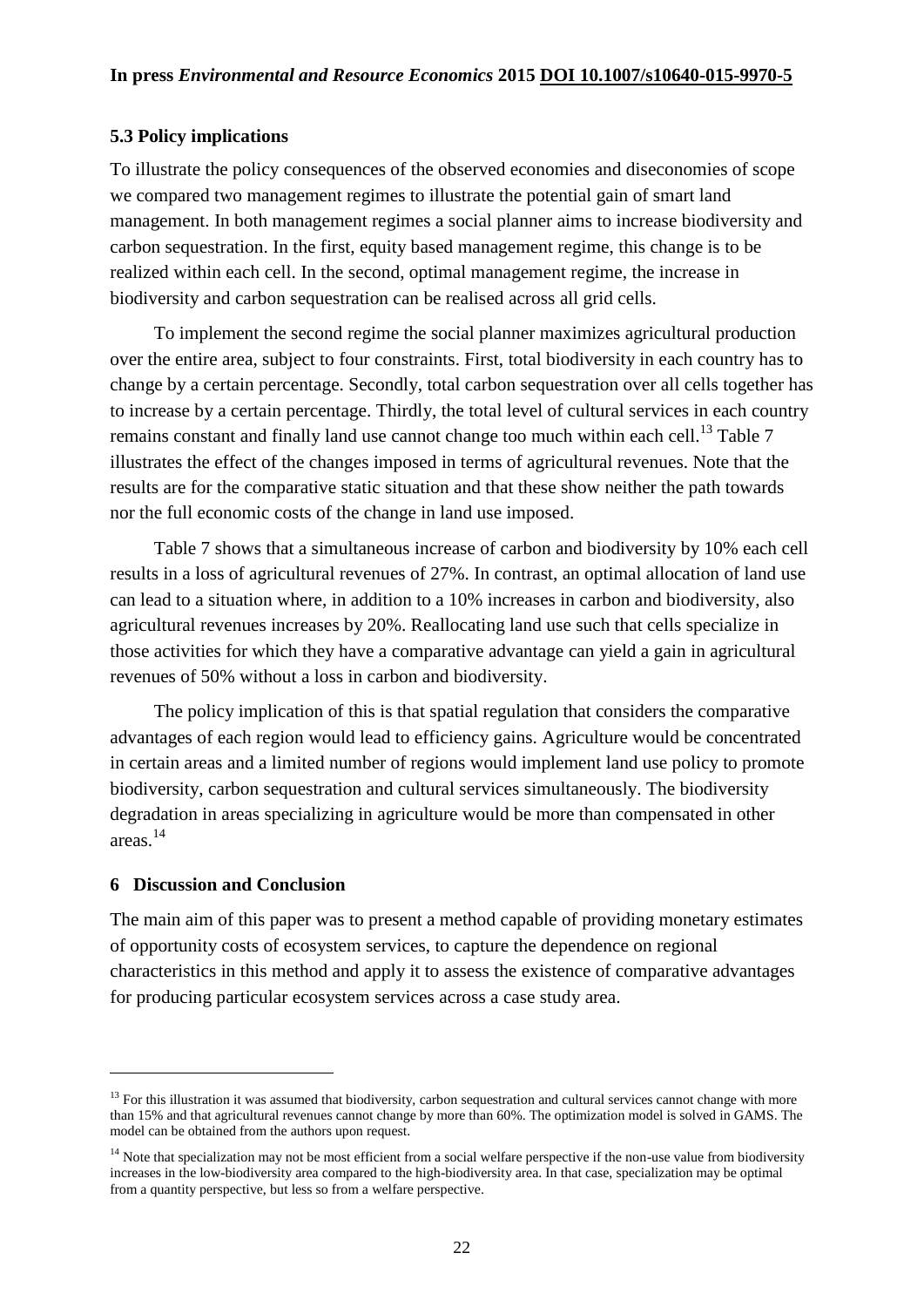The method is based on the two-stage semi-parametric frontier technique (Florens and Simar, 2005). Important advantages of the proposed frontier approach are that no assumptions have to be made on the concavity of the frontier and the distribution of the error term and that the approach allows multiple outputs without imposing any restrictive functional form assumptions. These advantages turned out to be crucial for our application – the empirical analysis clearly shows that concavity assumptions would have led to spurious trade-off relationships between the output variables.

The empirical implementation of the method adds to the growing literature on land-use change and ecosystem services by addressing three main questions: what are the opportunity costs of changes in ecosystem services, to what extent do they differ per region and which regions have a comparative advantage in producing particular ecosystem services? These empirical insights are helpful in the design of cost-effective polies and in understanding how the trade-offs depends on the spatial variation in biophysical interactions between ecosystem services.

The application to a case study of 18 counties in Central and Eastern Europe provides relevant policy insights in the trade-off between agricultural revenues, biodiversity (mean species abundance), cultural services and carbon sequestration. First, the production possibility frontier was found to be non-concave. While an inconvenient result from an economic point of point this will be of no surprise to ecologists. Secondly, opportunity cost information shows that trade-offs differ substantially between regions. On average, higher income countries have lower opportunity costs than poorer countries in our sample. Withincountry variation, however, is large. Generally, opportunity costs are higher in the regions characterized by higher levels of agricultural revenues. In addition, opportunity costs are lower in the regions with higher existing levels of biodiversity, cultural services or carbon sequestration levels. The latter regions have a comparative advantage for the delivery of more biodiversity, cultural services or carbon sequestration and expanding these services becomes cheaper the more there is of it. Finally, the analysis has further shown that considering returns to scope may potentially yield substantial efficiency gains in which all services benefit. Losses of one output variable can be more than proportionally compensated for by gains in other regions.

There are several possible extensions to the application of the method. First, the number and type of policy implications offered by future analyses will benefit from fewer restrictions on data availability. If more outputs are included in the biophysical simulation models employed in our approach, more trade-offs can be analysed. This applies to both regulating and supporting ecosystem services affecting the provisioning and cultural services (pollination, erosion prevention, water infiltration and natural pest management). Similarly, it would be interesting to include changes in the intensity of land-use (capturing variable inputs including fertiliser, pesticide, labour and machinery input). By including both more ecosystem services and variation in land-use intensity, trade-offs between conventional and less intensive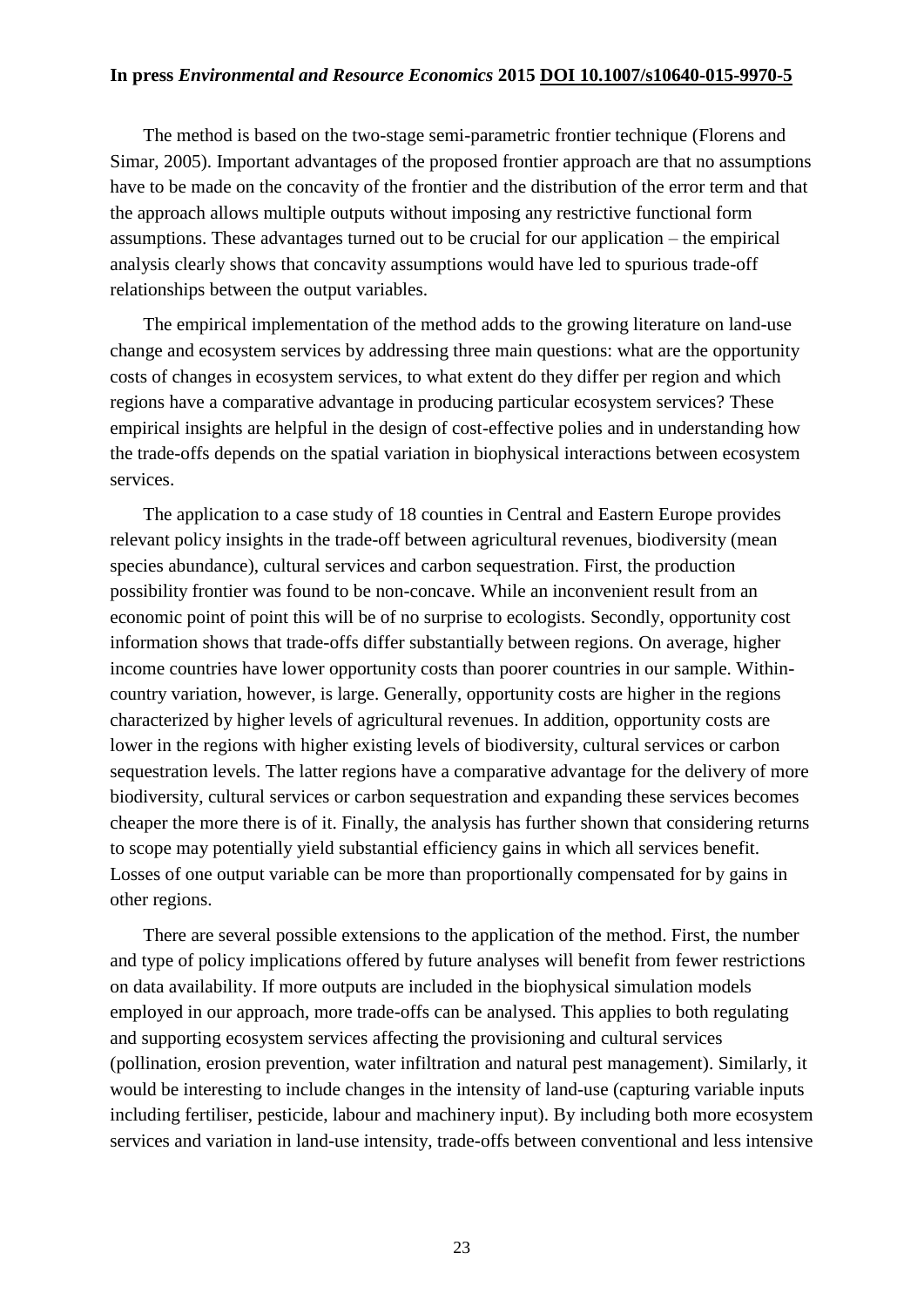agriculture can be analysed in more detail. To enable such an extension, reliable spatial data on variation in land-use intensity needs to be become available first.

Secondly, with pooled cross-section and annual data, changes in the shape and position of the frontier can be assessed. Positions of the frontier may change due to technical changes or changes in climate. Moreover, due to differences in economic development patterns, evolution of country frontiers may follow different patterns. In addition, the position of each region on the frontier may change over time. Evaluation of the inter-temporal changes of the frontier and the position on the frontier provides relevant information on the dynamic effects of land-use choices on the opportunity cost of ecosystem services. Such an analysis, however, requires dynamic non-parametric methods, that still need further development.

#### **References**

- Agee ,M.D., S.E. Atkinson, T.D. Crocker (2011). "Child maturation, time-invariant, and time-varying inputs: their interaction in the production of child human capital". Journal of Productivity Analysis 38:29-44.
- Agee, M.D., S.E. Atkinson, T.D. Crocker, J.W. Williams (2014). "Non-separable pollution control: Implications for a CO2 emissions cap and trade system". Resource and Energy Economics 36 : 64-82.
- Alix-Garcia, J.M., E.N. Shapiro, K.R.E. Sims (2012). "Forest conservation and slippage: Evidence from Mexico's national payments for ecosystem services program." Land Economics 88(4): 613-638.
- Alkemade, R., M. van Oorschot, L. Miles, C. Nellemann, M. Bakkenes and B. ten Brink (2009). "GLOBIO3: A Framework to Investigate Options for Reducing Global Terrestrial Biodiversity Loss." Ecosystems 12: 374-390.
- Antle, J., S. Capalbo, S. Mooney, E. Elliott and K. Paustian (2003). "Spatial heterogeneity, contract design, and the efficiency of carbon sequestration policies for agriculture." Journal of Environmental Economics and Management 46(2): 231-250.
- Arriagada, R.A., P.J. Ferraro, E.O. Sills, S.K. Pattanayak and S. Cordero-Sancho (2012). "Do payments for environmental services affect forest cover? A farm-level evaluation from Costa Rica." Land Economics 88(2): 382-99.
- Bădin, L., C. Daraio and L. Simar (2012). "How to measure the impact of environmental factors in a nonparametric production model." European Journal of Operational Research 223(3): 818-833.
- Balmford, A., B. Fisher, R. E. Green, R. Naidoo, B. Strassburg, R. K. Turner and A. S. L. Rodrigues (2011). "Bringing Ecosystem Services into the Real World: An Operational Framework for Assessing the Economic Consequences of Losing Wild Nature." Environmental & Resource Economics 48(2): 161-175.
- Bateman, I. J. (2009). "Bringing the real world into economic analyses of land use value: Incorporating spatial complexity." Land Use Policy 26, Supplement 1(0): S30-S42.
- Bateman, I. J., G. M. Mace, C. Fezzi, G. Atkinson and K. Turner (2011). "Economic Analysis for Ecosystem Service Assessments." Environmental & Resource Economics 48(2): 177-218.
- Bateman, I. J., A. R. Harwood, G. M. Mace, R. T. Watson, D. J. Abson, B. Andrews, A. Binner, A. Crowe, B. H. Day, S. Dugdale, C. Fezzi, J. Foden, D. Hadley, R. Haines-Young, M. Hulme, A. Kontoleon, A. A. Lovett, P. Munday, U. Pascual, J. Paterson, G. Perino, A. Sen, G. Siriwardena, D. van Soest and M. Termansen (2013). "Bringing Ecosystem Services into Economic Decision-Making: Land Use in the United Kingdom." Science 341(6141): 45-50.
- Bateman, I., A. Harwood, D. Abson, B. Andrews, A. Crowe, S. Dugdale, C. Fezzi, J. Foden, D. Hadley, R. Haines-Young, M. Hulme, A. Kontoleon, P. Munday, U. Pascual, J. Paterson, G. Perino, A. Sen, G. Siriwardena and M. Termansen (2014). "Economic Analysis for the UK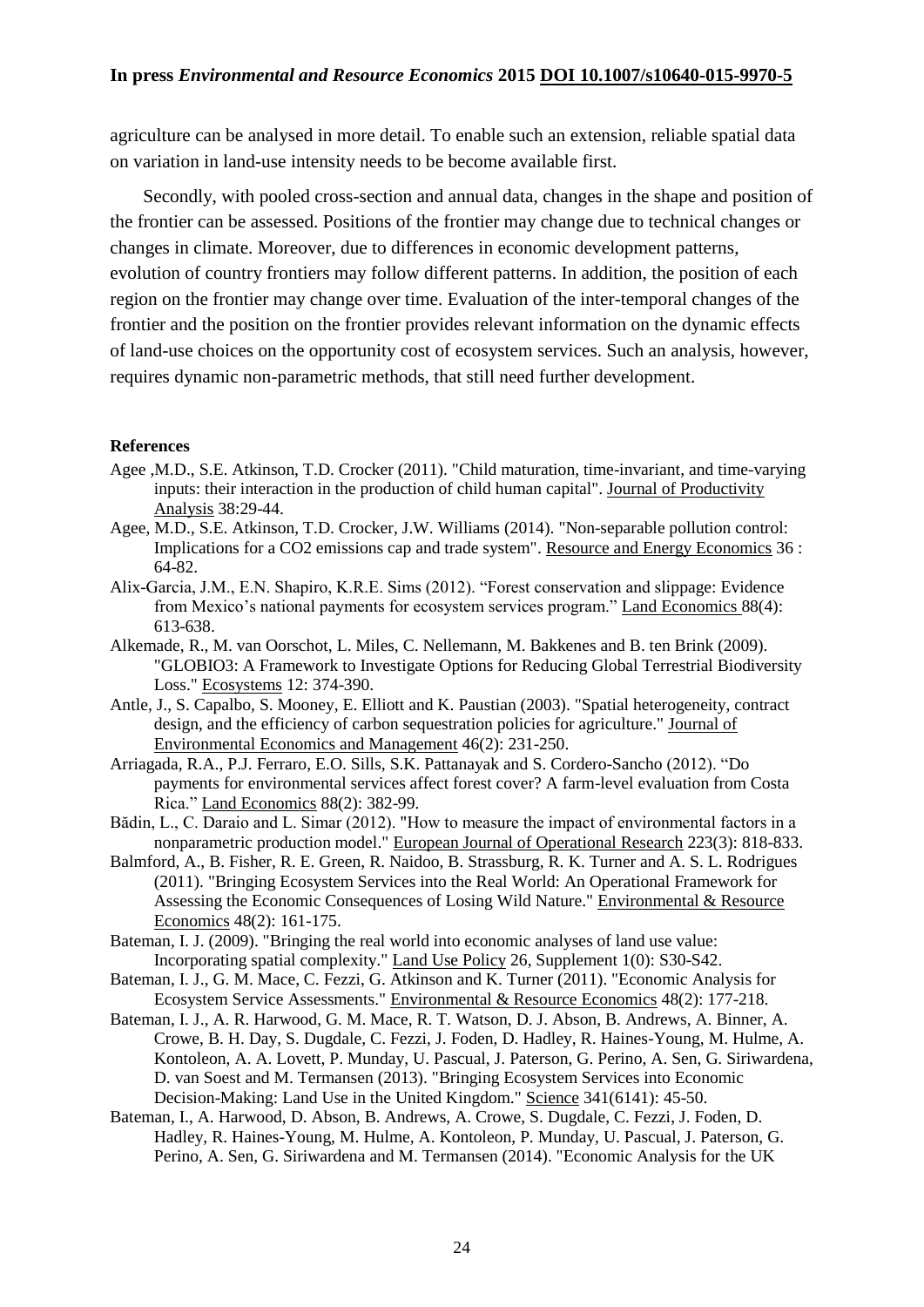National Ecosystem Assessment: Synthesis and Scenario Valuation of Changes in Ecosystem Services." Environmental and Resource Economics 57: 273-297.

- Batie, S. and C. C. Mabbs-Zeno (1985). "Opportunity costs of preserving coastal wetlands: a case study of a recreational housing development." Land Economics 61(1): 1-9.
- Boscolo, M. and J. R. Vincent (2003). "Nonconvexities in the production of timber, biodiversity, and carbon sequestration." Journal of Environmental Economics and Management 46(2): 251-268.

Bostian, M. B. and A. T. Herlihy (2014). "Valuing tradeoffs between agricultural production and wetland condition in the U.S. Mid-Atlantic region." Ecological Economics 105(0): 284-291.

Bouwman, A. F., T. Kram and K. Klein Goldewijk, Eds. (2006). Integrated modelling of global environmental change. An overview of IMAGE 2.4. Bilthoven, The Netherands, PBL - Netherlands Environmental Assessment Agency.

Bowes, M.D. and J.V. Krutilla (1989). Multiple-Use Management: The Economics of Public Forestlands. Resources for the Future, Washington, DC.

Brown, G., T. Patterson and N. Cain (2011). "The devil in the details: Non-convexities in ecosystem service provision." Resource and Energy Economics 33(2): 355-365.

- Cazals, C., J. P. Florens and L. Simar (2002). "Nonparametric frontier estimation: a robust aproach." Journal of Econometrics 106: 1-25.
- Chavas, J. P. (2009). "On the Productive Value of Biodiversity." Environmental & Resource Economics 42(1): 109-131.
- Cordero, J. M., E. Alonso-Morán, R. Nuño-Solinis, J. F. Orueta and R. S. Arce (2015). "Efficiency assessment of primary care providers: A conditional nonparametric approach." European Journal of Operational Research 240(1): 235-244.

Costanza, R., R. de Groot, P. Sutton, S. van der Ploeg, S. J. Anderson, I. Kubiszewski, S. Farber and R. K. Turner (2014). "Changes in the global value of ecosystem services." Global Environmental Change 26(0): 152-158

- Costinot, A. and D. Donaldson (2012). "Ricardo's Theory of Comparative Advantage: Old Idea, New Evidence." American Economic Review 102(3): 453-458.
- Daraio, C. and L. Simar (2005). "Introducing Environmental Variables in Nonparametric Frontier Models: a Probabilistic Approach." Journal of Productivity Analysis 24: 93-121.

Daraio, C. and L. Simar (2007). Advanced robust and nonparametric methods in efficiency analysis: Methodology and applications. New York, Springer.

Dasgupta, P. and K. G. Maler (2003). "The economics of non-convex ecosystems: Introduction." Environmental and Resource Economics 26(4): 499-525.

- De Witte, K. and M. Kortelainen (2009). "Blaming the exogenous environment? Conditional effciency estimation with continuous and discrete exogenous variables." MPRA Paper. Munich.
- De Witte, K. and B. Geys (2011). "Evaluating efficient public good provision: Theory and evidence from a generalised conditional efficiency model for public libraries." Journal of Urban Economics 69: 319-327.
- De Witte, K. and M. Kortelainen (2013). "What explains the performance of students in a heterogeneous environment? Conditional efficiency estimation with continuous and discrete environmental variables." Applied Economics 45(17): 2401-2412.
- EC-JRC (2003). Global Land Cover 2000 Database, European Commission, Joint Research Centre.
- Färe, R. and S. Grosskopf (2000). "Theory and Application of Directional Distance Functions." Journal of Productivity Analysis 13(2): 93-103.

Färe, R., S. Grosskopf, D. W. Noh and W. Weber (2005). "Characteristics of a polluting technology: theory and practice." Journal of Econometrics 126(2): 469-492.

- Färe, R., S. Grosskopf, C. A. Pasurka and W. Weber (2012). "Substitutability among undesirable outputs." Applied Economics 44(1): 39-47.
- Fenger, H. J. M. (2007). "Welfare regimes in Central and Eastern Europe: Incorporating postcommunist countries in a welfare regime typology." Contemporary Issues and Ideas in Social Sciences 3(2).
- Ferraro, P.J. and M.M. Hanauer (2011). "Protecting ecosystems and alleviating poverty with parks and reserves: 'win-win' or tradeoffs?" Environmental and Resource Economics 48(2): 269-286.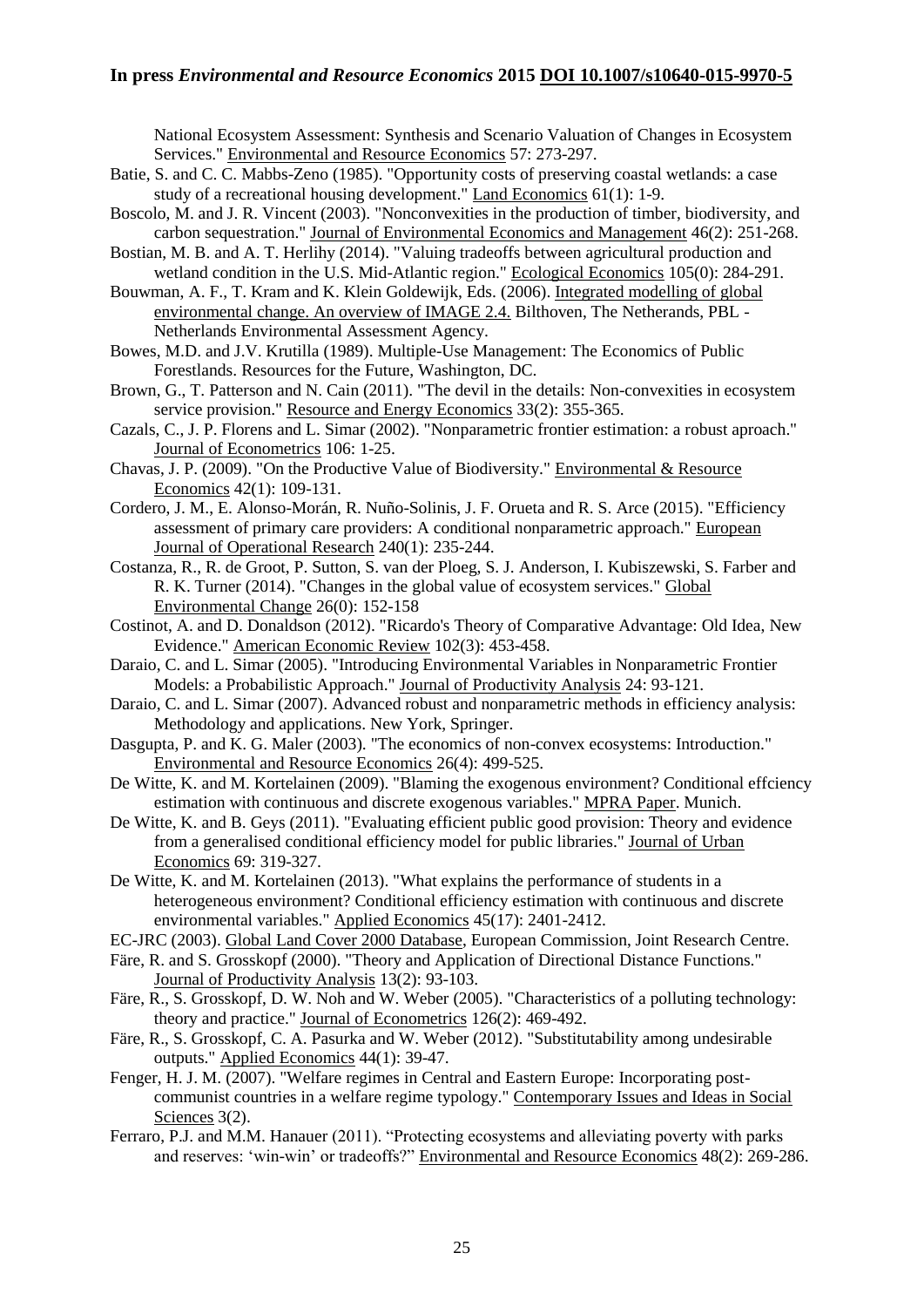- Fezzi C. and I.J. Bateman (2011). "Structural agricultural land use modelling for spatial agroenvironmental policy analysis". American Journal of Agricultural Economics 93(4):1168–1188.
- Florens, J. P. and L. Simar (2005). "Parametric approximations of nonparametric frontiers." Journal of Econometrics 124(1): 91-116.
- Foley, J. A., N. Ramankutty, K. A. Brauman, E. S. Cassidy, J. S. Gerber, M. Johnston, N. D. Mueller, C. O'Connell, D. K. Ray, P. C. West, C. Balzer, E. M. Bennett, S. R. Carpenter, J. Hill, C. Monfreda, S. Polasky, J. Rockstrom, J. Sheehan, S. Siebert, D. Tilman and D. P. M. Zaks (2011). "Solutions for a cultivated planet." Nature 478(7369): 337-342.
- Frondel, M. (2011). "Modelling energy and non-energy substitution: A brief survey of elasticities." Energy Policy 39(8): 4601-4604.
- Halkos, G. E. and N. G. Tzeremes (2013). "Economic growth and environmental efficiency: Evidence from US regions." Economics Letters 120(1): 48-52.
- Hart, R., M. Brady and O. Olsen (2014). "Joint production of food and wildlife: uniform measures or nature oases?". Environmental and Resource Economics 59: 187-205.
- Ho, D.E., K. Imai, G. King and E.A. Stuart (2007). "Matching as Nonparametric Preprocessing for reducing Model Dependence in Parametric Causal Inference." Political Analysis 15(3): 199- 236.
- Holland, R.A., F. Eigenbrod, P.R. Armsworth, B.J. Anderson, C.D. Thomas, A. Heinemeyer, S. Gillings, D.B. Roy, K.J. Gaston (2011) ."Spatial covariation between freshwater and terrestrial ecosystem services." Ecological Applications 21(6): 2034–2048.
- Honey-Roses, J., K. Baylis and M.I. Ramírez (2011). A spatially explicit estimate of avoided forest loss. Conservation Biology 25(5): 1032-1043.
- Hughes, G. and P. Hare (1994). "The international competitiveness of industries in Bulgaria, Czechoslovakia, Hungary and Poland." Oxford Economic Papers 46: 200-221.
- Hussain, S. S., L. Brander, A. McVittie, O. Vardakoulias, A. Wagtendonk, P. Verburg, R. Tinch, A. Fofana, C. Baulcomb and L. Mathieu ( 2011). The Economics of Ecosystems and Biodiversity Quantitative Assessment - Final Report. Geneva, UNEP.
- Irwin, E. G., A. M. Isserman, M. Kilkenny and M. D. Partridge (2010). "A Century of Research on Rural Development and Regional Issues." American Journal of Agricultural Economics 92(2): 522-553.
- Jellinek, S., L. Rumpff, D. A. Driscoll, K. M. Parris and B. A. Wintle (2014). "Modelling the benefits of habitat restoration in socio-ecological systems." Biological Conservation 169(0): 60-67.
- Johnson, J.A., C.F. Runge, B. Senauer, J.Foley, S. Polasky (2014). "Global agriculture and carbon trade-offs." Proceeding of the National Academy of Sciences 111(34); 12342-12347.
- Joppa, L. and A. Pfaff (2012). Reassessing the forest impacts of protection: The challenge of nonrandom location and a corrective measure. Annals of the New York Academy of Sciences 1185:135-149.
- Keeler, B. L., S. Polasky, K. A. Brauman, K. A. Johnson, J. C. Finlay, A. O'Neill, K. Kovacs and B. Dalzell (2012). "Linking water quality and well-being for improved assessment and valuation of ecosystem services." Proceedings of the National Academy of Sciences of the United States of America 109(45): 18619-18624.
- Lawler, J.L., Lewis, D.J., Nelson, E., Plantinga, A.J., Polasky, S., Withey, J.C., Helmers, D.P., Martinuzzi, S., Pennington, D., Radeloff, V.C. (2014). "Projected landuse change impacts on ecosystem services in the United States", Proceedings of the National Academy of Sciences of the United States of America 111(20); 7492-7497.
- MacLeod, M., D. Moran, V. Eory, R. M. Rees, A. Barnes, C. F. E. Topp, B. Ball, S. Hoad, E. Wall, A. McVittie, G. Pajot, R. Matthews, P. Smith and A. Moxey (2010). "Developing greenhouse gas marginal abatement cost curves for agricultural emissions from crops and soils in the UK." Agricultural Systems 103(4): 198-209.
- Maes, J., M.L. Paracchini, G. Zulian, M.B. Dunbar and R. Alkemade (2012). "Synergies and tradeoffs between ecosystem service supply, biodiversity, and habitat conservation status in Europe." Biological Conservation 155(0): 1-12.
- Mundra, K. and N. P. Russell (2010). "Revisiting elasticities of substitution." Rutgers University, Newark Working Paper, 2010-007.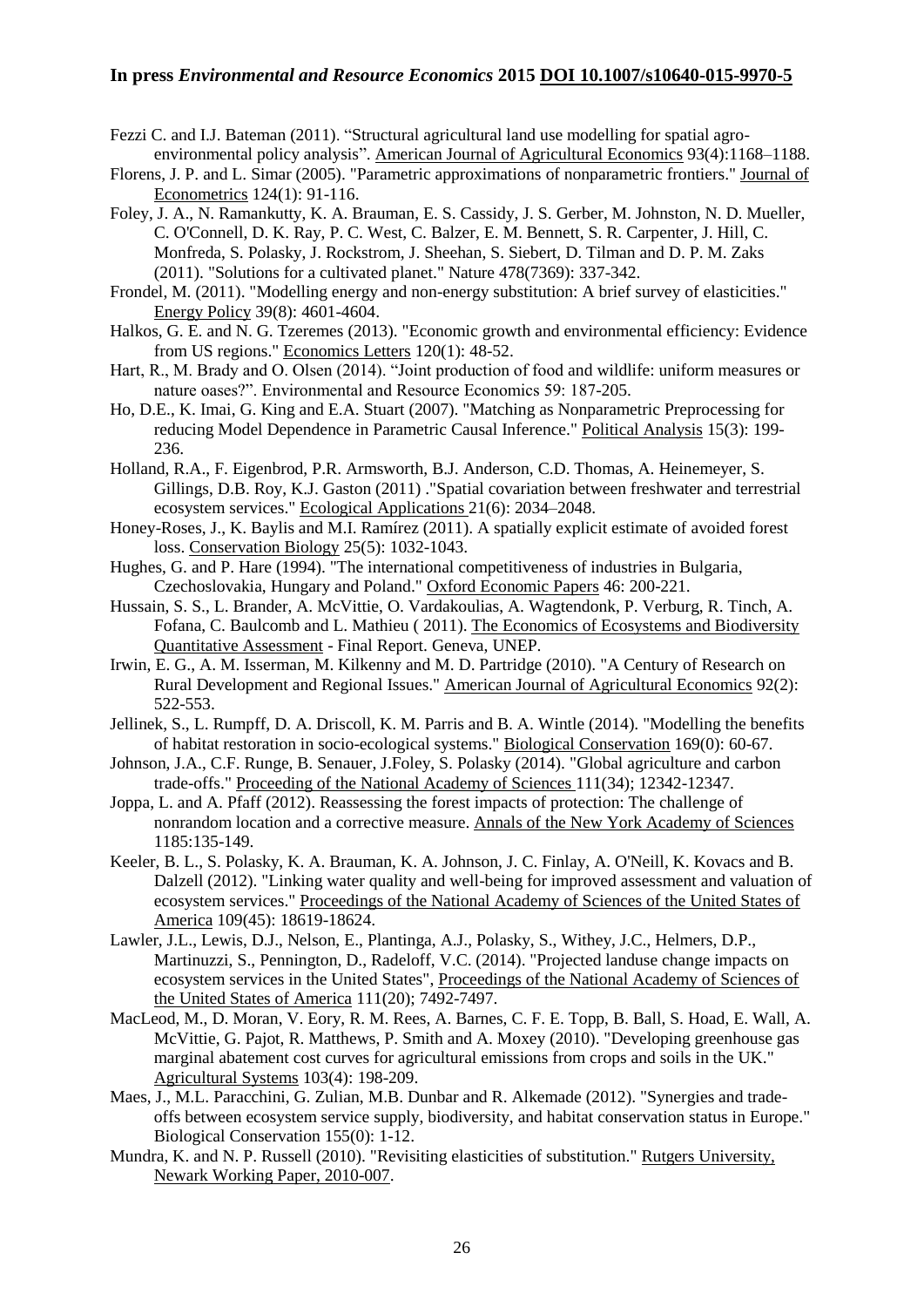- Nelson, E., G. Mendoza, J. Regetz, S. Polasky, H. Tallis, D. R. Cameron, K. M. A. Chan, G. C. Daily, J. Goldstein, P. M. Kareiva, E. Lonsdorf, R. Naidoo, T. H. Ricketts and M. R. Shaw (2009). "Modeling multiple ecosystem services, biodiversity conservation, commodity production, and tradeoffs at landscape scales." Frontiers in Ecology and the Environment 7(1): 4-11.
- O'Donnell, C. J. and T. J. Coelli (2005). "A Bayesian approach to imposing curvature on distance functions." Journal of Econometrics 126(2): 493-523.
- OECD (2012). OECD Environmental Outlook to 2050. Paris, OECD.
- Panzar, J.C. and R.D. Willig (1981). "Economies of Scope". American Economic Review 71(2): 268- 272.
- Parson, G.R. and Y.Wu (1991). "The opportunity costs of coastal land-use controls: an empirical analysis." Land Economics 67(3): 308-316.
- Paul C.J.M.and R. Nehring (2005). "Product diversification, production systems, and economic performance in US agricultural production". Journal of Econometrics 126(2):525–548
- Polasky, S., E. Nelson, J. Camm, B. Csuti, P. Fackler, E. Lonsdorf, C. Montgomery, D. White, J. Arthur, B. Garber-Yonts, R. Haight, J. Kagan, A. Starfield and C. Tobalske (2008). "Where to put things? Spatial land management to sustain biodiversity and economic returns." Biological Conservation 141(6): 1505-1524.
- Polasky, S., Nelson, E., Pennington, D., Johnson, K.A. (2011). "The Impact of Land-Use Change on Ecosystem Services, Biodiversity and Returns to Landowners: A Case Study in the State of Minnesota, Environmental and Resource Economics 48: 219-242.
- Pope, B., and A. Johnson (2013). "Returns to Scope: a metric for production synergies demonstrated for hospital production". Journal of Productivity Analysis 40: 239-250.
- Preyra C. and G. Pink (2006). "Scale and scope efficiencies through hospital consolidations". Journal of Health Economics 25(6):1049–1068.
- Raudsepp-Hearne, C., G. D. Peterson and E. M. Bennett (2010). "Ecosystem service bundles for analyzing tradeoffs in diverse landscapes." Proceedings of the National Academy of Sciences of the United States of America 107(11): 5242-5247.
- Renwick, A., T. Jansson, P. H. Verburg, C. Revoredo-Giha, W. Britz, A. Gocht and D. McCracken (2013). "Policy reform and agricultural land abandonment in the EU." Land Use Policy 30(1): 446-457.
- Ruijs, A., A. Wossink, M. Kortelainen, R. Alkemade and C. J. E. Schulp (2013). "Trade-off analysis of ecosystem services in Eastern Europe." Ecosystem Services 4(0): 82-94.
- Sauer, J. (2006). "Economic theory and econometric practice: parametric efficiency analysis." Empirical Economics 31: 1061-1087.
- Schulp, C. J. E., G. J. Nabuurs and P. H. Verburg (2008). "Future carbon sequestration in Europe effects of land use change." Agriculture, Ecosystems and Environment 127: 251-264.
- Schulp, C. J. E., R. Alkemade, K. Klein Goldewijk and K. Petz (2012). "Mapping ecosystem functions and services in Eastern Europe using global-scale data sets." International Journal of Biodiversity Science, Ecosystem Services & Management 8: 156-168.
- Secretariat of the Convention on Biological Diversity (2014). Global Biodiversity Outlook 4.Montreal, Canada, Convention on Biological Diversity, United Nations Environment Program.
- Stehfest, E., van Vuuren, D., Kram, T., Bouwman, L., Alkemade, R., Bakkenes, M., Biemans, H., and A. Bouwman, den Elzen, M., Janse, J., Lucas, P., van Minnen, J., Müller, M., Prins, A. (2014). Integrated Assessment of Global Environmental Change with IMAGE 3.0: Model description and policy applications. The Hague, PBL - Netherlands Environmental Assessment Agency.
- Stern, D. (2011). "Elasticities of substitution and complementarity." Journal of Productivity Analysis 36(1): 79-89.
- Tschirhart, J. (2012). "Biology as a Source of Non-convexities in Ecological Production Functions." Environmental and Resource Economics 51(2): 189-213.
- Turner, R. K., J. Paavola, P. Cooper, S. Farber, V. Jessamy and S. Georgiou (2003). "Valuing nature: lessons learned and future research directions." Ecological Economics 46(3): 493-510.
- UNEP (2012). GEO5: Environment for the future we want. Nairobi, Kenya, United Nations Environment Program.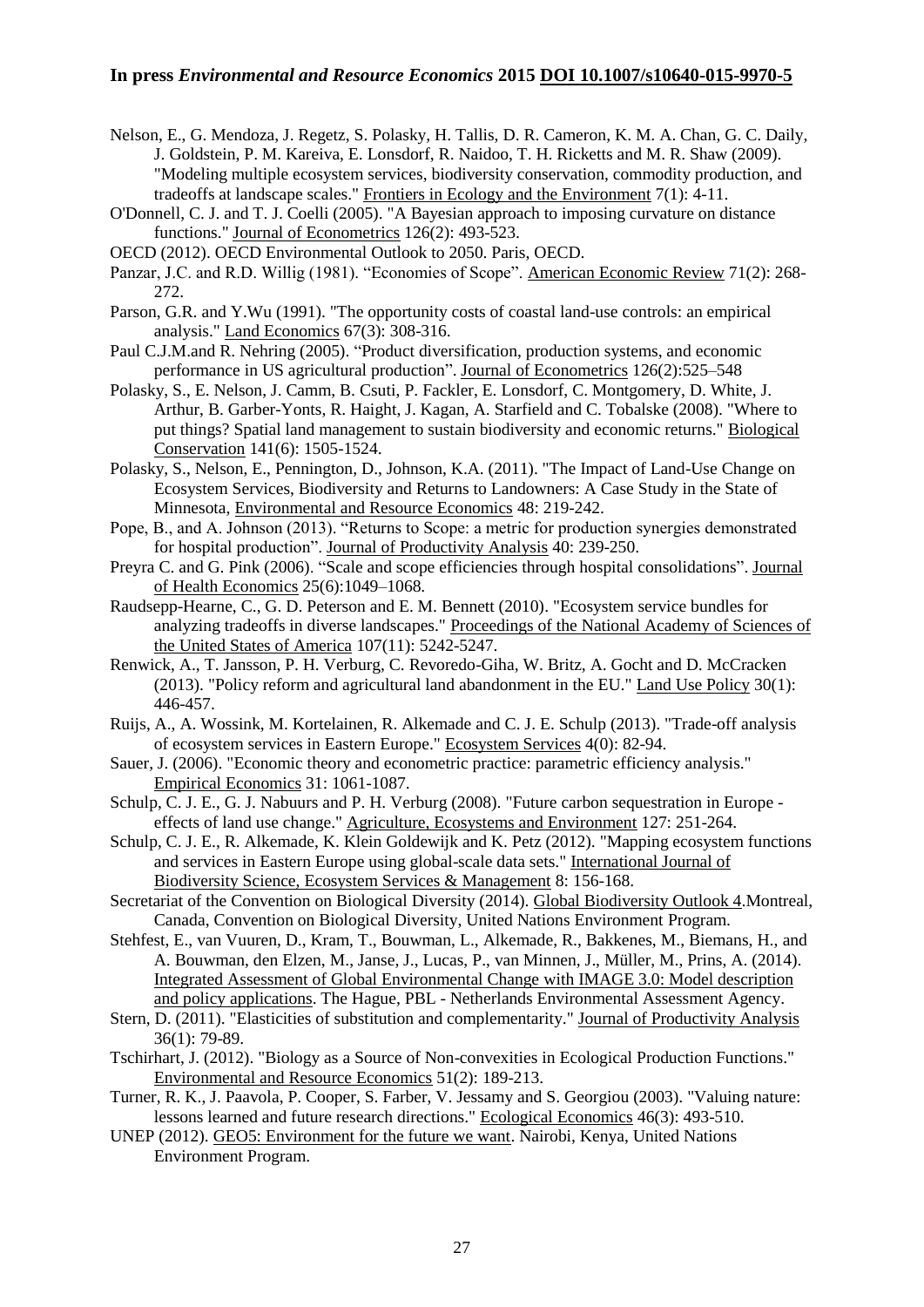- Van Meijl, H., T. Van Rheenen, A. Tabeau and B. Eickhout (2006). "The impact of different policy environments on agricultural land use in Europe." Agriculture, Ecosystems and Environment 114(1): 21-38.
- Verschelde, M. and N. Rogge (2012). "An environment-adjusted evaluation of citizen satisfaction with local police effectiveness: Evidence from a conditional Data Envelopment Analysis approach." European Journal of Operational Research 223(1): 214-225.
- Vidoli, F. (2011). "Evaluating the water sector in Italy through a two stage method using the conditional robust nonparametric frontier and multivariate adaptive regression splines." European Journal of Operational Research 212(3): 583-595.
- Vincent, J.R. (2012). "Ecosystem Services and Green Growth". Policy Research Working Papers No. 6233. The World Bank, Washington DC.
- Woltjer, G. and M. Kuiper (2014) The Magnet model, Module description, Wageningen: LEI/Wageningen UR, LEI Report 14-057. Available from [www.wageningenU](http://www.wageningen/)R.nl
- World Bank (2013). World Development Indicators. Washington D.C., The World Bank.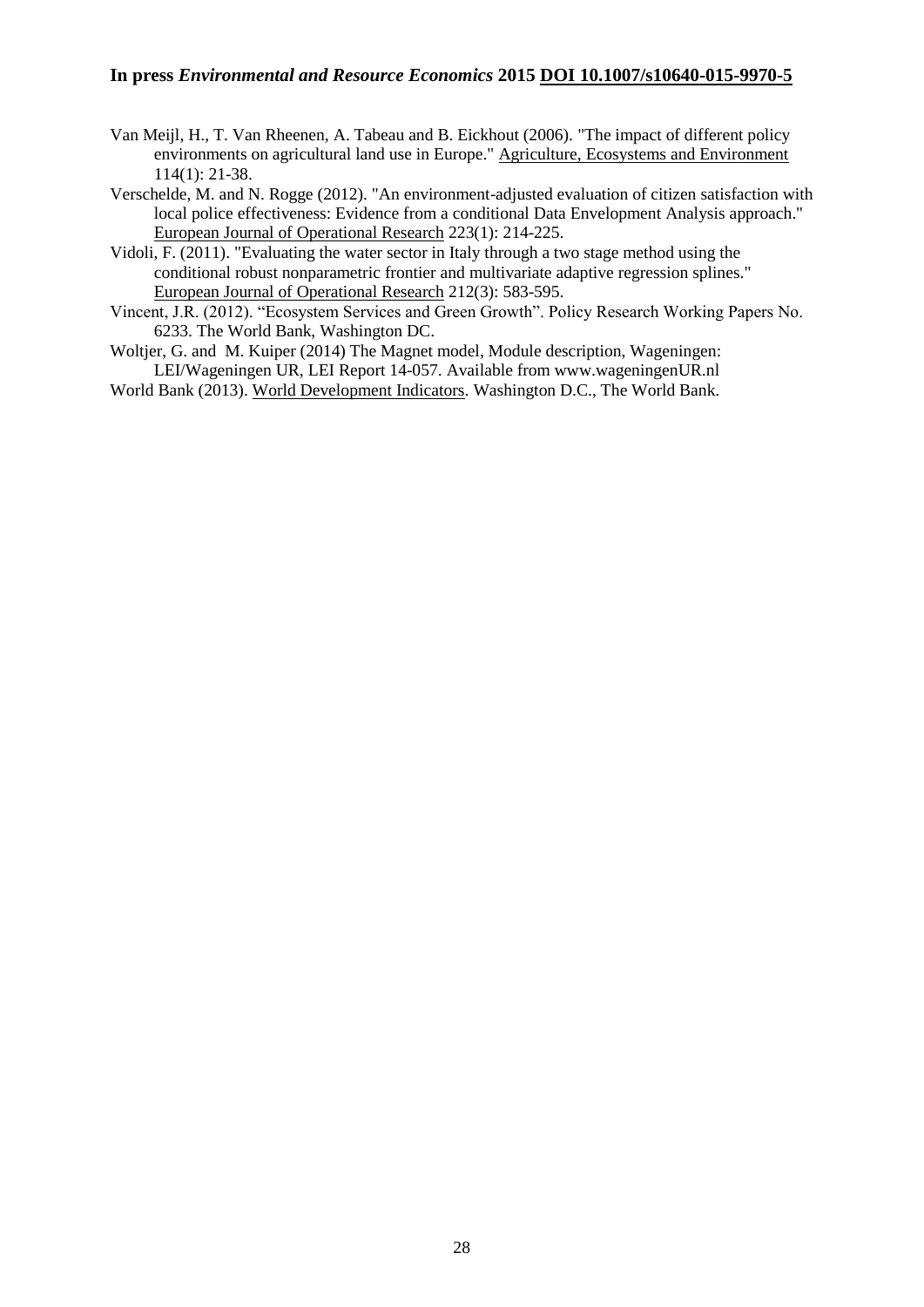

Figure 1: Left-hand panel: Representation of stage 1 showing the feasible output set Y, the FDHfrontier (AB) and the distance  $\delta_l$  of an observation  $y_l$  to the frontier, for an example with two outputs. Right-hand panel: Representation of stage 2 showing the parametric frontier function with the observations projected onto the frontier.

Note: The minimum distance of observation  $y_l$  to point *a* at the frontier of Pareto optimal observations is  $1 - \delta_a^1$  and to point *b* is  $1 - \delta_b^2$ . So, the minimum distance is to frontier AB is  $\sup\left\{1-\delta_a^1, 1-\delta_b^2\right\} = \inf\left\{\delta_a^1, \delta_b^2\right\}$ . If  $y_i = (y^1, y^2)$  improves by  $1/\delta_b^2 \cdot 100\%$ , the observation would move from  $y_l$  to  $y_l / \delta_b^2$ , which is located on the frontier.



**Figure 2**: Map of the Central and Eastern European countries and four sub-regions considered.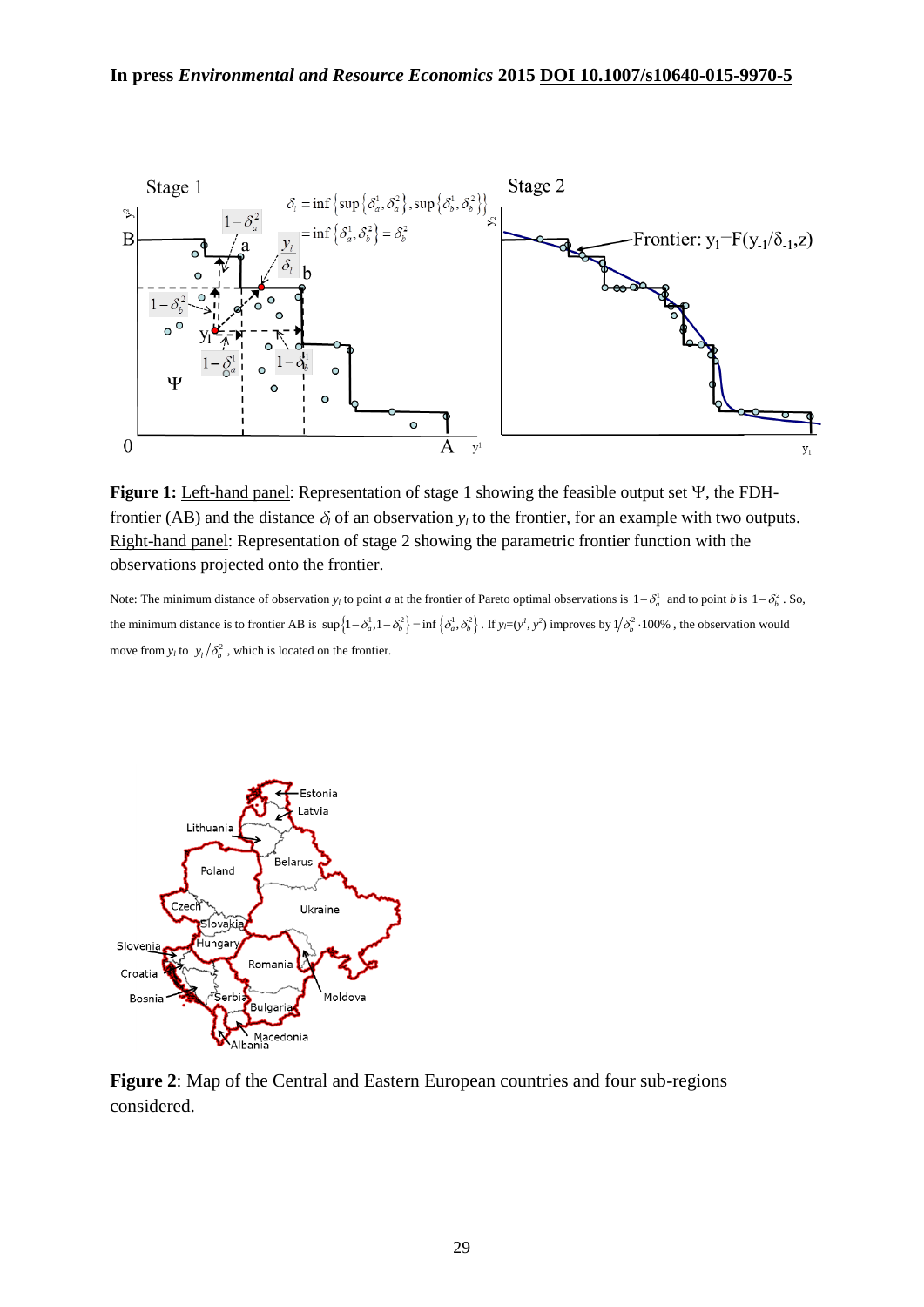

**Figure 3: 3-dimensional plots of the frontier for the sub-region SE.**

Note: The plots for the other three sub-regions are similar. Contour plots are given on the x-y plane. The dots on the frontier are the observations on which the regression is based projected on the frontier. To draw the different plots, the output not given in the plot and the conditional variables are fixed at their mean values. For the range of values given by the x-y coordinates, the corresponding level of z-values is determined usin[g \(8\).](#page-11-0)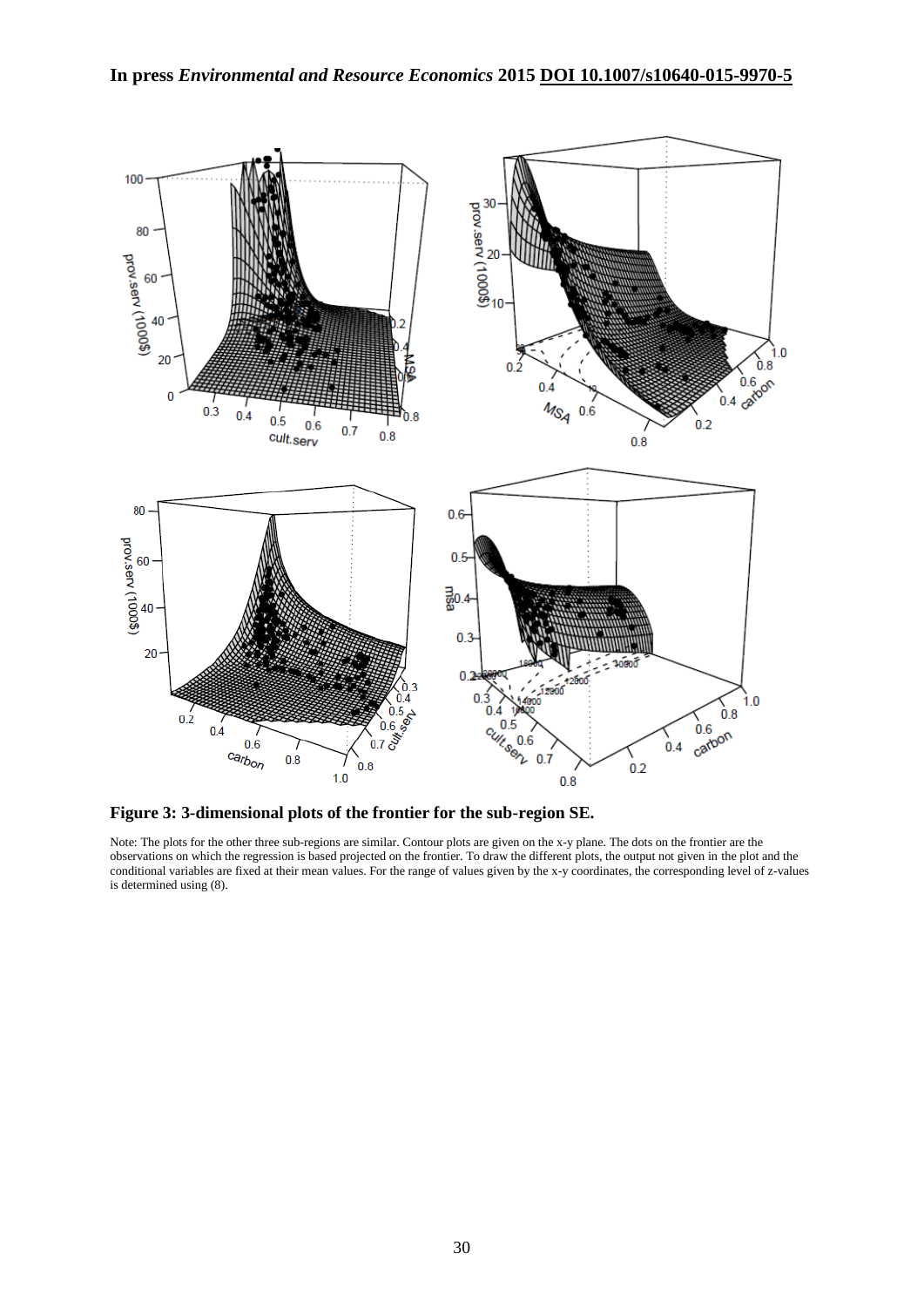

#### <span id="page-30-0"></span>**Figure 4: Maps of opportunity costs per cell for a) mean species abundance (\$ per % MSA), b) cultural services (\$ per % cultural services index) and c) carbon sequestration (\$ per tonne carbon).**

Note: Classification of the cells is such that each colour corresponds with 10% or 20% of the observations. Grey cells are non-monotonic observations or outliers. The cells with low estimated opportunity costs (the yellow cells) have a comparative advantage for delivery of biodiversity, cultural services or carbon sequestration, respectively.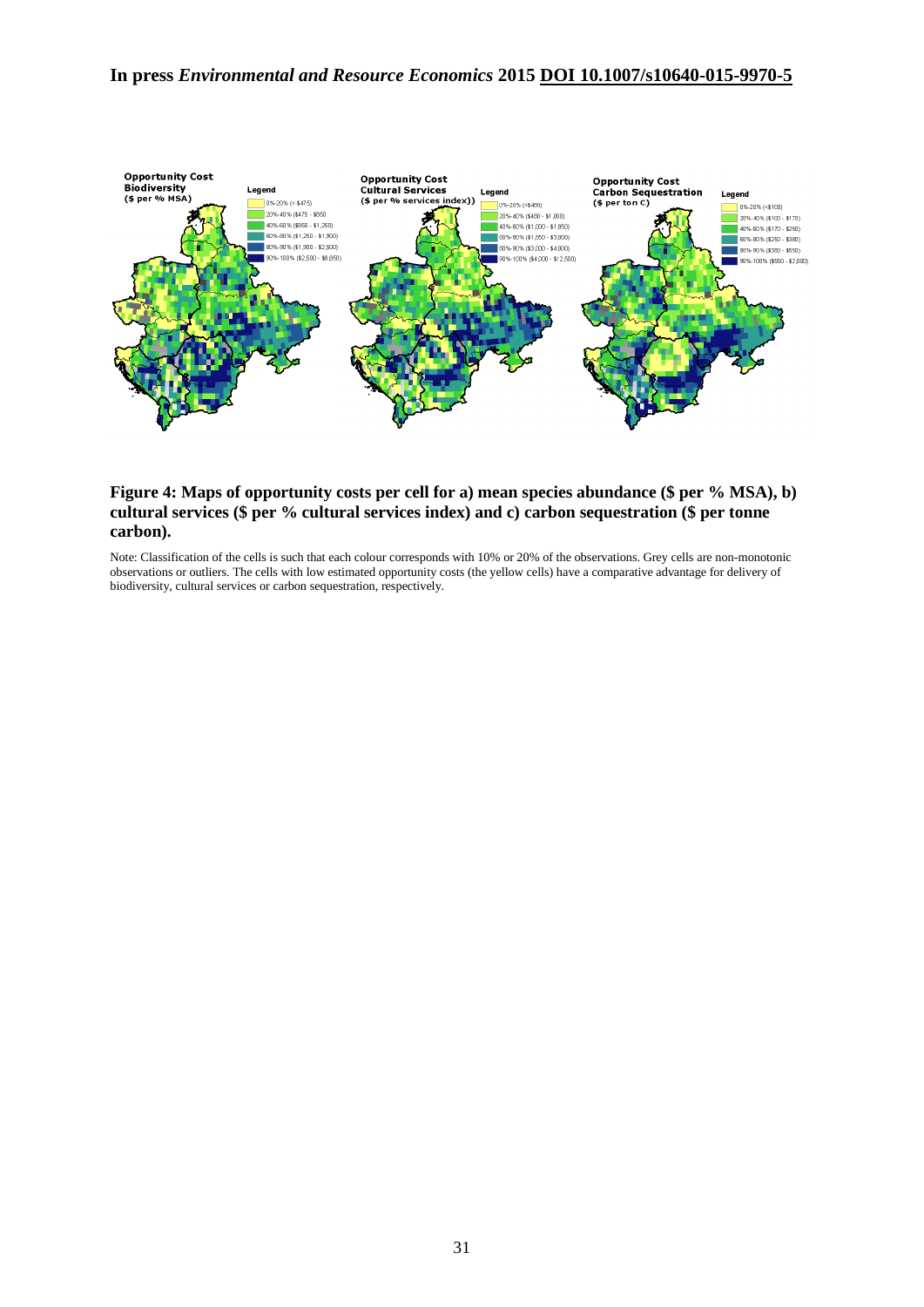| <b>Cell fraction</b> | <b>Grassland</b> | <b>Agricultural land</b> | <b>Forest and</b><br>shrubland | <b>Artificial land</b> |
|----------------------|------------------|--------------------------|--------------------------------|------------------------|
| 0                    | 0.3%             | 0.3%                     | 0.3%                           | 30,1%                  |
| $0.0 - 0.1$          | 39.7%            | 4.5%                     | 6.3%                           | 69.2%                  |
| $0.1 - 0.2$          | 36.6%            | 7.4%                     | 11.3%                          | 0.7%                   |
| $0.2 - 0.3$          | 19.9%            | 13.8%                    | 20.1%                          | 0.0%                   |
| $0.3 - 0.4$          | 2.6%             | 15.3%                    | 17.9%                          | 0.1%                   |
| $0.4 - 0.5$          | 0.9%             | 17.1%                    | 14.2%                          | $0.0\%$                |
| $0.5 - 0.6$          | 0.2%             | 16.4%                    | 12.3%                          | 0.0%                   |
| $0.6 - 0.7$          | $0.0\%$          | 13.3%                    | 8.1%                           | $0.0\%$                |
| $0.7 - 0.8$          | $0.0\%$          | 9.8%                     | 4.6%                           | 0.0%                   |
| $0.8 - 0.9$          | $0.0\%$          | 1.6%                     | $3.0\%$                        | $0.0\%$                |
| $0.9 - 1.0$          | $0.0\%$          | 0.5%                     | 1.8%                           | $0.0\%$                |

**Table 1: Frequency distribution of the fractions of a cell used for a particular land use.** 

**Table 2: Averages and standard deviations of the different variables included for the different subregions and different land-covers (standard deviations are given in brackets).** 

| $\tilde{\phantom{a}}$ |                 | Prov.<br>services<br>$US$/km^2$ | <b>MSA</b>      | <b>Cultural</b><br>services | Carbon<br>sequest.<br><b>Tonnes</b><br>C/km <sup>2</sup> | <b>GDP</b><br>$US$/km^2$ | Pot. Yield<br>ton/ha | $%$ agric. $+$<br>grass-<br>land |
|-----------------------|-----------------|---------------------------------|-----------------|-----------------------------|----------------------------------------------------------|--------------------------|----------------------|----------------------------------|
|                       | Mean            | 15,674                          | 0.359           | 0.408                       | 29.15                                                    | 491,823                  | 481                  | 0.59                             |
| Total                 | St.Dev.<br>Min- | (11, 394)                       | (0.128)         | (0.102)                     | (29.14)                                                  | (774, 723)               | (109)                | (0.21)                           |
|                       | <b>Max</b>      | $0 - 83,928$                    | $0.133 - 0.929$ | $0.144 - 0.900$             | $-10 - 165$                                              | $0 - 7,881,679$          | $139 - 738$          | 1.00                             |
| <b>CIS</b>            | <b>Mean</b>     | 14,419                          | 0.358           | 0.402                       | 31.96                                                    | 209,673                  | 516                  | 0.66                             |
|                       | St.Dev.         | (11,089)                        | (0.130)         | (0.093)                     | (26.10)                                                  | (372, 633)               | (108)                | (0.22)                           |
| 出                     | Mean            | 14,982                          | 0.349           | 0.457                       | 20.21                                                    | 1,082,414                | 431                  | 0.56                             |
|                       | St.Dev.         | (9,090)                         | (0.114)         | (0.086)                     | (17.15)                                                  | (1, 132, 678)            | (78)                 | (0.16)                           |
| PUN                   | <b>Mean</b>     | 14,677                          | 0.365           | 0.358                       | 16.43                                                    | 629,314                  | 384                  | 0.50                             |
|                       | St.Dev.         | (11, 249)                       | (0.121)         | (0.140)                     | (14.70)                                                  | (669, 721)               | (114)                | (0.17)                           |
| ₩                     | <b>Mean</b>     | 21,393                          | 0.372           | 0.387                       | 43.16                                                    | 352,835                  | 516                  | 0.51                             |
|                       | St.Dev.         | (13, 826)                       | (0.147)         | (0.089)                     | (47.37)                                                  | (503, 458)               | (80)                 | (0.22)                           |

# **Table 3: Correlation coefficients of the variables included in the analysis**

|               | Agricultural<br>revenues | <b>Mean species</b><br>abundance | Cultural<br>services | Carbon<br>sequestration | <b>GDP</b> | <b>Potential</b><br>vield | 7. %agric.<br>+grass<br>land |
|---------------|--------------------------|----------------------------------|----------------------|-------------------------|------------|---------------------------|------------------------------|
| 1. AR         |                          | $-0.55$                          | $-0.39$              | $-0.37$                 | 0.02       | 0.49                      | 0.55                         |
| <b>2. MSA</b> | $-0.55$                  |                                  | 0.50                 | 0.55                    | $-0.12$    | $-0.33$                   | $-0.78$                      |
| 3. C.S        | $-0.39$                  | 0.50                             |                      | 0.44                    | 0.16       | $-0.21$                   | $-0.60$                      |
| 4. CAR        | $-0.37$                  | 0.55                             | 0.44                 |                         | $-0.15$    | $-0.12$                   | $-0.62$                      |
| <b>5. GDP</b> | 0.02                     | $-0.12$                          | 0.16                 | $-0.15$                 |            | $-0.12$                   | $-0.11$                      |
| 6. YLD        | 0.49                     | $-0.33$                          | $-0.21$              | $-0.12$                 | $-0.12$    |                           | 0.47                         |
| 7. Agri       | 0.55                     | $-0.78$                          | $-0.60$              | $-0.62$                 | $-0.11$    | 0.47                      |                              |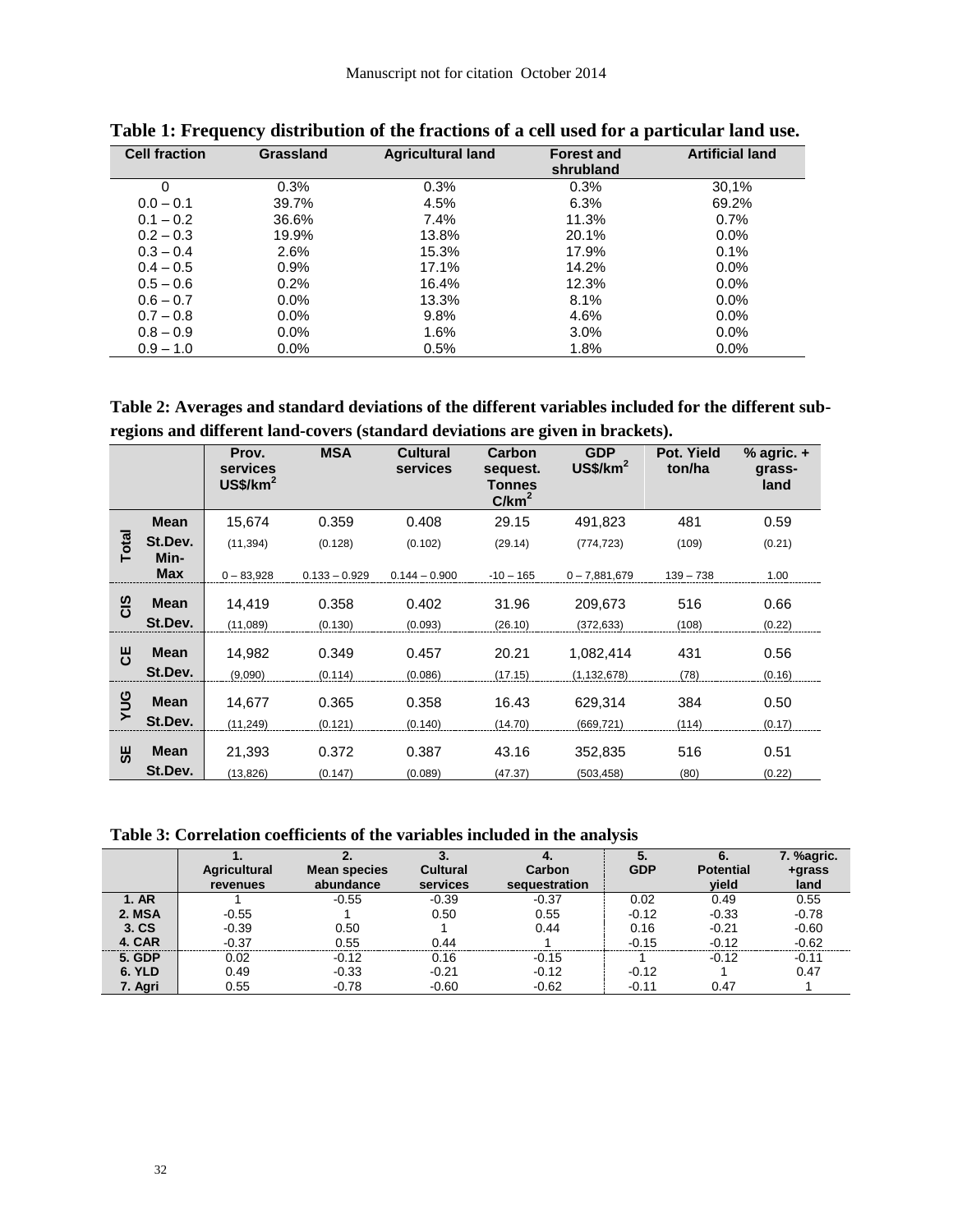| Coeff. <sup>(2)</sup>       |                                                        | Estimate       | 95% Confidence Interval <sup>(3)</sup> |
|-----------------------------|--------------------------------------------------------|----------------|----------------------------------------|
| $\alpha_0$                  | Intercept                                              | $-0.211$       | $(-0.252 - 0.144)$                     |
| $\beta$ <sub>2</sub>        | Ln(msa)                                                | 0.374          | $(0.308 - 0.401)$                      |
| $\beta_3$                   | Ln(cult.serv.)                                         | 0.458          | $(0.371 - 0.496)$                      |
| $\beta_4$                   | Ln(carbon)                                             | 0.060          | $(0.035 - 0.089)$                      |
| $\Gamma_{22}$               | $\frac{1}{2}$ Ln( <i>msa</i> )Ln( <i>msa</i> )         | 0.622          | $(0.513 - 0.867)$                      |
| $\Gamma_{23} = \Gamma_{32}$ | 1/ <sub>2</sub> Ln( <i>msa</i> )Ln( <i>cult.serv</i> ) | $-0.677$       | $(-0.910 - 0.554)$                     |
| $\Gamma_{24} = \Gamma_{42}$ | $\frac{1}{2}$ Ln( <i>msa</i> )Ln( <i>carbon</i> )      | 0.045          | $(-0.032 - 0.093)$                     |
| $\Gamma_{33}$               | 1/2Ln(cult.serv) Ln(cult.serv)                         | 0.701          | $(0.549 - 1.034)$                      |
| $\Gamma_{34} = \Gamma_{43}$ | 1/2Ln(cult.serv)Ln(carbon)                             | $-0.024$       | (-0.111-0.028)                         |
| $\Gamma_{44}$               | 1/2Ln(carbon) Ln(carbon)                               | $-0.002$       | $(-0.017 - 0.065)$                     |
| $\gamma_1$                  | GDP                                                    | 0.018          | $(-0.003 - 0.006)$                     |
| $\gamma_2$                  | <b>Potential Yield</b>                                 | $-0.159$       | $(-0.098 - 0.020)$                     |
| $\gamma_3$                  | Cover                                                  | 0.295          | $(0.121 - 0.200)$                      |
| $\gamma_{42}$               | Sub-region = $CE^{(4)}$                                | $-0.040$       | $(0.012 - 0.098)$                      |
| $\gamma$ 43                 | Sub-region = $YUG(4)$                                  | 0.133          | (0.032-0.133)                          |
| $\gamma$ 44                 | Sub-region = $SE^{(4)}$                                | 0.036          | $(-0.007 - 0.104)$                     |
| $\beta_1$                   | Ln(prov.serv)                                          | 0.108          |                                        |
| $\Gamma_{11}$               | 1/2Ln(prov.serv)Ln(prov.serv)                          | 0.008          |                                        |
| $\Gamma_{12} = \Gamma_{21}$ | 1/2Ln(prov.serv)Ln(msa)                                | 0.010          |                                        |
| $\Gamma_{13} = \Gamma_{31}$ | 1/2Ln(prov.serv)Ln(cult.serv)                          | $-5.7x10^{-4}$ |                                        |
| $\Gamma_{14} = \Gamma_{41}$ | 1/2Ln(prov.serv)Ln(carbon)                             | $-0.019$       |                                        |

| Table 4: Parameter estimates of translog functions $(7)$ and $(8)$ $(1)$ |  |
|--------------------------------------------------------------------------|--|
|--------------------------------------------------------------------------|--|

Notes: (1) Each of the continuous variables is divided by their respective sample means such that each has a mean equal to one. Non-monotonous cases were removed from the sample. (2)  $\beta_1 = 1 - \beta_2 - \beta_3 - \beta_4$ ,  $\Gamma_{1i} + \Gamma_{2i} + \Gamma_{3i} + \Gamma_{4i} = 0$  for all  $i = 1, 2, 3, 4$ ; (3) Variables marked with a \* are significant at the 95% level. Confidence intervals are based on bootstrapping procedure with 200 runs. (4) The conditional variable sub-region is modelled as three dummy variables for the sub-regions CE, YUG an SE, where they have the value 1 if the respective cell is part of the sub-region considered and 0 otherwise.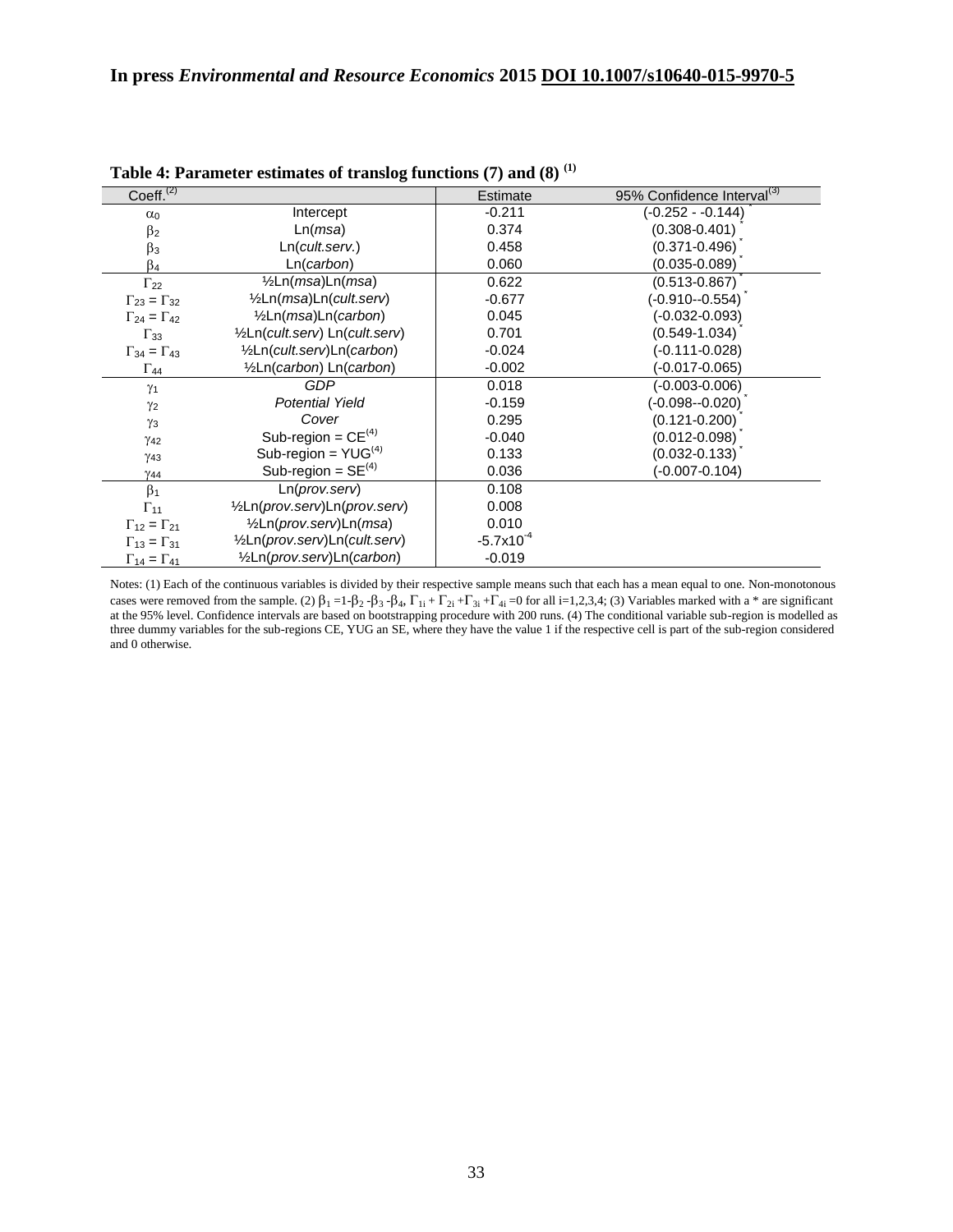| Tuble of Ebulduce opportunity cost for blowfelbley (htdl:1); cultural bet flees und cultural |             |               |                              |     |            |
|----------------------------------------------------------------------------------------------|-------------|---------------|------------------------------|-----|------------|
|                                                                                              | <b>Mean</b> | <b>Median</b> | <b>Standard</b><br>deviation | Min | <b>Max</b> |
| MSA (\$ per % MSA index)                                                                     | 1.276       | 1.027         | 1.029                        |     | 8.846      |
| Cult. Serv. (\$ per % cult.serv. index)                                                      | .865        | 1,368         | 1.706                        | 0.3 | 12,587     |
| $(S$ per ton $C$ )<br>Carbon                                                                 | 263         | 202           | 220                          | 1.4 | 1.986      |

| Table 5: Estimated opportunity cost for biodiversity (MSA), cultural services and carbon. |  |  |  |  |
|-------------------------------------------------------------------------------------------|--|--|--|--|
|-------------------------------------------------------------------------------------------|--|--|--|--|

**Table 6: Median opportunity costs and standard deviations cost for biodiversity (MSA), cultural services and carbon by country**

|                  |               | MSA (\$ per % MSA) | Carbon (\$ per tonne carbon)<br>Cultural services (\$ per % |                  |               |         |  |
|------------------|---------------|--------------------|-------------------------------------------------------------|------------------|---------------|---------|--|
|                  |               |                    |                                                             | cult.serv index) |               |         |  |
|                  | <b>Median</b> | St.Dev.            | <b>Median</b>                                               | St.Dev.          | <b>Median</b> | St.Dev. |  |
| Total            | 1,027         | 1,029              | 1,368                                                       | 1,706            | 202           | 220     |  |
| <b>Belarus</b>   | 1,008         | 597                | 666                                                         | 503              | 125           | 55      |  |
| <b>Estonia</b>   | 247           | 310                | 233                                                         | 339              | 62            | 65      |  |
| Latvia           | 667           | 482                | 699                                                         | 587              | 139           | 89      |  |
| Lithuania        | 702           | 254                | 1,234                                                       | 510              | 211           | 78      |  |
| <b>Moldova</b>   | 1,534         | 707                | 2,633                                                       | 1,664            | 490           | 151     |  |
| <b>Ukraine</b>   | 1.184         | 944                | 2,323                                                       | 1.878            | 220           | 190     |  |
| Czech            | 363           | 486                | 1.103                                                       | 1.149            | 246           | 170     |  |
| <b>Hungary</b>   | 1,308         | 543                | 2,286                                                       | 1,741            | 342           | 232     |  |
| <b>Poland</b>    | 792           | 615                | 1,329                                                       | 1,110            | 224           | 183     |  |
| <b>Slovakia</b>  | 521           | 831                | 560                                                         | 1,364            | 110           | 97      |  |
| <b>Bosnia</b>    | 1,904         | 2,344              | 694                                                         | 2,031            | 284           | 134     |  |
| Croatia          | 870           | 772                | 934                                                         | 1,414            | 222           | 108     |  |
| <b>Macedonia</b> | 1,817         | 770                | 1,412                                                       | 1,243            | 1,169         | 419     |  |
| Serbia           | 1,206         | 833                | 1,159                                                       | 2,043            | 374           | 151     |  |
| <b>Slovenia</b>  | 111           | 312                | 314                                                         | 539              | 66            | 67      |  |
| <b>Albania</b>   | 1,208         | 1,046              | 1,577                                                       | 1,204            | 315           | 260     |  |
| <b>Bulgaria</b>  | 1,635         | 779                | 1,947                                                       | 960              | 347           | 181     |  |
| Romania          | 2,064         | 1,439              | 2,464                                                       | 2,440            | 155           | 294     |  |

**Table 7: Simulated changes in agricultural revenues due to imposed changes on total biodiversity and carbon sequestration.** 

|                            |        | <b>Equity based management</b> |        |        |                                  | <b>Optimal management</b> |        |       |                                 |       |        |
|----------------------------|--------|--------------------------------|--------|--------|----------------------------------|---------------------------|--------|-------|---------------------------------|-------|--------|
|                            |        |                                |        |        | % change in carbon sequestration |                           |        |       | %change in carbon sequestration |       |        |
|                            |        | $+10%$                         | $+5%$  | 0%     | $-5%$                            | $-10%$                    | $+10%$ | $+5%$ | 0%                              | $-5%$ | $-10%$ |
|                            | $+10%$ | $-27%$                         | $-26%$ | $-24%$ | $-22%$                           | $-20%$                    | 20%    | 24%   | 27%                             | 30%   | 31%    |
| %change in<br>biodiversity | $+5%$  | $-17%$                         | $-15%$ | $-13%$ | $-11%$                           | $-8%$                     | 37%    | 39%   | 41%                             | 43%   | 44%    |
|                            | 0%     | $-4%$                          | $-2%$  | $0\%$  | 2%                               | 5%                        | 47%    | 49%   | 50%                             | 51%   | 51%    |
|                            | $-5%$  | 10%                            | 12%    | 14%    | 17%                              | 19%                       | 54%    | 55%   | 56%                             | 56%   | 56%    |
|                            | $-10%$ | 26%                            | 28%    | 31%    | 33%                              | 36%                       | 57%    | 58%   | 59%                             | 59%   | 59%    |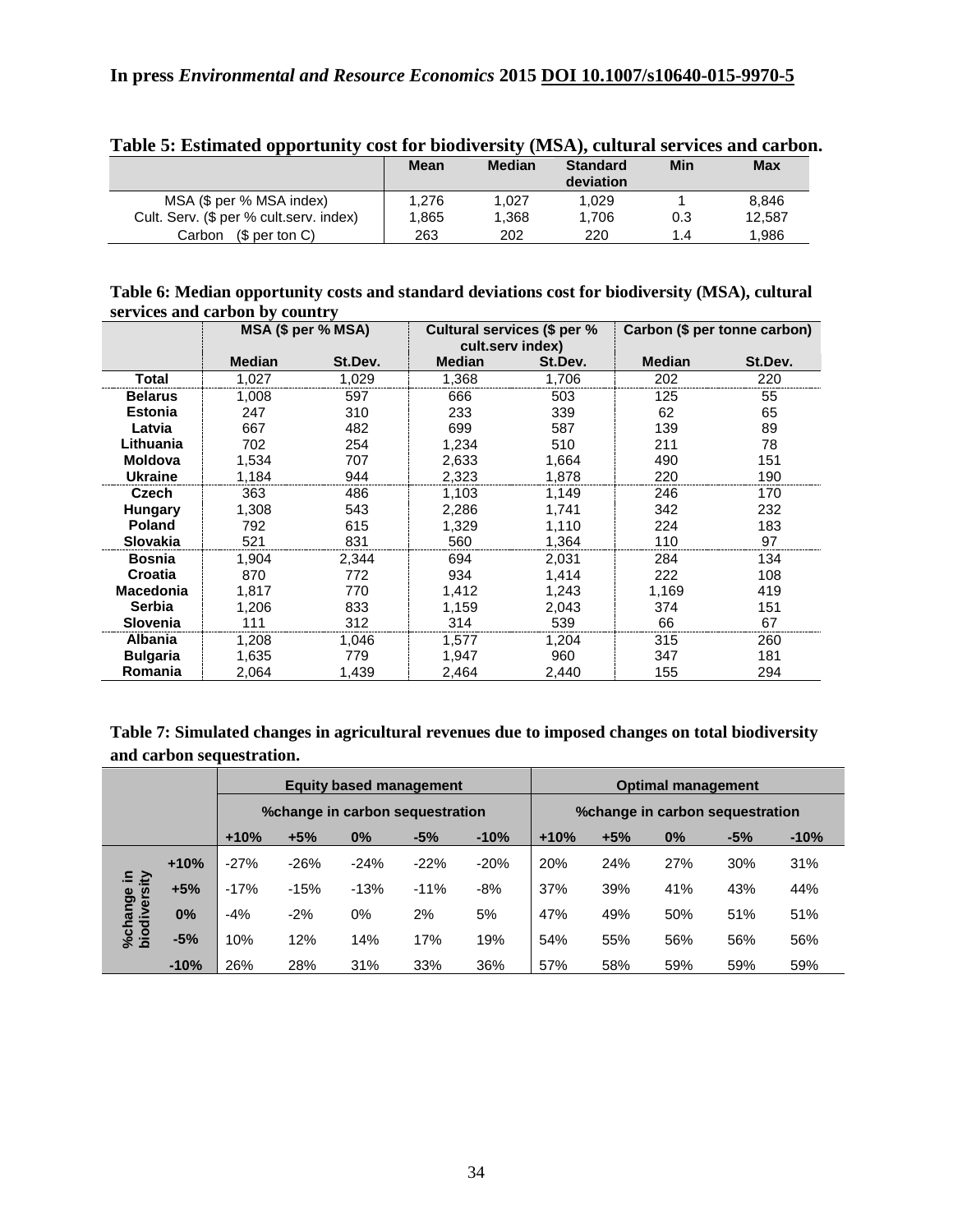

# **Appendix: Maps of base data**